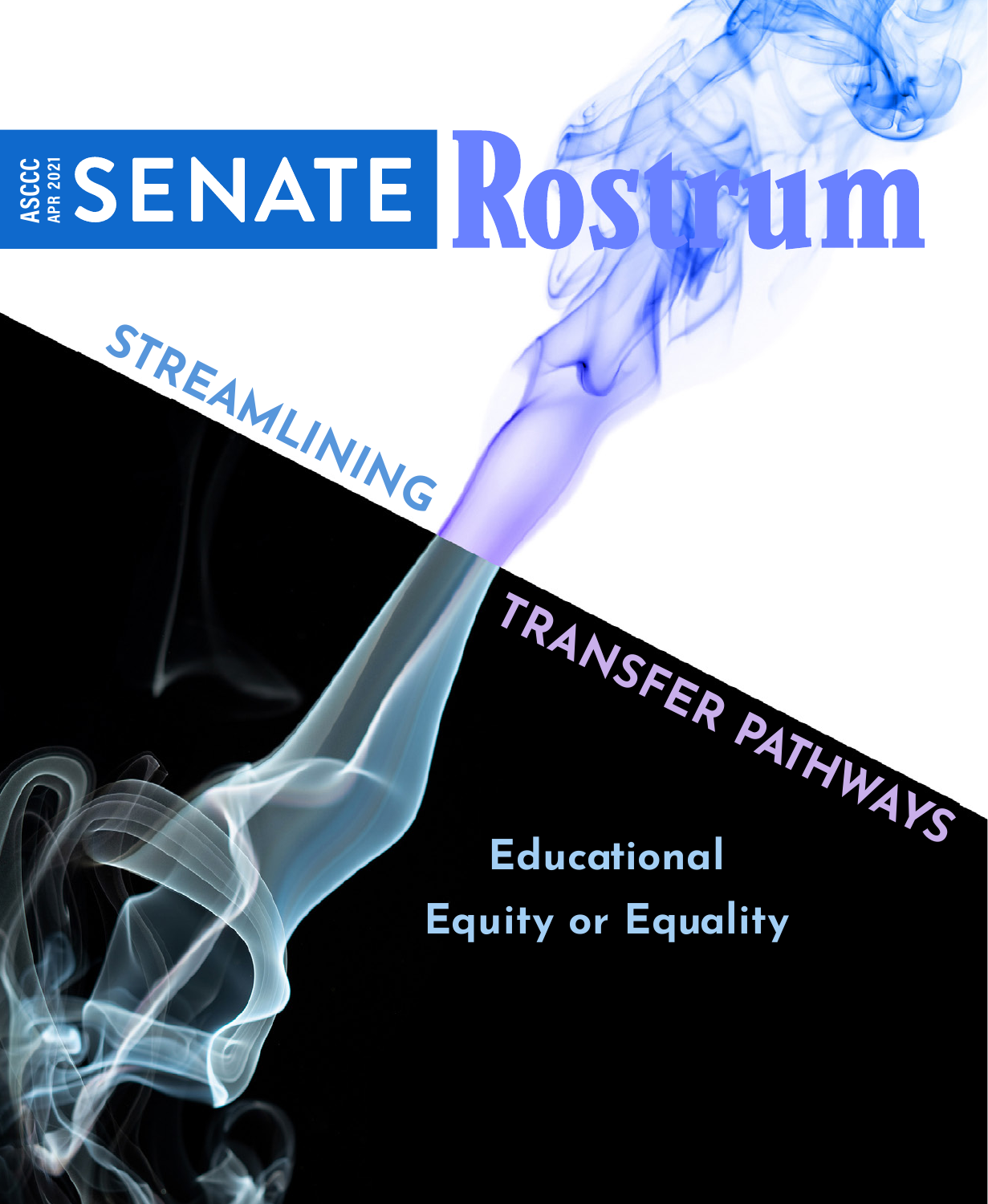# **Contents**

| Streamlining Transfer Pathways: Educational Equity or Equality 1                        |
|-----------------------------------------------------------------------------------------|
| Academic Senates and Student Governments: A Critical Partnership 5                      |
| Integrating Expectations for Cultural Competence into Faculty Evaluations  8            |
| Perspective: Students, Diversity, Equity and Inclusion in Career Technical Education 14 |
|                                                                                         |
| Effective Student-Centered Online Education Using the CVC-OEI Online Course             |
|                                                                                         |
|                                                                                         |
|                                                                                         |
|                                                                                         |
| The Walls are Shaking: A Case for Anxious Pedagogy in the Present- and Post-COVID       |
|                                                                                         |
| California Community College Catalogs: Student Guide or Student Jungle? 53              |
|                                                                                         |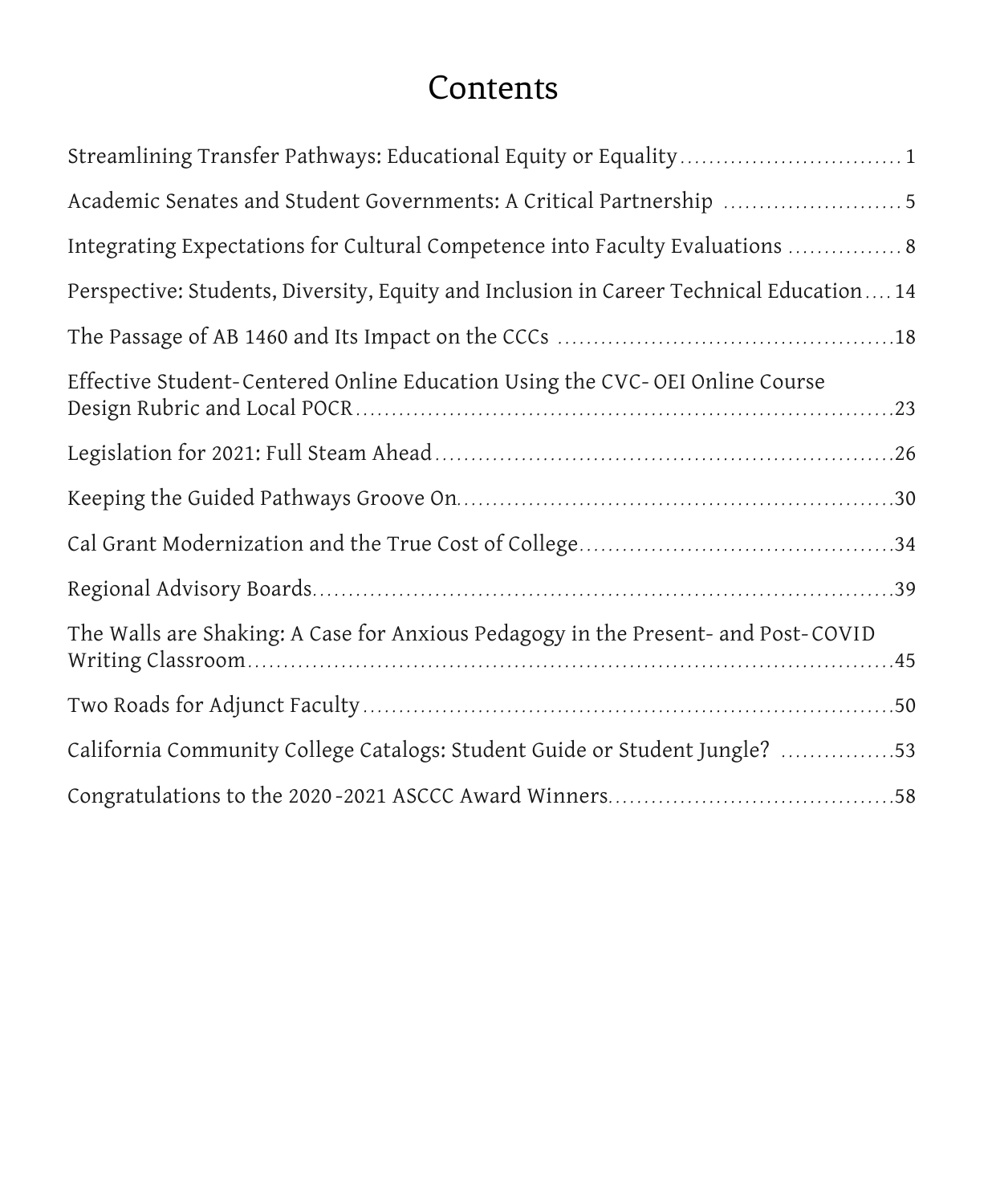# <span id="page-2-0"></span>Streamlining Transfer Pathways: Educational Equity or Equality

by Dolores Davison, ASCCC President and Ginni May, ASCCC Vice President

Iven that one of the missions of the California community colleges is providing<br>opportunities for students to prepare for transfer to four-year institutions, the<br>Academic Senate for California Community Colleges has long b opportunities for students to prepare for transfer to four-year institutions, the Academic Senate for California Community Colleges has long been engaged in the work of streamlining the transfer process. Students in California's community colleges transfer to the California State University, the University of California, the Association of Independent California Colleges and Universities, and the Historically Black Colleges and Universities systems as well as other institutions both inside and outside of California. Discipline faculty and student services and support faculty strive to provide students with assistance and resources to successfully navigate and travel through their entire community college experience. Faculty and students also depend on administrators, governing boards, and classified professionals to ensure that adequate services and programs are available in order for students to meet their educational goals.

One of the most recent additions to facilitate transfer has been the guided pathways efforts undertaken by colleges throughout the state. The California Community College Guided Pathways Grant Program**1**, part of the 2017-18 Budget Act, paved the way for colleges and local academic senates to streamline and accelerate student transfer. With strong student supports throughout a four-pillar model, colleges are in year four of an institutional redesign that is intended to clarify educational pathways for students, help students to find pathways that meet their educational goals, help students to stay focused while progressing along on the pathways, and ensure that students are learning what is being taught. This institutional redesign, which is expected to take up to ten years for full implementation, is paired with efforts that began in 2007 with the creation of the first C-ID Course descriptors and continued in 2010 around transfer model curricula (TMCs).

<sup>1</sup> The text of the legislation that grated the grant program can be found here: *[https://leginfo.legislature.ca.gov/faces/codes\\_](https://leginfo.legislature.ca.gov/faces/codes_displayText.xhtml?lawCode=EDC&division=7.&title=3.&part=54.81.&chapter=&article=) [displayText.xhtml?lawCode=EDC&division=7.&title=3.&part=54.81.&chapter=&article=](https://leginfo.legislature.ca.gov/faces/codes_displayText.xhtml?lawCode=EDC&division=7.&title=3.&part=54.81.&chapter=&article=)*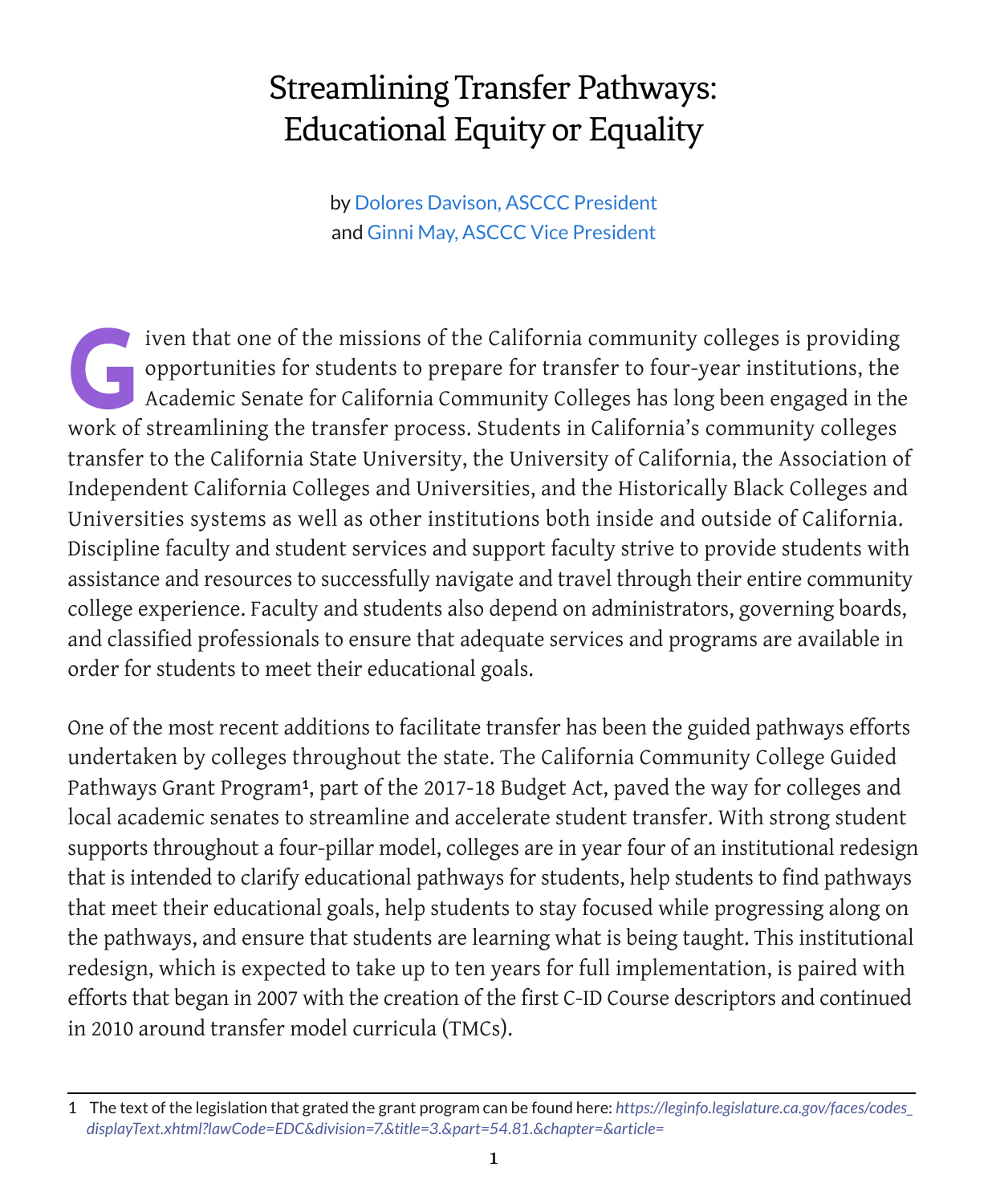The ASCCC's advocacy for discipline faculty to be brought together from all three segments of California public higher education to align transfer pathways has a long history, dating back at least two decades to the creation of the Intersegmental Majors Preparation Advisory Committee (IMPAC). These gatherings brought faculty together to discuss the most needed elements of lower division transfer preparation to four-year universities and colleges and paved the way for the creation of C-ID**2**, a course identification numbering system that enables colleges and students to assess transferability and degree applicability of course work. Currently, more than 350 C-ID descriptors for courses in 81 disciplines have been established. Following legislation that called for additional assistance for students preparing to transfer (SB 1440 [Padilla, 2010] and SB 440 [Padilla, 2013]), the associate degrees for transfer (ADTs) were created. ADTs allow students to graduate with an associate degree with no more than 60 units and guarantee transfer to the CSU system, as well as guaranteeing the possible completion of a bachelor's degree with a total of no more than 120 units.

Currently, intersegmental efforts have created 40 TMCs and 20 UC transfer pathways (UCTP) that students can follow to assist in the transfer process. Although TMCs were created for many majors in the science, technology, engineering, and mathematics fields, students often transfer before completing all of the general education requirements of these degrees due to the nature of these majors and the 60-unit cap on the ADT and therefore do not earn an associate degree. Attempts to mitigate this situation led to the convening of discipline faculty in chemistry and physics from all three public postsecondary educational systems and resulted in a UCTP pilot program in chemistry and physics through which students can earn an associate degree with some of the general education units to be completed after transfer to the UC system. The pilot degree program also requires that students meet certain grade point average requirements for admission into the UC system. The major preparation in the engineering model curriculum has been aligned with a UCTP, but a TMC for engineering has not been possible due the requirement that all general education and major preparation courses be completed prior to transfer; completing all of these requirements would surpass the 60-unit cap.

At the Fall 2017 ASCCC Plenary Session, the delegates asked the higher education systems to find ways to ensure that students are prepared to transfer to either the CSU or UC systems— Resolution [F17 15.01](https://www.asccc.org/resolutions/aligning-transfer-pathways-california-state-university-and-university-california-systems)**3**—and to streamline that process as much as possible, removing barriers

<sup>2</sup> More information on the C-ID Course Identification Number System is available at *<https://www.c-id.net>*.

<sup>3</sup> Full text of all ASCCC resolutions is available at *<https://www.asccc.org/resources/resolutions>*.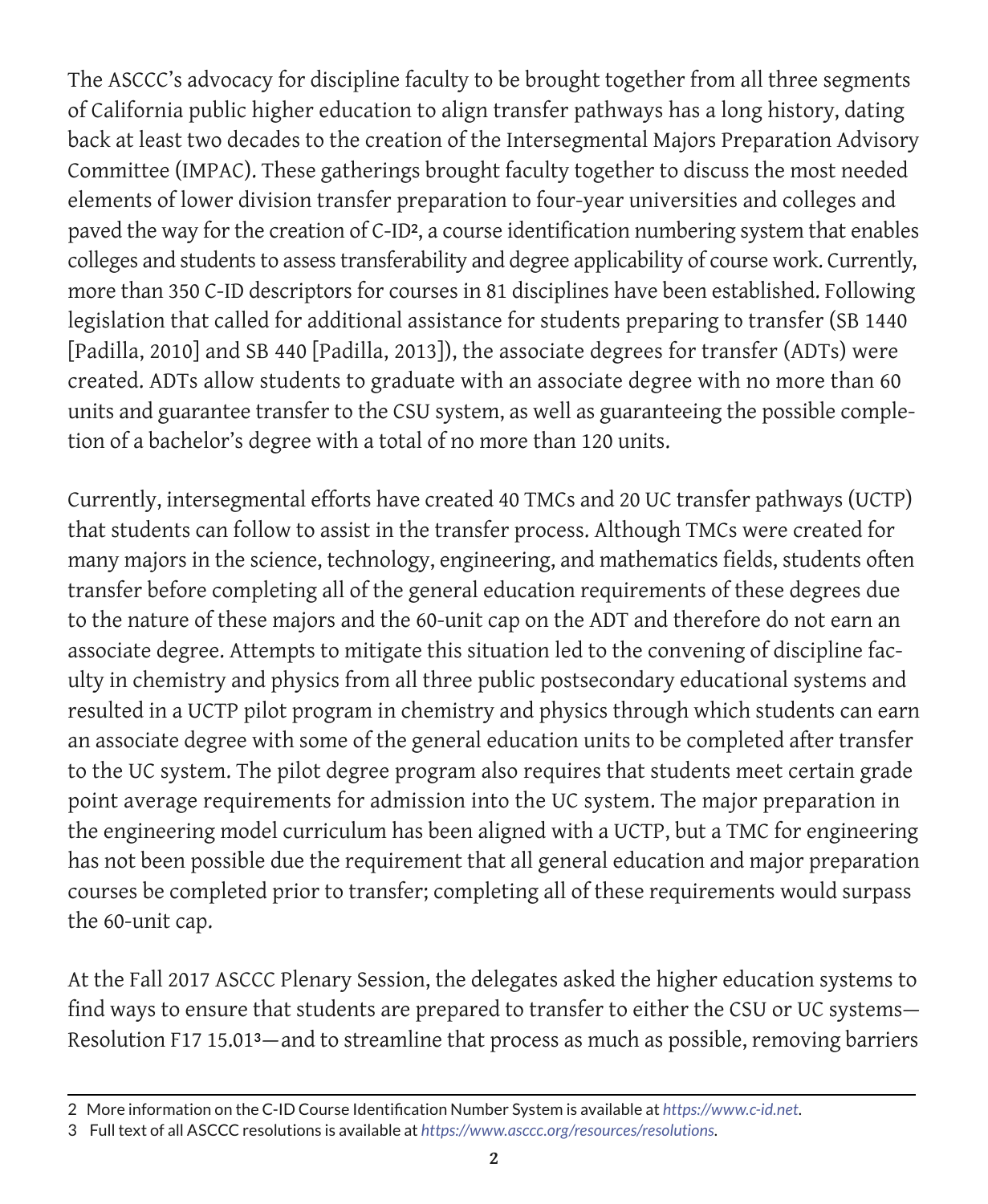for transfer and eliminating duplication of efforts. Conversations around this topic began with the Intersegmental Committee of Academic Senates in fall 2018, and, in fall 2019, the Intersegmental Curriculum Workgroup and the C-ID Advisory Committee examined TMCs from seven disciplines to determine whether they could be aligned with a UC transfer pathway with no or minimal modification. Surveys, webinars, and meetings with discipline faculty helped to determine that for the TMCs in anthropology, sociology, and history, alignment was fairly straight forward, with the understanding that students would need to take specific courses in their general education patterns in order to be eligible for admission to both systems. For the TMCs in business administration, economics, mathematics, and philosophy, pathways could not be easily aligned without including additional coursework that students would need depending on their transfer destination. The next three majors to be examined to determine whether alignment between the TMC and UCTP is feasible are biology, English, and political science. All of these proposed pathways will also align with college guided pathways frameworks, which often include general education offerings that complement the major offerings.

While faculty can work within their colleges and systems to align transfer, elements also exist outside of the colleges that must be taken into account. Local employment and labor market data and local needs also drive course and program offerings in many colleges, including in disciplines that can lead to transfer to four-year institutions. Students may be place-bound, meaning they are limited in terms of the colleges to which they can apply, and college affordability is always an issue. Many of these factors can be mitigated by strong counseling programs within the systems of the California community colleges and the fouryear institutions as well as through changes to the understanding of what college affordability really means. The Research and Planning Group's report *[Through the Gate Transfer Study](https://rpgroup.org/Through-the-Gate)***<sup>4</sup>** is particularly useful for considering the reasons that students fail to transfer even when they are transfer ready.

The work of transfer is one of the key components of all California community colleges and their faculty. Even faculty who teach in areas where transfer is not a direct goal, such as noncredit, provide opportunities to students that may lead to students moving to a four-year institution or another college. The streamlining and alignment of transfer must be done thoughtfully and in partnership with transfer institutions; it cannot be done in a vacuum or without deliberative dialogue with discipline faculty, student services and support faculty,

<sup>4</sup> The study is available at *<https://rpgroup.org/Through-the-Gate>*.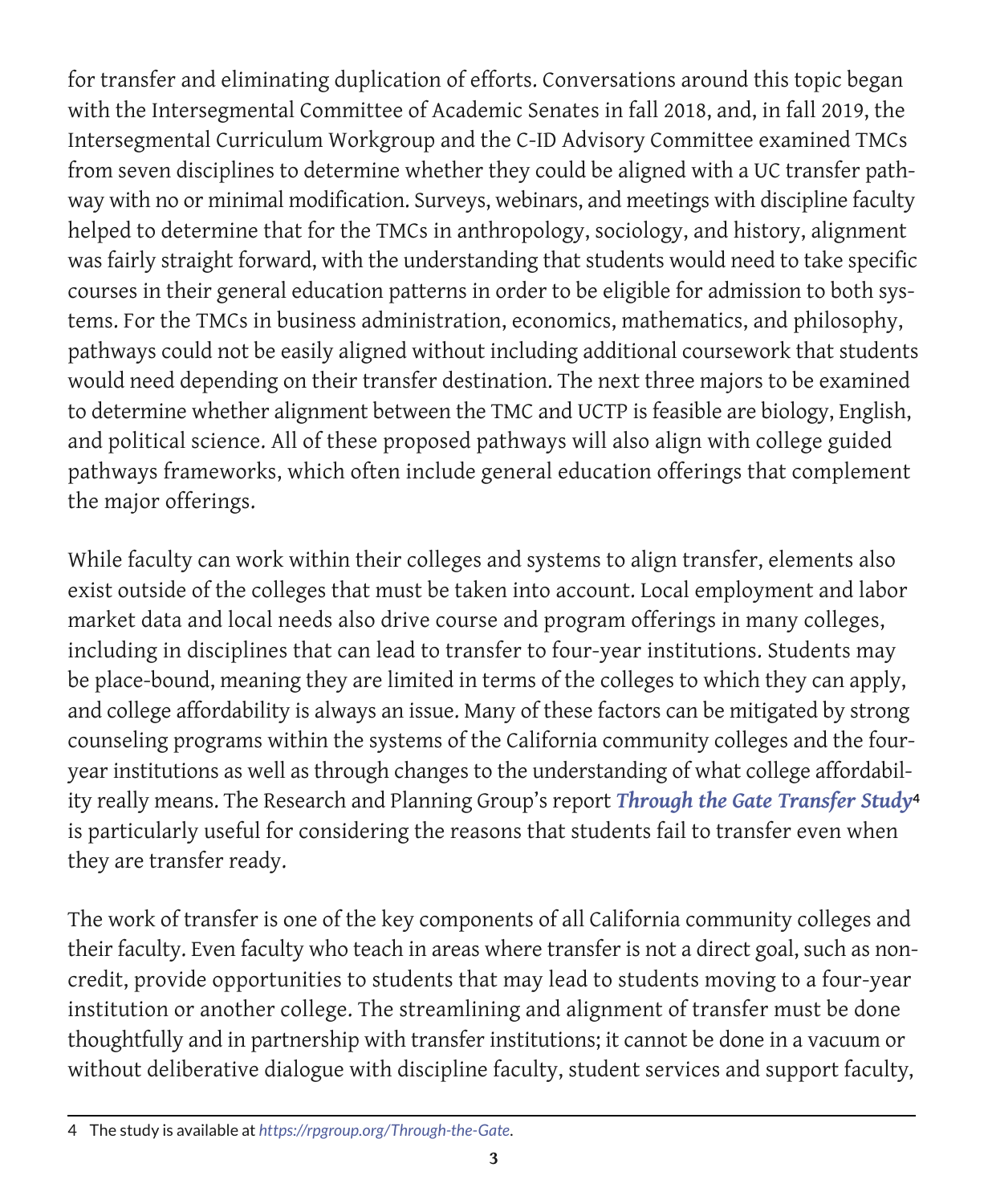classified professionals, and administrators. Equally important is that colleges give students agency in these decisions. For transfer to work, and work well, the practitioners and students must be the ones making decisions, collaborating on structures that best serve both students and communities.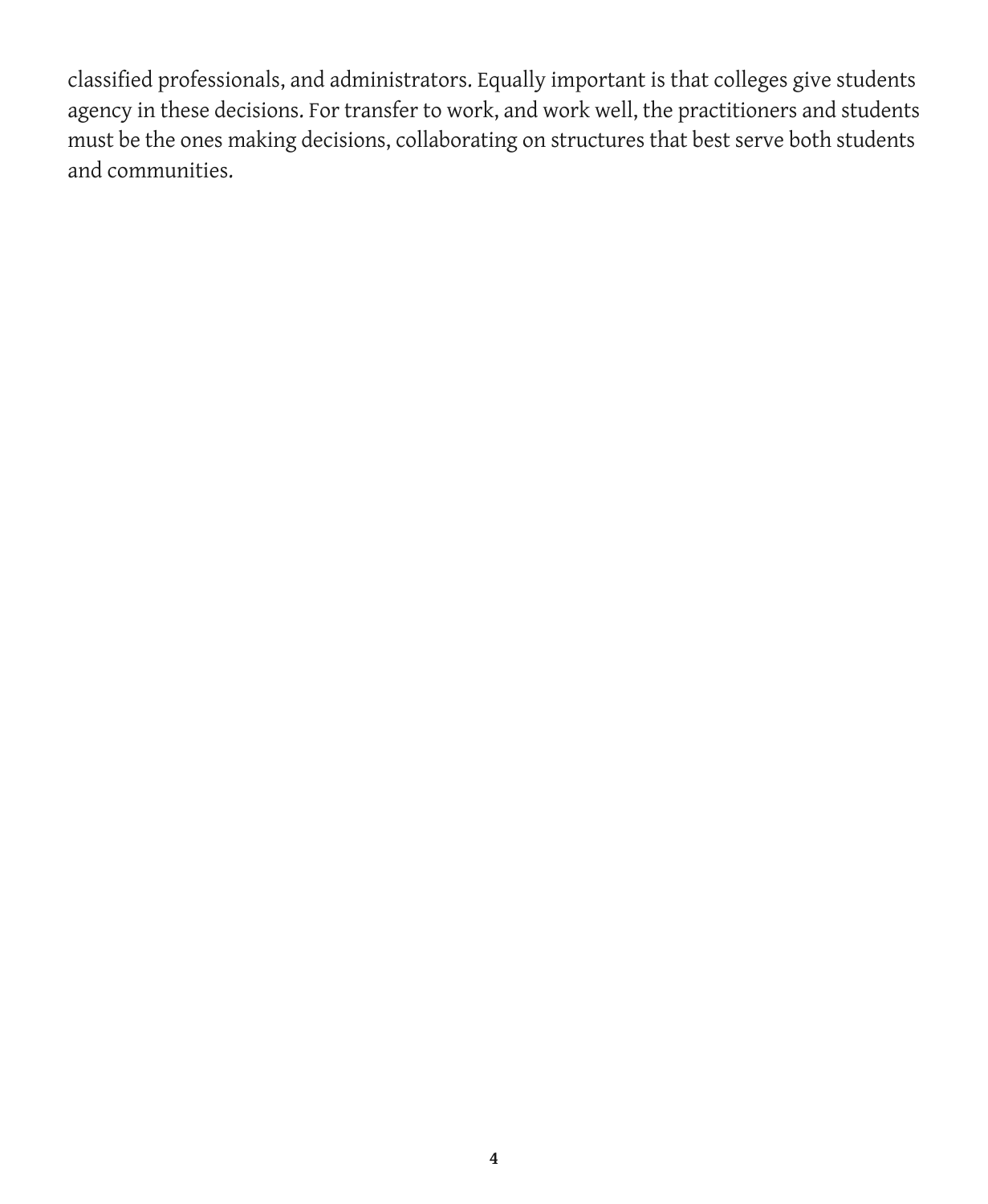# <span id="page-6-0"></span>Academic Senates and Student Governments: A Critical Partnership

## by Stephanie Curry, ASCCC North Representative, ASCCC Relations with Local Senates Committee Chair

and Katherine Squire, Vice President, Student Senate for California Community Colleges

addressing systemic changes to support equitable student success. Through the guided pathways framework, colleges have learned to design with students in addressing systemic changes to support equitable student success. Through the guided pathways framework, colleges have learned to design with students in mind. The best way to keep students at the forefront of discussions is to partner with student governments. The Academic Senate for California Community Colleges (ASCCC) and the Student Senate for California Community Colleges (SSCCC) have begun to model these partnerships with expanded communications and taking opportunities to work together in support of student success.

#### 10+ 1 AND THE 9+1

Similar to academic senates, student governments have their own legally designated purview areas, colloquially known as the 9+1 in parallel to academic senates' colloquially titled 10+1 under Title 5 §53200. Title 5 §51023 identifies that associated student governments are the representative body of students and that they shall "be provided the opportunity to participate in the formation of policies and procedures that have a significant effect on students." The regulation further defines these areas, which include the following:

- 1. grading policies;
- 2. codes of student conduct;
- 3. academic disciplinary policies;
- 4. curriculum development;
- 5. courses or programs which should be initiated or discontinued;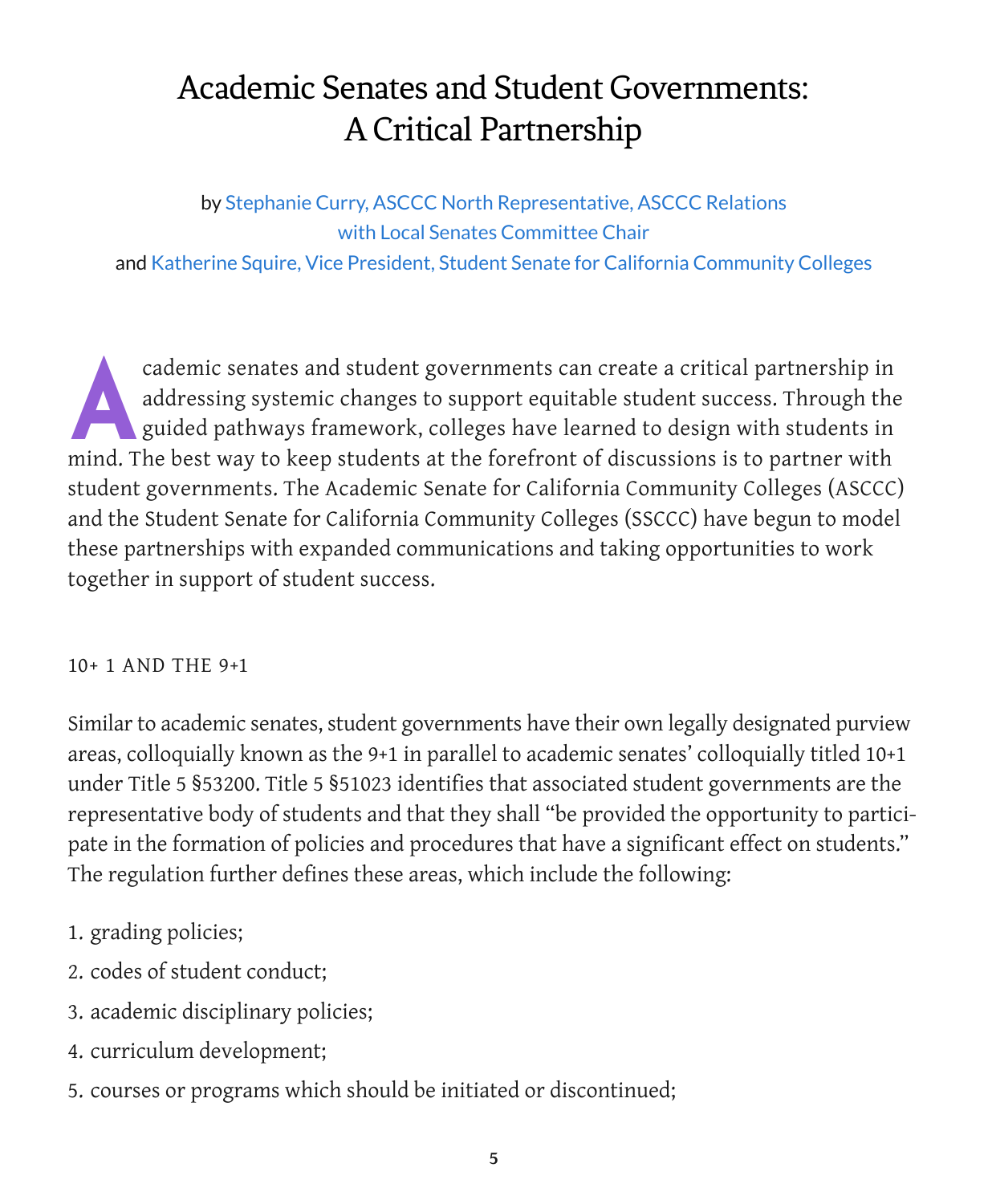- 6. processes for institutional planning and budget development;
- 7. standards and policies regarding student preparation and success;
- 8. student services planning and development;
- 9. student fees within the authority of the district to adopt; and
- 10. any other district and college policy, procedure or related matter that the district governing board determines will have a significant effect on students.

Clear overlap exists between the academic senate 10+1 and the student government 9+1, including in the areas of grading policies, curriculum development, processes for planning and budget development, and standards and policies regarding student preparation and success. These aligned areas provide local senates and student governments with opportunities to work with and support each other.

# STRATEGIES FOR WORKING TOGETHER

With these overlapping areas involving local senates and student governments, developing standard communication strategies and practices can help build avenues for collective collaboration. Faculty can pursue creating these avenues by taking steps such as regularly attending student government meetings, being involved with student government trainings and retreats to help familiarize student leaders with their academic senates, making space for student leader representatives to present at academic senates, creating positions on academic senate workgroups and committees to include students' perspectives and input, and partnering with student governments in events like town halls, campus life, and club activities outside of the classroom.

Partnering with student governments on shared areas of purview can strengthen recommendations to college or district offices. Joint resolutions can provide a powerful statement of unity and collaboration. Academic senates and student government leaders should engage in open and regular communication. At the state level, the SSSCC president is invited to ASCCC Executive meetings and invited to speak on student government concerns. Student government leaders are also encouraged to attend ASCCC events, and the ASCCC has partnered with the SSCCC on events like the 2019 Academic Academy.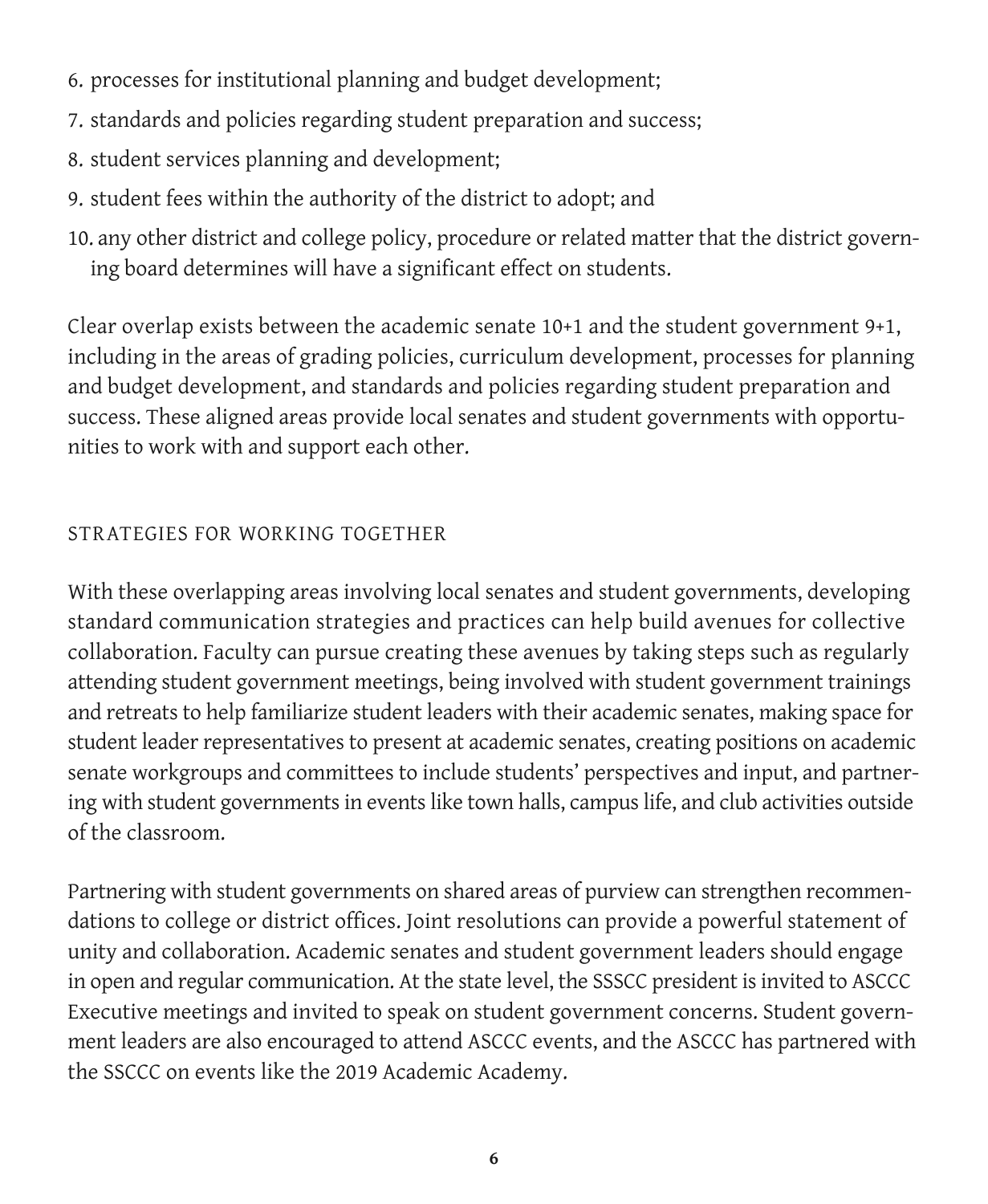#### A PARTNERSHIP IN EQUITY

The SSCCC has released an anti-racism student plan of action that includes recommendations for how faculty and staff can support diversity, equity, and inclusion work in the classroom. These recommendations include guidance on reforming class structures and course syllabi, diversifying curriculum, and encouraging dialogue components that enable a closer connection of students, particularly those of color and other minority groups, to the lessons they are learning. This document, *Anti-Racism: A Student Plan of Action*, as well as more background information on its creation can be found on the [SSCCC website](https://studentsenateccc.org/) at **[studentsenateccc.org](https://studentsenateccc.org/)**.

While *Anti-Racism: A Student Plan of Action* provides initial guidance and ideas, faculty and staff are encouraged to use this guide as a foundation for expanding their own exploration of diversity, equity, and inclusion in the classroom. Furthermore, faculty senates are encouraged to share this guide at large and encourage additional feedback from the students in their colleges' classrooms. As a model of collaboration, the ASCCC has endorsed the SSCCC Action Plan and will continue to work with the SSCCC on its implementation.

When local academic senates and student governments work together, they are a strong force for systemic change. The SSCCC's *Anti-Racism: A Student Plan of Action* is a great place for local senates to start intentionally collaborating with student government organizations. Faculty can invite students into their conversations, ask them to present on the plan, and work together to address systemic barriers for students. Once these critical partnerships have been formed, increased collaboration will follow.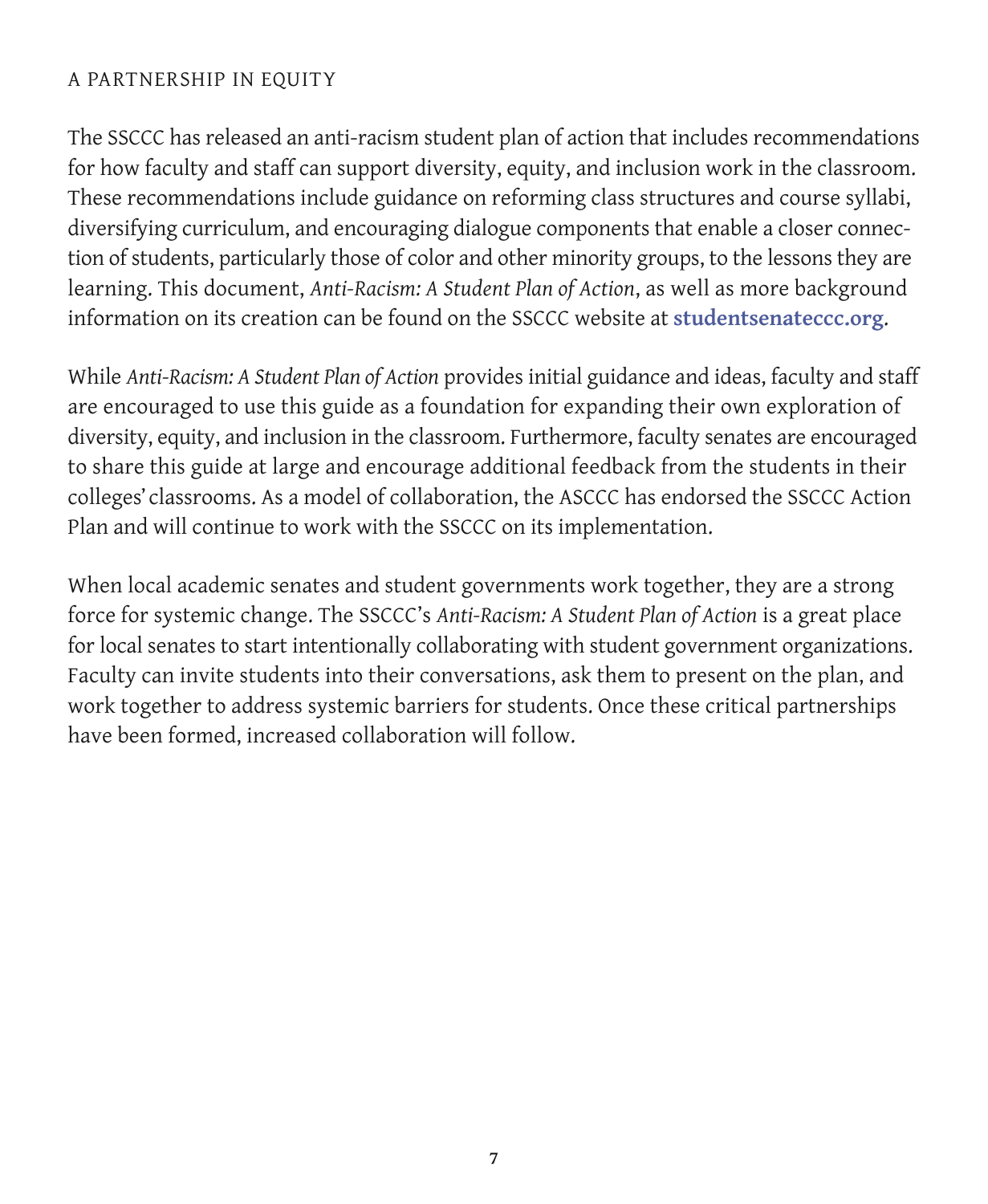# <span id="page-9-0"></span>Integrating Expectations for Cultural Competence into Faculty Evaluations

by Cheryl Aschenbach, ASCCC Secretary

The system-wide effort to diversify faculty rests on evidence that a diverse faculty<br>improves the retention and success of diverse students served by the California<br>community colleges. The 2019 Literature Review on Faculty improves the retention and success of diverse students served by the California community colleges. The 2019 *Literature Review on Faculty, Staff, and Student Diversity* compiled by the Board of Governors Diversity, Equity, and Inclusion Task Force summarizes a sampling of this research (California Community Colleges Diversity Taskforce, 2019). As evidenced by multiple resolutions on increasing faculty diversity, this subject has been an on-going interest of the Academic Senate for California Community Colleges and has included not just the hiring of diverse faculty but also the retention of faculty of color. Retention of diverse faculty includes employee evaluations and tenure review, which together are a focus of current system-wide diversity, equity, and inclusion efforts.

Some might question why cultural competence should be included in faculty evaluations and tenure review; however, this focus is not new, as it is already called for in California Education Code Part 51, Chapter 3, Article 4, §87663, which includes "requirements for the frequency of evaluations (subsection a), inclusion of a peer review process (subsections c and d), considerations of diversity (subsection d), inclusion of student input (subsection g), and the rights of probationary faculty (subsection h)" (Academic Senate for California Community Colleges, 2013, p. 3). Consistent with many elements of faculty contracts that are bargained locally, this section of Education Code does not specify how these considerations are to be included.

The 2016 *EEO & Diversity Best Practices Handbook* included a provision to incorporate diversity into employee evaluation and tenure review: "Multiple Method 8 requires that diversity is incorporated into criteria for employee evaluation and tenure review...For Multiple Method 8, the Advisory Committee looked for districts that provide specific criteria to measure diversity and included clear benchmarks demonstrating sensitivity to diversity in employee evaluation and tenure review" (California Community Colleges Chancellor's Office, 2016, p. 25).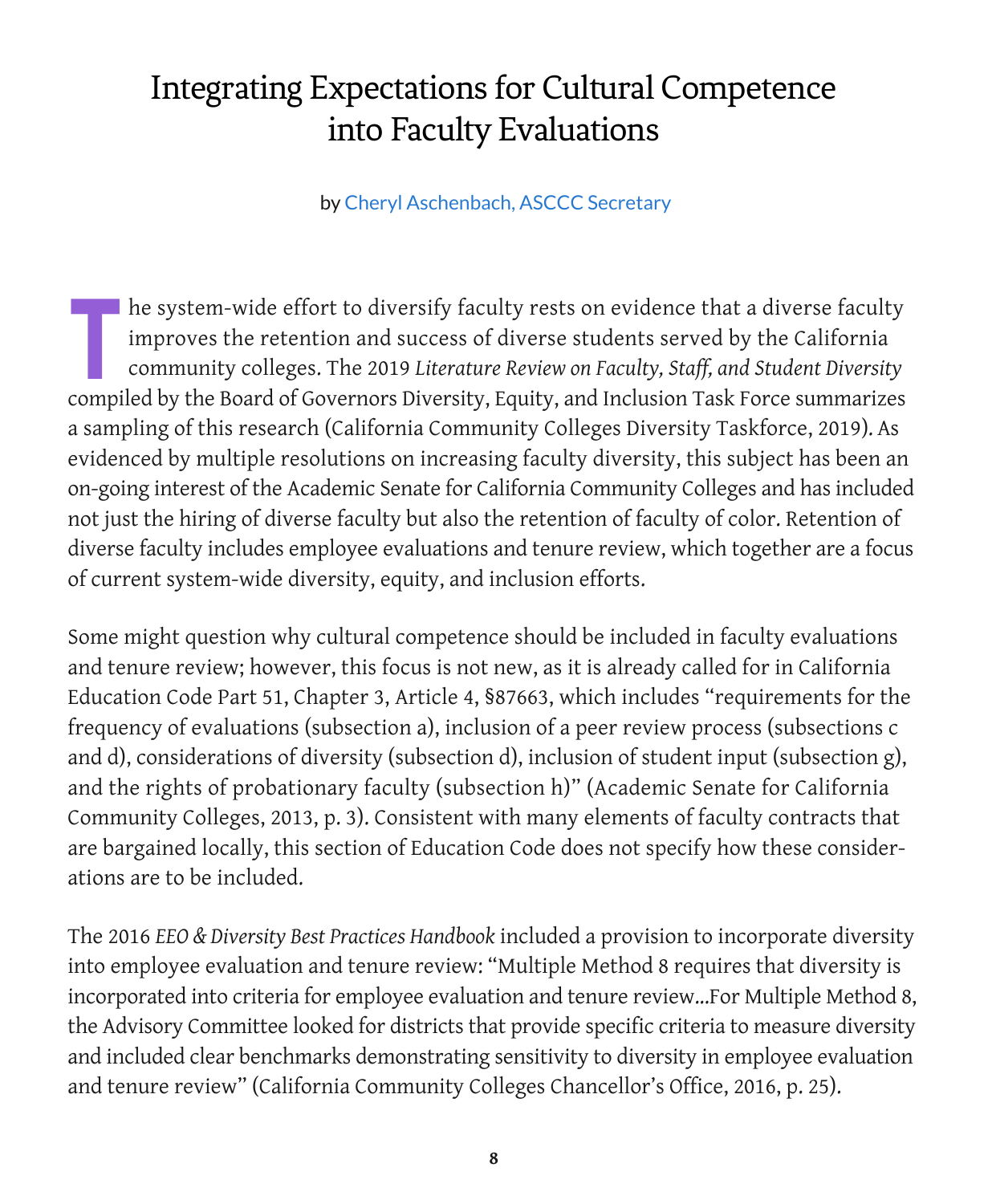The California Community Colleges Board of Governors Diversity, Equity, and Inclusion Implementation Plan also expresses the need to include diversity-focused criteria in evaluations. Strategy A for *Vision for Success* Commitment 5 states, "Encourage diversity-focused criteria in employee evaluations and tenure review" (California Community Colleges Chancellor's Office, 2019).

Given the long overdue racial reckoning that occurred following the murder of George Floyd in May 2020, a greater sense of urgency focused on action is needed. As was noted in the June 5, 2020 letter to the California Community Colleges from Chancellor's Office leaders, with "more than 69 percent of our students identifying with one or more ethnic groups... we serve the most diverse student body in all of higher education" (California Community Colleges Chancellor's Office, 2020). The letter also served as a follow-up to Chancellor Eloy Oakley's June 3 Call to Action, in which he urged colleges to mobilize around six strategies to take action against structural racism. Strategy #2, "Campus leaders must host open dialogue and address campus climate," calls for all stakeholders, with a sense of urgency, to have open and honest dialog about how to come together to build safe and inclusive campus communities and learning environments. Strategy #3, "Campuses must audit classroom climate and create an action plan to create inclusive classrooms and anti-racism curriculum," calls for campus leaders to together engage in an evaluation of courses and programs and for faculty and administration to "develop action plans that provide proactive support for faculty and staff in evaluating their classroom and learning cultures, curriculum, lesson plans and syllabi, and course evaluation protocols." Strategy #3 also asks district leaders to "[e]ngage with local faculty labor leaders to review the tenure review process to ensure that the process promotes and supports cultural competency." (California Community Colleges Chancellor's Office, 2020).

These system-level documents and directives, developed with representation from groups across the system, should provide motivation for colleges to act. However, if more motivation or a greater sense of urgency is needed, then one can listen to students, who have also spoken directly about the need for the system and colleges to act more urgently and deliberately to develop and support safe, anti-racist, inclusive campus environments. In Fall 2020, tired of talk about change but seeing little meaningful action, the Student Senate for California Community Colleges (SSCCC) created an Institutional Success for People of Color Task Force and held two town halls to engage students, hear their stories and experiences with California community colleges, and collect feedback about SSCCC work. The result was the SSCCC's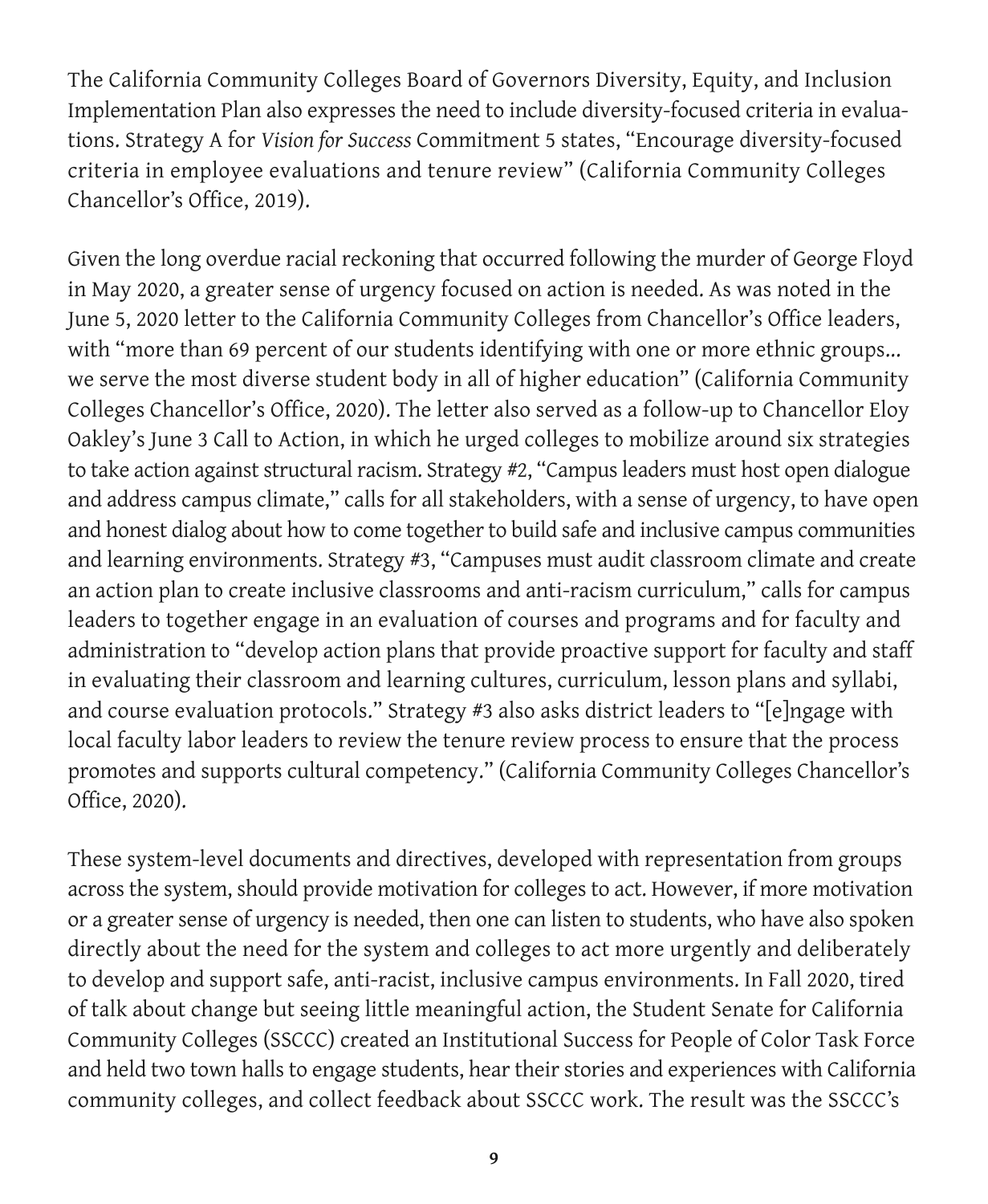*Anti-Racism: A Student Plan of Action*, adopted September 4, 2020 by the SSCCC Delegate Assembly (Student Senate for California Community Colleges, 2020). Two elements of the Student Plan of Action directly call for or support the need for inclusion of an element of cultural competence and anti-racism in faculty evaluations: cultural awareness and respect and classroom experience.

In the SSCCC's *Anti-Racism: A Student Plan of Action*, cultural awareness and respect calls for "Creat[ion of] a climate of cultural awareness and respect to allow students of color to feel welcome, free to express their opinions, and safe in every collegiate environment" by engaging the following strategies:

Confront and address racial profiling and microaggression

Appreciate contributions of Black Americans and other people of color to society

Establish appropriate etiquette sensitive to cultural backgrounds

Create an environment where students can thrive while being their authentic selves (p. 2)

The classroom experience focus calls for "Creat[ion of] a classroom environment that is conducive to learning by ensuring that faculty are representative of the student population, providing students with an opportunity to give feedback to improve their learning experience," which recommends that faculty evaluations include cultural competency and classroom management. The SSCCC has since developed a DEI Compact with the intention that it be endorsed by system partners, including ASCCC, and integrated into the Board of Governors DEI Integration Plan. At its February 5, 2021 Executive Committee meeting, the ASCCC board endorsed the SSCCC DEI Compact.

Integrating an element of cultural competency, DEI, or anti-racism into evaluations is necessary, but uncertainty may exist about how to make it happen. Since evaluations are largely seen as the purview of bargaining units, questions may be raised about the role of local senates in making this change happen. Education Code §87663(f) includes the provision that "[i]n those districts where faculty evaluation procedures are collectively bargained, the faculty's exclusive representative shall consult with the academic senate prior to engaging in collective bargaining regarding those procedures." As noted in the ASCCC paper *Sound Principles for Faculty Evaluation* (2013), this language means that while bargaining units may negotiate the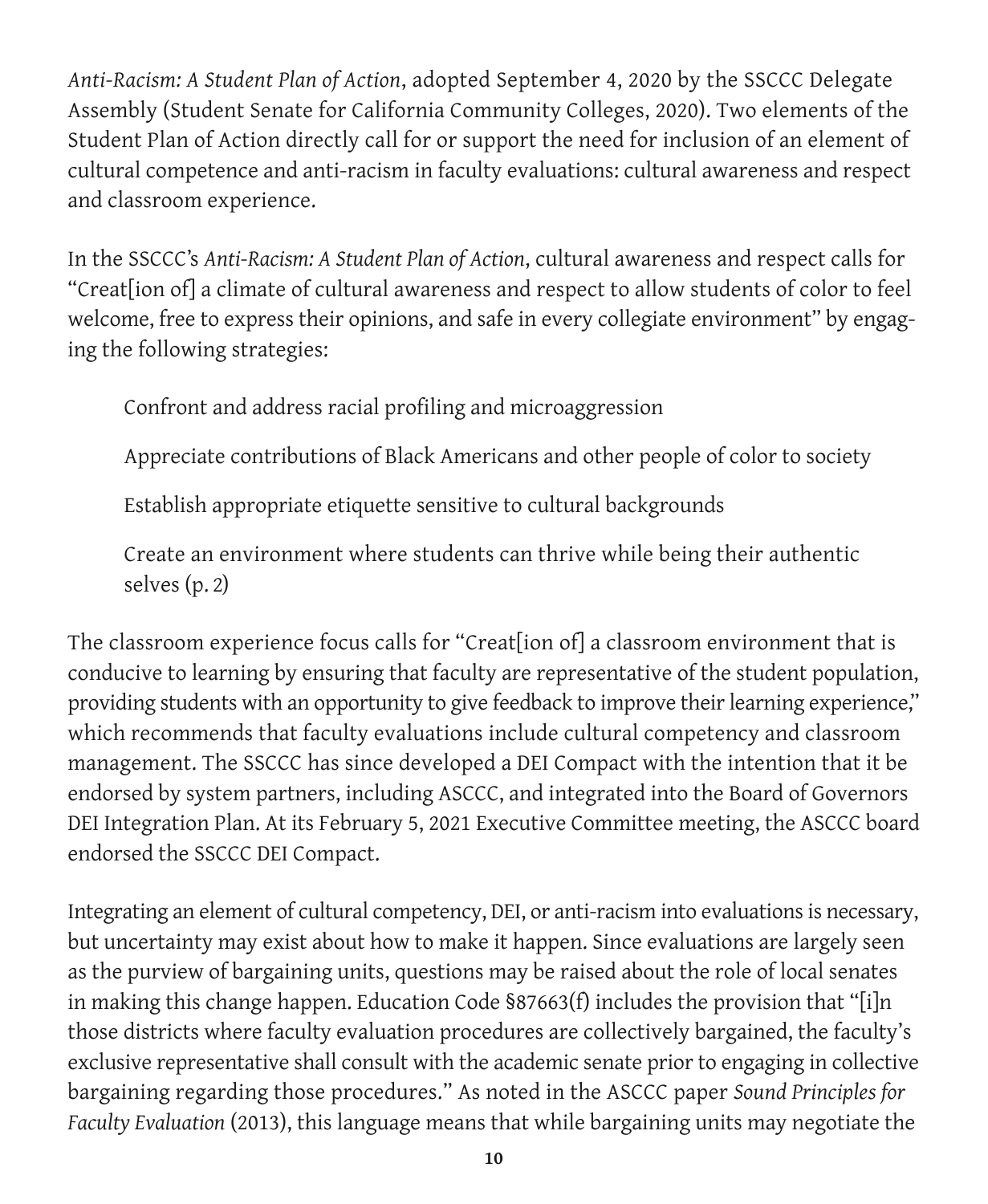language specific to faculty evaluations, they must do so with input from academic senates (Academic Senate for California Community Colleges, 2013). The *Sound Principles* paper further explains that with the purpose of faculty evaluations being to promote professional development and effective student learning, senates and unions should work together to develop processes that support this aim.

This work requires communication, collaboration, respect, and trust, all of which can be developed with intention if the academic senate and union do not already work well together. Meeting together regularly can help senates and unions to discuss areas of shared interest or concern and learn more about each other's priorities; this practice can better position senates and unions to act proactively together. As senates and unions dialog, they can explore what can be done to integrate cultural competence and DEI into faculty evaluations while respecting the concerns each may have.

While clear impetus exists for including cultural competence in faculty evaluations, doing so is not without concerns. These concerns include worries about possible shaming or punitive consequences. This reservation may be a product of evaluation and professional development programs that seem more focused, either through intent or past actions, on compliance, deficit-mindedness, or correction. It may be a result of a history of mistrust among campus groups, including faculty, or of bad actors. Senates and unions can work together with professional development leaders and administrators to re-envision faculty evaluation and tenure processes as constructive, supportive processes of continual growth and learning. A shift in the culture of evaluation from compliance or deficit-mindedness to supportive, on-going growth can also better enable support for the inclusion of cultural competence in evaluations. Using evaluation processes to explore opportunities for growth for each faculty member, from the exemplar to those still evolving as instructors, counselors, and librarians, can help to remove the stigma associated with a professional development or, as it is sadly sometimes called, a remediation plan.

Another concern is the difficulty of measuring cultural competence, as assessing a faculty member's effectiveness in regards to DEI matters requires evaluators to be proficient in their own understanding and application of cultural competence in order to evaluate others. Senates and unions can work with college leadership to prioritize and coordinate ongoing professional learning, including on equity, cultural competence, and anti-racism, for all stakeholders, which can serve to establish a common understanding of cultural competence for all involved in the evaluation process. Further, in preparation for the dialog and negotiation of cultural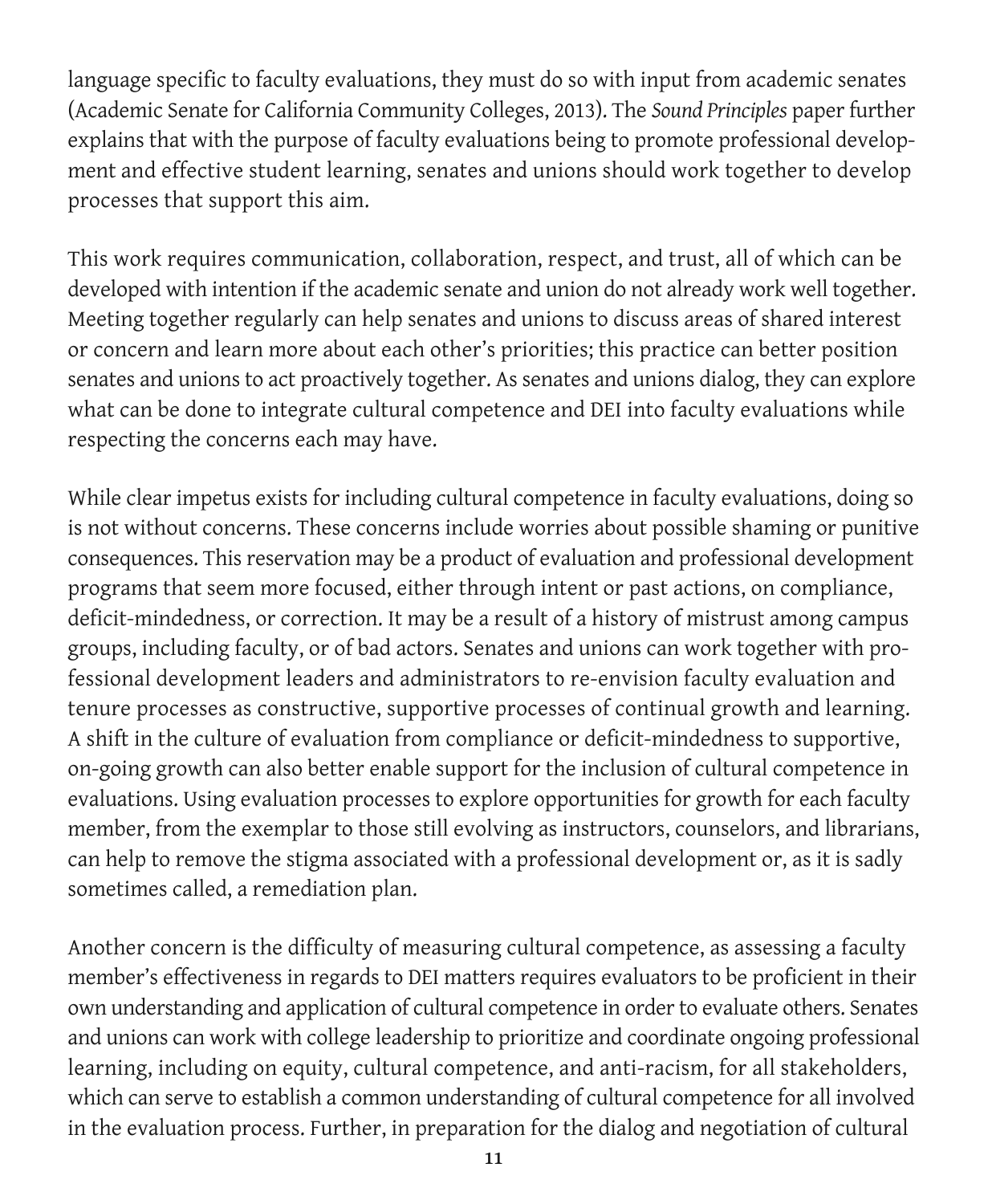competence in the faculty evaluation process, academic senates and unions together can investigate and recommend viable means of assessing cultural competency, ideally finding potential solutions that are amenable to senates, unions, and administrations while fitting with local evaluation culture and practices.

Some may question whether this issue is purely about faculty or whether all personnel evaluations should include elements of cultural competence. In fact, all should. The DEI Integration Plan calls for cultural competence to be included in all evaluations, including the self-evaluation of boards of trustees. While academic senates and faculty unions can discuss how cultural competence can be included in evaluations and tenure review specific to faculty, if equity and a safe, inclusive environment for all is truly a campus priority, broader dialog should occur with human resources, classified professionals, and other personnel groups in an effort to embed an understanding of and sensitivity to diverse populations into all personnel evaluations.

Academic senates and faculty unions should engage together in honest and meaningful dialog with the intention of integrating an element of cultural competence into faculty evaluations and tenure review. This change may not be easy to achieve, but it is urgent. Advancing local cultures of equity and nurturing safe, inclusive learning spaces for students is needed; local senates and unions can do this work, and they can do it together. Doing so may mean setting aside past differences. It may mean spending time in dialog focused on other topics of joint interest to further develop the respect and trust needed to prepare for recommendations and negotiation together. It may mean joining together and with others to re-orient evaluation and tenure review with an asset- and growth-minded intention and then continuing to work together and with others to ensure professional learning is in place to support the continual equity- and cultural competence-focused growth of faculty and all employees. It should mean senates and unions both honor the Education Code directive by giving senates opportunities to make recommendations on evaluation processes and then having unions handle the negotiations.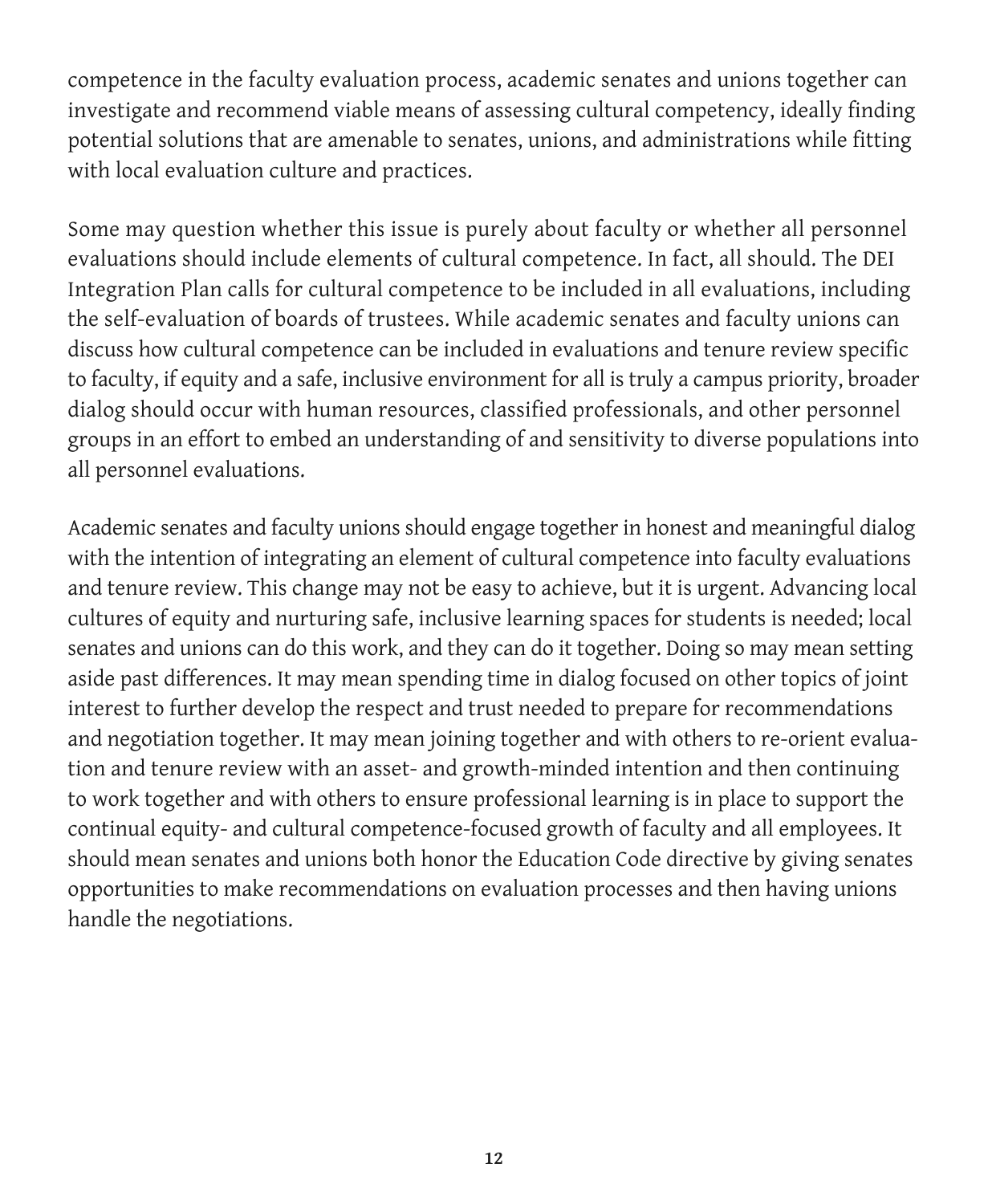#### **REFERENCES**

- Academic Senate for California Community Colleges (2013). *Sounds Principles for Faculty Evaluation*. *[https://www.asccc.org/sites/default/files/publications/Principles-Faculty-Evaluation2013\\_0.pdf](https://www.asccc.org/sites/default/files/publications/Principles-Faculty-Evaluation2013_0.pdf)*
- California Community Colleges Chancellor's Office. (2016). *EEO & Diversity Best Practices Handbook*. *[https://www.cccco.edu/-/media/CCCCO-Website/About-Us/Divisions/Office-of-the-General-Counsel/](https://www.cccco.edu/-/media/CCCCO-Website/About-Us/Divisions/Office-of-the-General-Counsel/Programs/EEO-Equal-Employment-Opportunity/2016-EEO-and-Diversity-Handbook-ADA.pdf?la=en&hash=ABD9C5013015B9A80C29CEECBE8D410CE545DDE3) [Programs/EEO-Equal-Employment-Opportunity/2016-EEO-and-Diversity-Handbook-ADA.](https://www.cccco.edu/-/media/CCCCO-Website/About-Us/Divisions/Office-of-the-General-Counsel/Programs/EEO-Equal-Employment-Opportunity/2016-EEO-and-Diversity-Handbook-ADA.pdf?la=en&hash=ABD9C5013015B9A80C29CEECBE8D410CE545DDE3) [pdf?la=en&hash=ABD9C5013015B9A80C29CEECBE8D410CE545DDE3](https://www.cccco.edu/-/media/CCCCO-Website/About-Us/Divisions/Office-of-the-General-Counsel/Programs/EEO-Equal-Employment-Opportunity/2016-EEO-and-Diversity-Handbook-ADA.pdf?la=en&hash=ABD9C5013015B9A80C29CEECBE8D410CE545DDE3)*
- California Community Colleges Chancellor's Office. (2019). Vision for Success Diversity, Equity and Inclusion Integration Plan. Board of Governors Agenda Item. *[https://www.cccco.edu/-/](https://www.cccco.edu/-/media/CCCCO-Website/Files/Communications/vision-for-success/5-dei-integration-plan.pdf?la=en&hash=2402789D82435E8C3E70D3E9E3A8F30F5AB13F1D) [media/CCCCO-Website/Files/Communications/vision-for-success/5-dei-integration-plan.](https://www.cccco.edu/-/media/CCCCO-Website/Files/Communications/vision-for-success/5-dei-integration-plan.pdf?la=en&hash=2402789D82435E8C3E70D3E9E3A8F30F5AB13F1D) [pdf?la=en&hash=2402789D82435E8C3E70D3E9E3A8F30F5AB13F1D](https://www.cccco.edu/-/media/CCCCO-Website/Files/Communications/vision-for-success/5-dei-integration-plan.pdf?la=en&hash=2402789D82435E8C3E70D3E9E3A8F30F5AB13F1D)*
- California Community Colleges Chancellor's Office. (2020). Memo to California Community Colleges. *[https://www.cccco.edu/-/media/CCCCO-Website/Files/Communications/vision-for-suc](https://www.cccco.edu/-/media/CCCCO-Website/Files/Communications/vision-for-success/1-letter-to-california-community-colleges-family.pdf?la=en&hash=2291351CABDAFEA2DBA9BC210B335CC4C38AD8A5)[cess/1-letter-to-california-community-colleges-family.](https://www.cccco.edu/-/media/CCCCO-Website/Files/Communications/vision-for-success/1-letter-to-california-community-colleges-family.pdf?la=en&hash=2291351CABDAFEA2DBA9BC210B335CC4C38AD8A5) [pdf?la=en&hash=2291351CABDAFEA2DBA9BC210B335CC4C38AD8A5](https://www.cccco.edu/-/media/CCCCO-Website/Files/Communications/vision-for-success/1-letter-to-california-community-colleges-family.pdf?la=en&hash=2291351CABDAFEA2DBA9BC210B335CC4C38AD8A5)*
- California Community Colleges Diversity Taskforce. (2019). *Literature Review on Faculty, Staff, and Student Diversity*. Success Center for California Community Colleges. *[https://www.cccco.edu/-/](https://www.cccco.edu/-/media/CCCCO-Website/Files/Communications/vision-for-success/2-literature-review-on-faculty-staff-and-student-diversity.pdf?la=en&hash=73767B97C2DE63FCE1518BB4B39B6278C5500ACF) [media/CCCCO-Website/Files/Communications/vision-for-success/2-literature-review-on-facul](https://www.cccco.edu/-/media/CCCCO-Website/Files/Communications/vision-for-success/2-literature-review-on-faculty-staff-and-student-diversity.pdf?la=en&hash=73767B97C2DE63FCE1518BB4B39B6278C5500ACF)[ty-staff-and-student-diversity.](https://www.cccco.edu/-/media/CCCCO-Website/Files/Communications/vision-for-success/2-literature-review-on-faculty-staff-and-student-diversity.pdf?la=en&hash=73767B97C2DE63FCE1518BB4B39B6278C5500ACF) [pdf?la=en&hash=73767B97C2DE63FCE1518BB4B39B6278C5500ACF](https://www.cccco.edu/-/media/CCCCO-Website/Files/Communications/vision-for-success/2-literature-review-on-faculty-staff-and-student-diversity.pdf?la=en&hash=73767B97C2DE63FCE1518BB4B39B6278C5500ACF)*
- Student Senate for California Community Colleges (2020). *Anti-Racism: A Student Plan of Action*. *[https://studentsenateccc.org/news-events/newsroom/newsroom.html/article/2020/09/06/](https://studentsenateccc.org/news-events/newsroom/newsroom.html/article/2020/09/06/ssccc-anti-racism-a-student-plan-of-action) [ssccc-anti-racism-a-student-plan-of-action](https://studentsenateccc.org/news-events/newsroom/newsroom.html/article/2020/09/06/ssccc-anti-racism-a-student-plan-of-action)*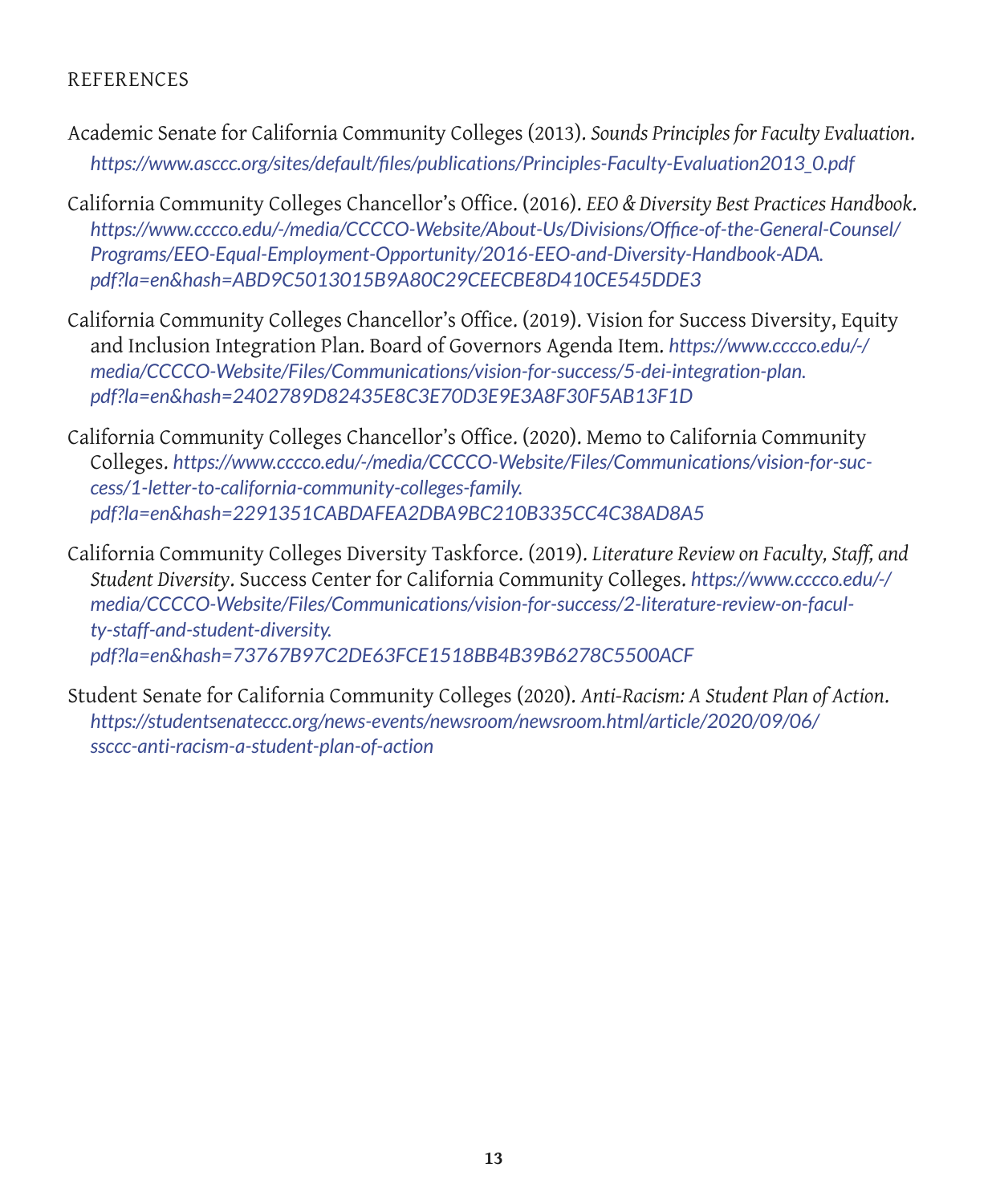# <span id="page-15-0"></span>Perspective: Students, Diversity, Equity and Inclusion in Career Technical Education

by Mayra E. Cruz, ASCCC Treasurer, ASCCC CTE Leadership Committee Chair Marie Christie Dam, ASCCC CTE Leadership Committee and David Ramirez, ASCCC CTE Leadership Committee, Student Senate for California Community Colleges

alifornia's Build Back Better effort requires reimagining possibilities. Student success is the key to the economic vitality of the state and of local regions. In a report published by the California Governor's Council for is the key to the economic vitality of the state and of local regions. In a report published *A Roadmap for Higher Education After the Pandemic*, a series of recommendations were established focused on the following guiding principles:

- **Fostering Inclusive Institutions:** Institutional cultures and approaches to teaching and learning that work for all learners, especially those left behind.
- **Streamlining Pathways to Degrees:** An integrated statewide system for admission and transfer to provide clear, easy-to-navigate pathways to degrees.
- **Facilitating Student Transitions:** High-touch, high-tech guidance and improved academic preparation for college access and success.
- **Simplifying Supports for Student Stability:** Resources and structures packaged and simplified to help students meet basic, digital, and financial aid needs. (California Governor's Council for Post-Secondary Education, 2021, p.4).

Leaders in the California Community Colleges system must stay focused on achieving positive and equitable outcomes for students.

In May of 2020, several police officers participated in and carried out the murder of George Floyd. This incident activated individuals and organizations to demand the end of racism and a call for all systems to address and dismantle systemic and institutional racism. On June 5, the California Community Colleges Chancellor's Office released a Call to Action to address structural racism in higher education. In June of 2020, Academic Senate for California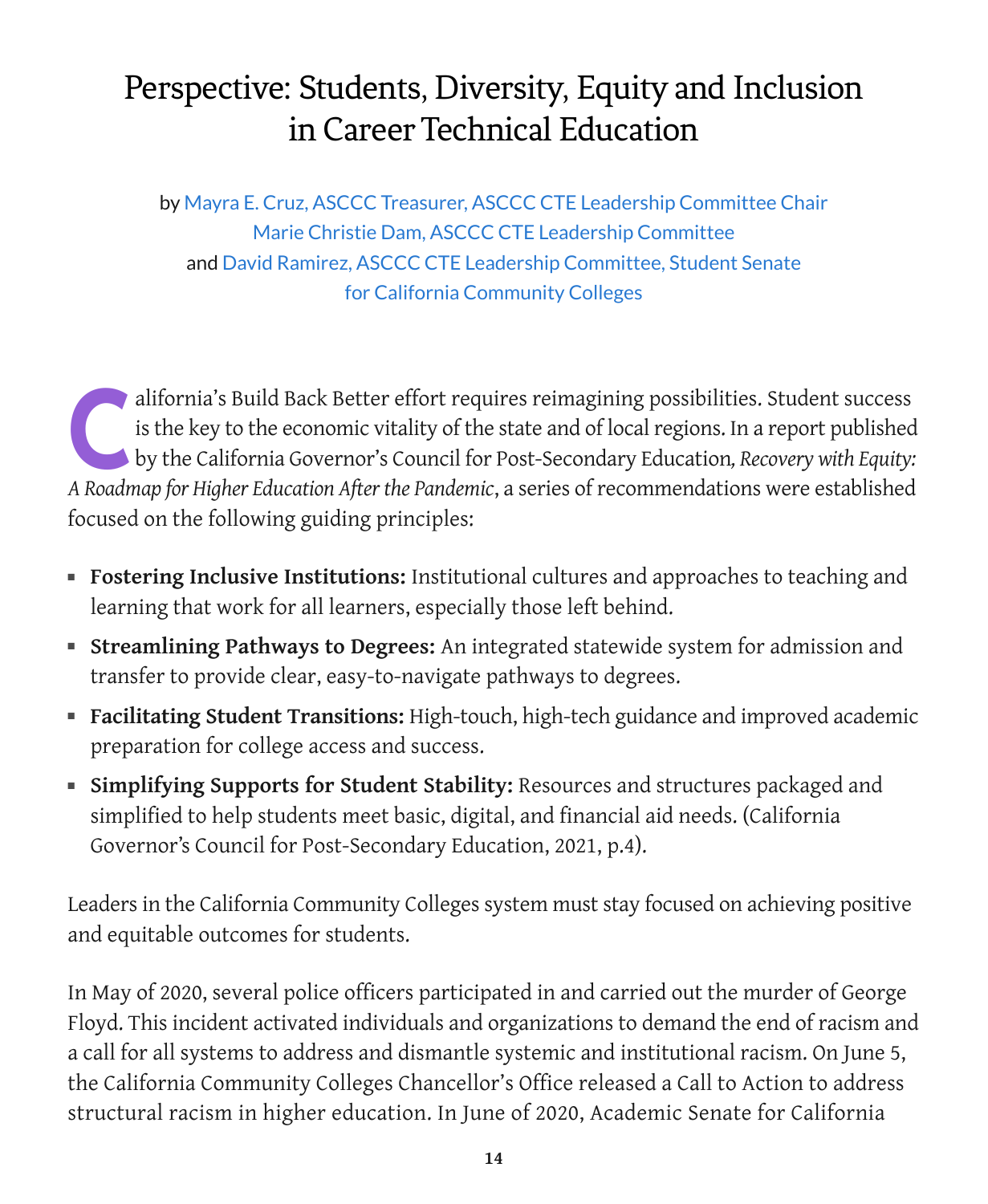Community Colleges President John Stanskas (2020) issued a special message that called for faculty in the community college system to create an actionable agenda to "change the parts of our system we have the power to change." In September 2020, the Student Senate for California Community Colleges published its *Anti-Racism: A Student Plan of Action*. The plan addressed a need for increased cultural awareness and respect, equity training, curriculum changes, peer mentors and alliances, and a racially conscious classroom experience (Student Senate for California Community Colleges, 2020).

Resolutions and other feel-good statements are not doing enough to unravel a system that was created on racist ideals, and the sequence of events in 2020 made this fact painfully clear. The plan of action starts with students and with teachers, staff, and administrators. Career and Technical Education programs are essential in the lives of students of color, who often rely on the skills learned to go directly into the workforce. Unfortunately, at an institution that focuses more on supporting its transfer students, the focus on these students can be lost.

 With the pandemic of COVID-19 and the unemployment numbers seen in 2020, California is in dire need of skills training for a new workforce. Employers have indicated that a skills gap exists within their current workforce due to rapid changes in technology. Industry partners face challenges filling positions that require skilled workers. Furthermore, according to a recent survey conducted by the Educational Credit Management Corporation (2021), incoming student populations such as Generation Z teens are more interested in obtaining skills and short-term training that lead to careers, compared to the decline of interest in attending four-year universities. According to the study, 61% of participants believed that skills-based education—such as trade skills or CTE education—made sense, 45% of participants agreed that two-year training made sense, and about 25% of survey participants were more likely to attend a school that offered CTE programs based on their COVID-19 experience. Industry partners are seeking a workforce with proven competencies. Incoming students are interested in attending community colleges to obtain two-year training and skills-based short-term certificates, especially in the post-pandemic landscape. Professionals in higher education have an opportunity to provide open access training to community members through the CTE programs offered on their campuses. Through collaboration with employers, colleges can offer CTE programs that address workforce needs and student interests and are foundational to mitigating the skills gap.

In compliance with consultation requirements in Education Code §§70901 and 70902, the ASCCC formed the Career Technical Education Leadership Committee (CTELC) to provide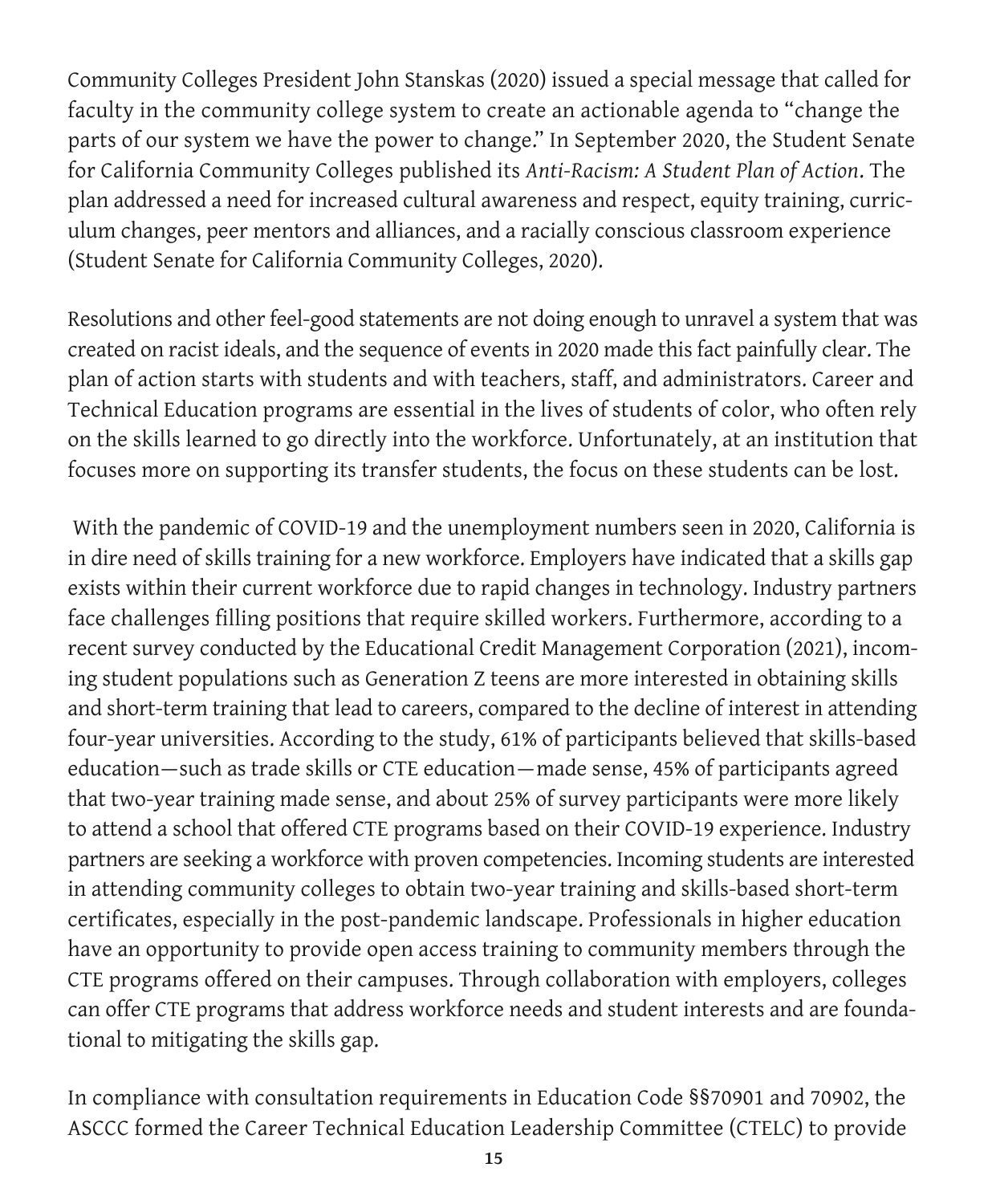recommendations on CTE issues. At least 70 percent of the committee members are faculty within CTE disciplines and recognize both faculty and student needs in CTE programs. The committee works collaboratively with the ASCCC Executive Committee to assist community college districts, CTE departments, and CTE faculty to ensure that career technical education and workforce development provide responsive curriculum aligned to current and emergent industry trends and to focus on diversity, equity, and inclusion in all aspects of career education. Due to the commitment to diversity, equity, and inclusion, the CTELC has expanded the participation of diverse CTE faculty in leadership roles at the local, regional, and statewide levels through its ongoing professional development efforts. Furthermore, the committee has actively sought out recommendations and counsel for increasing diversity from student senate leaders.

 CTE programs have a commitment to engage with business and industry to offer students high-quality programming and work-based educational experiences. "Work-based learning provides students an opportunity as aspiring employees to explore careers and to turn theory and simulation into practice by gaining on-the-job experience. The hands-on experience gained from work-based learning opportunities, especially when considered in combination with the attainment and application of employment soft skills, is a critical component of career training and preparation. Students completing CTE programs with work-based learning embedded are well-equipped to enter the workforce" (Academic Senate for California Community Colleges. 2019, p.1). As faculty continue to engage with these partners, colleges and senate leaders can play a role to ensure that CTE programs are supported as they explore educational opportunities for students within their local industries. These partnerships prepare students for employment in their fields.

Colleges can uphold a commitment to diversity in several ways:

- Facilitate the development of an industry steering committee convened to assist in program development and program enhancements.
- Address representation and diversity through the college outreach program focused on creating an environment for all students to thrive.
- Promote and retain vendors who do business with the college that are committed to supporting student preparation, a strong local economy, and fostering social-economic equity and social justice.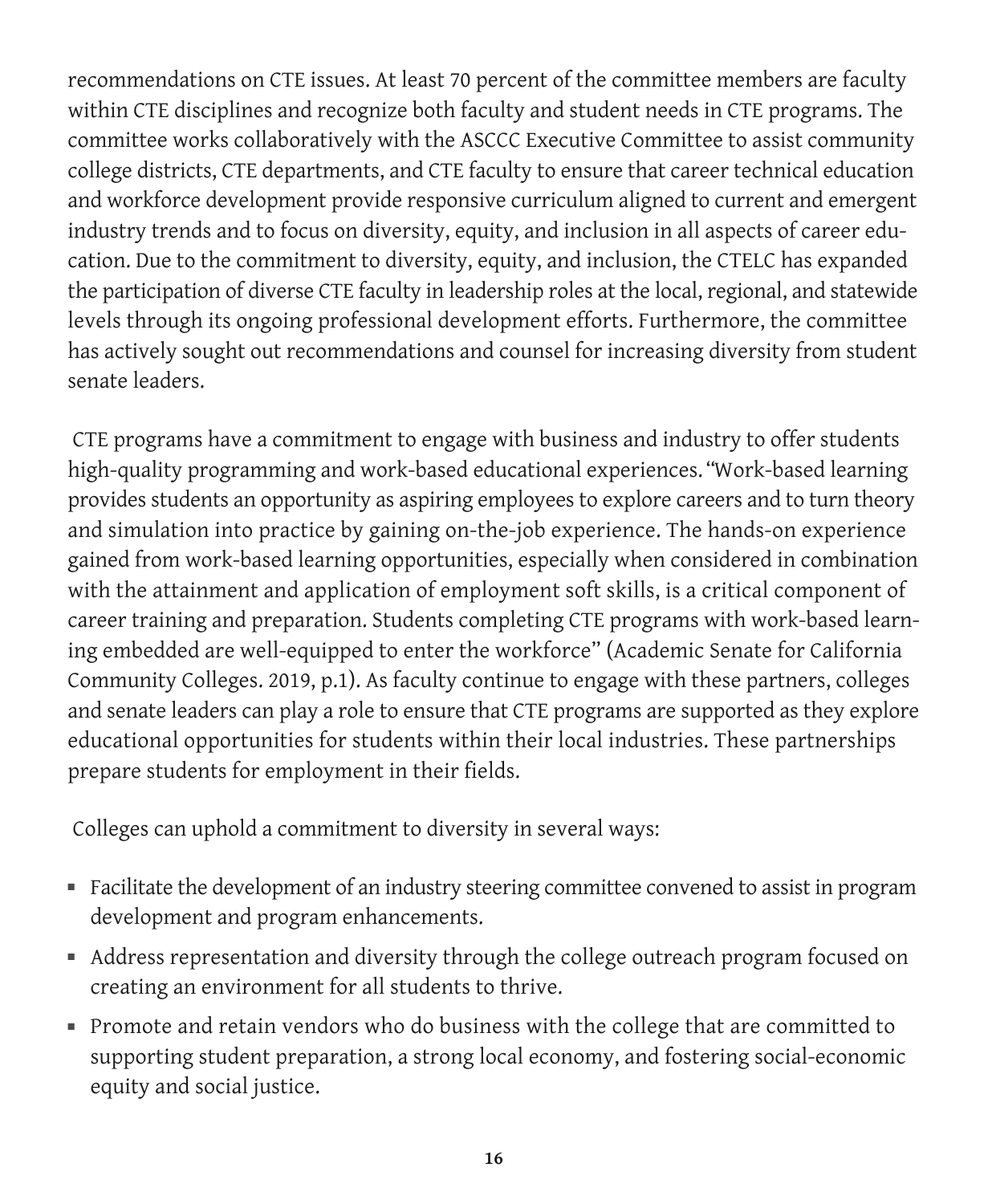Some actions CTE departments can implement to inform industry and business partners of the commitment to diversity and to keep the local academic senate informed are as follows:

- Prepare a student participation and student CTE program completion report disaggregated by race, ethnicity, and gender and present the report to industry and business partners and the local academic senate.
- Prepare a report on the composition of local college industry advisory committees and present the report to industry and business partners and the local academic senate.
- Train CTE faculty to review their curriculum, student services, and support with an equityminded focus. Include industry and business partners in the training.

#### REFERENCES

- Academic Senate for California Community Colleges. (2019). *Work-Based Learning in California Community Colleges*. *[https://www.asccc.org/sites/default/files/Work\\_Based\\_Learning.pdf](https://www.asccc.org/sites/default/files/Work_Based_Learning.pdf)*
- California Governor's Council for Post-Secondary Education. (2021). *Recovery with Equity: A Roadmap for Higher Education After the Pandemic*. *[https://www.capostsecondaryforall.org/wp-content/](https://www.capostsecondaryforall.org/wp-content/uploads/2021/02/Recovery-with-Equity_2021Feb15.pdf) [uploads/2021/02/Recovery-with-Equity\\_2021Feb15.pdf](https://www.capostsecondaryforall.org/wp-content/uploads/2021/02/Recovery-with-Equity_2021Feb15.pdf)*
- Educational Credit Management Corporation. (2021). *Gen Z more open to careers in the skilled trades*. *<https://www.ecmcgroup.org/news-gen-z-more-open-to-careers-skilled-trades.html>*
- Stanskas, J. (2020). Special Message from the President. Academic Senate for California Community Colleges. *<http://createsend.com/t/y-406A779B3CC74AB2>*
- Student Senate for California Community Colleges (2020). *Anti-Racism: A Student Plan of Action*. *[https://studentsenateccc.org/news-events/newsroom/newsroom.html/article/2020/09/06/](https://studentsenateccc.org/news-events/newsroom/newsroom.html/article/2020/09/06/ssccc-anti-racism-a-student-plan-of-action) [ssccc-anti-racism-a-student-plan-of-action](https://studentsenateccc.org/news-events/newsroom/newsroom.html/article/2020/09/06/ssccc-anti-racism-a-student-plan-of-action)*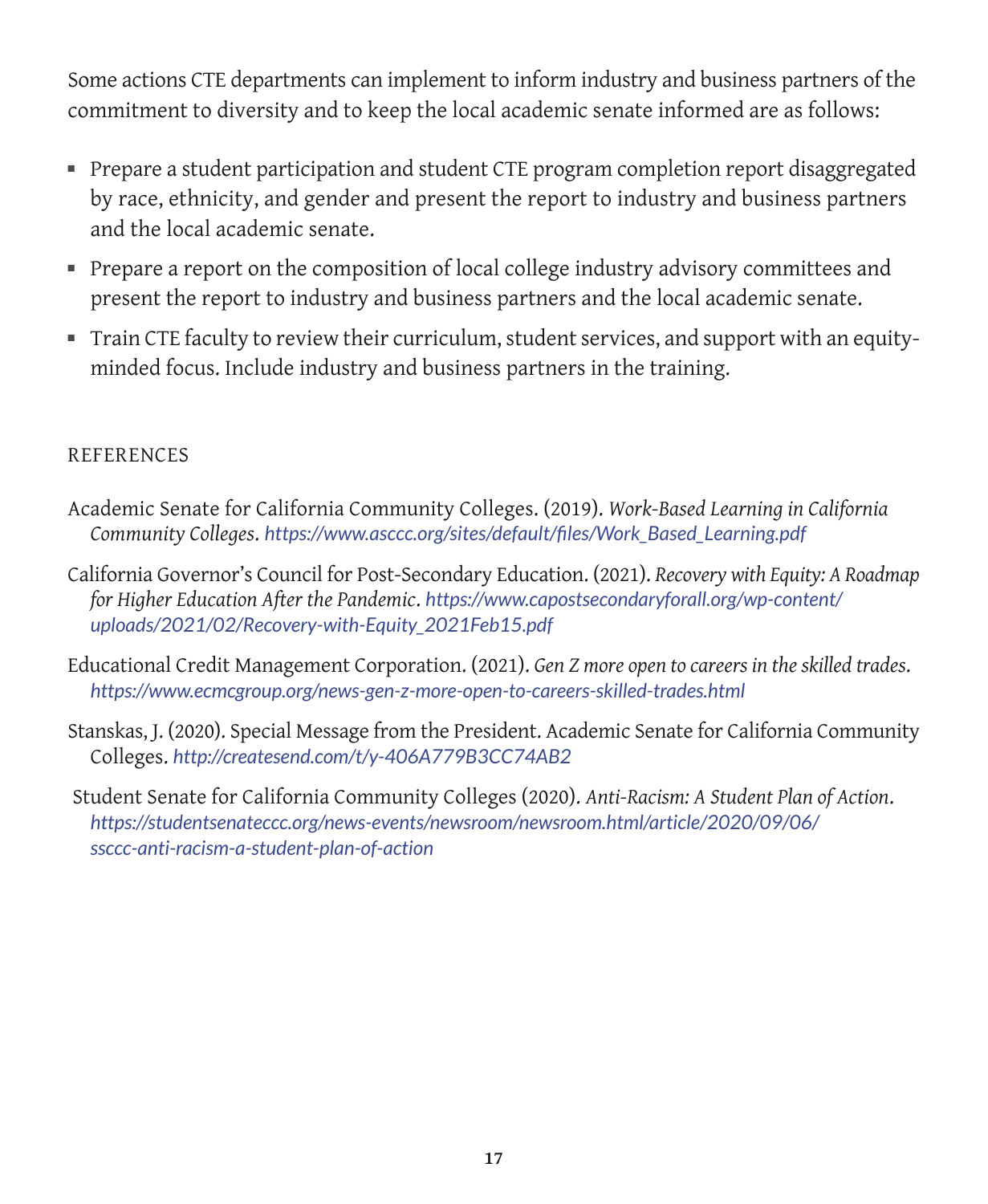# <span id="page-19-0"></span>The Passage of AB 1460 and Its Impact on the CCCs

By the Transfer, Articulation, and Student Services Committee:

Ted Blake Nohemy Chavez Julie Clark Martin Gomez LaTonya Parker, ASCCC Area D Respresentative Tahirah Simpson and Manuel J. Vélez, Chair, ASCCC South Representative

Since their inception in the late 1960s, ethnic studies programs and courses have faced significant opposition and scrutiny in their attempts to be recognized as valid disciplines. In California's community colleges, where significant opposition and scrutiny in their attempts to be recognized as valid disciof arts degrees were established, this opposition has served to stunt the growth of these programs and has contributed to a misunderstanding and confusion over their definition and implementation.

Despite this confusion, ethnic studies programs have been established in over fifty California community colleges and have been supported by a growing movement to add ethnic studies requirements to academic curricula across the state. This movement has already begun to bear fruit, as concrete efforts are underway to establish ethnic studies requirements in high schools and universities. In fact, this movement has produced the passing of California's Assembly Bill 1460, which mandates an ethnic studies requirement for bachelor's degrees awarded by the California State University beginning in the Fall of 2021. While the impact of this new law is certainly important for ethnic studies overall, the inclusion of lower-level courses means that community colleges will be directly affected by the new requirement in a way for which they are not currently prepared. This fact is already evident as community colleges begin to search for ways to ensure that their students will be able to meet these new requirements on their campuses.

Ethnic studies is a comparative discipline focused on the experiences of African-American, Asian-American, Latinx-American, and Native American communities in the U.S. from an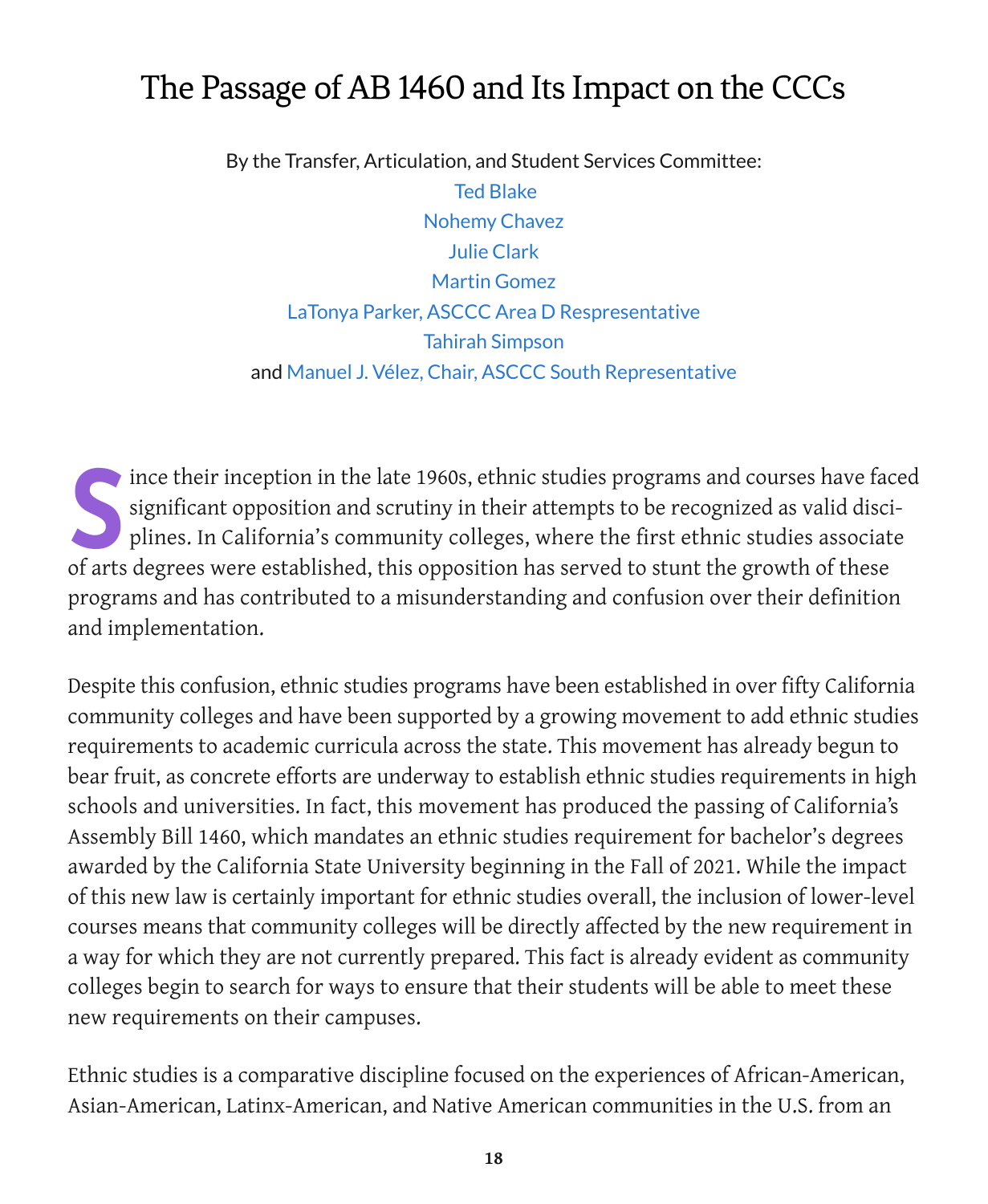interdisciplinary lens. It examines culture and contributions through a social justice framework, combining history, economics, politics, and social science for groups that have historically been left out of U.S. history. The field of ethnic studies combines the connections in the historically racialized and marginalized groups in the U.S. It requires critical thinking and understanding of the oppression of people of color and social engagement for the uplifting of communities, and it inspires advocates to value intersectionality and be change agents. A study at Stanford University (Donald, 2016) evaluated a pilot in San Francisco high schools that required an ethnic studies course for graduation and found that students had increased grade point averages and course completion, particularly for boys and Latinx students.

In January 2014, California State University Chancellor Timothy White created a state-wide CSU Task Force on the Advancement of Ethnic Studies. On January 30, 2016, the task force submitted to Chancellor White its report, which included ten broad recommendations (CSU Task Force on the Advancement of Ethnic Studies, 2016). The first recommendation was to create an ethnic studies general education requirement for the entire CSU system. Other recommendations included increasing and maintaining hiring within ethnic studies departments and curriculum development to strengthen ethnic studies and increase enrollment. On August 23, 2017, Chancellor White signed changes to General Education Breadth Requirement Executive Order 1100 (White, 2017). The changes to the policy were intended to clarify and streamline graduation requirements as well as to ensure equitable opportunity for student success. However, the changes to EO 1100 did not include adding a general education ethnic studies area to fulfill one of the recommendations from the CSU Task Force on the Advancement of Ethnic Studies.

California Governor Gavin Newsom signed AB 1460 (Weber, 2020) in August of 2020, months after the tragic death of George Floyd sparked protests across the nation. AB 1460 mandates that all 23 California State University campuses require an ethnic studies course as a baccalaureate degree requirement. The bill expressed "the intent of the Legislature to enact legislation that would require California State University students to complete one 3-unit course in ethnic studies in order to graduate."**<sup>1</sup>**

While the California Assembly was working on AB 1460, the Academic Senate for California State University (ASCSU) worked to establish recommendations for ethnic studies curricula. This process involved a lengthy series of negotiations and compromises between the ASCSU,

<sup>1</sup> The full text of AB 1460 is available at *[https://leginfo.legislature.ca.gov/faces/billTextClient.xhtml?bill\\_id=201920200AB1460](https://leginfo.legislature.ca.gov/faces/billTextClient.xhtml?bill_id=201920200AB1460.)*.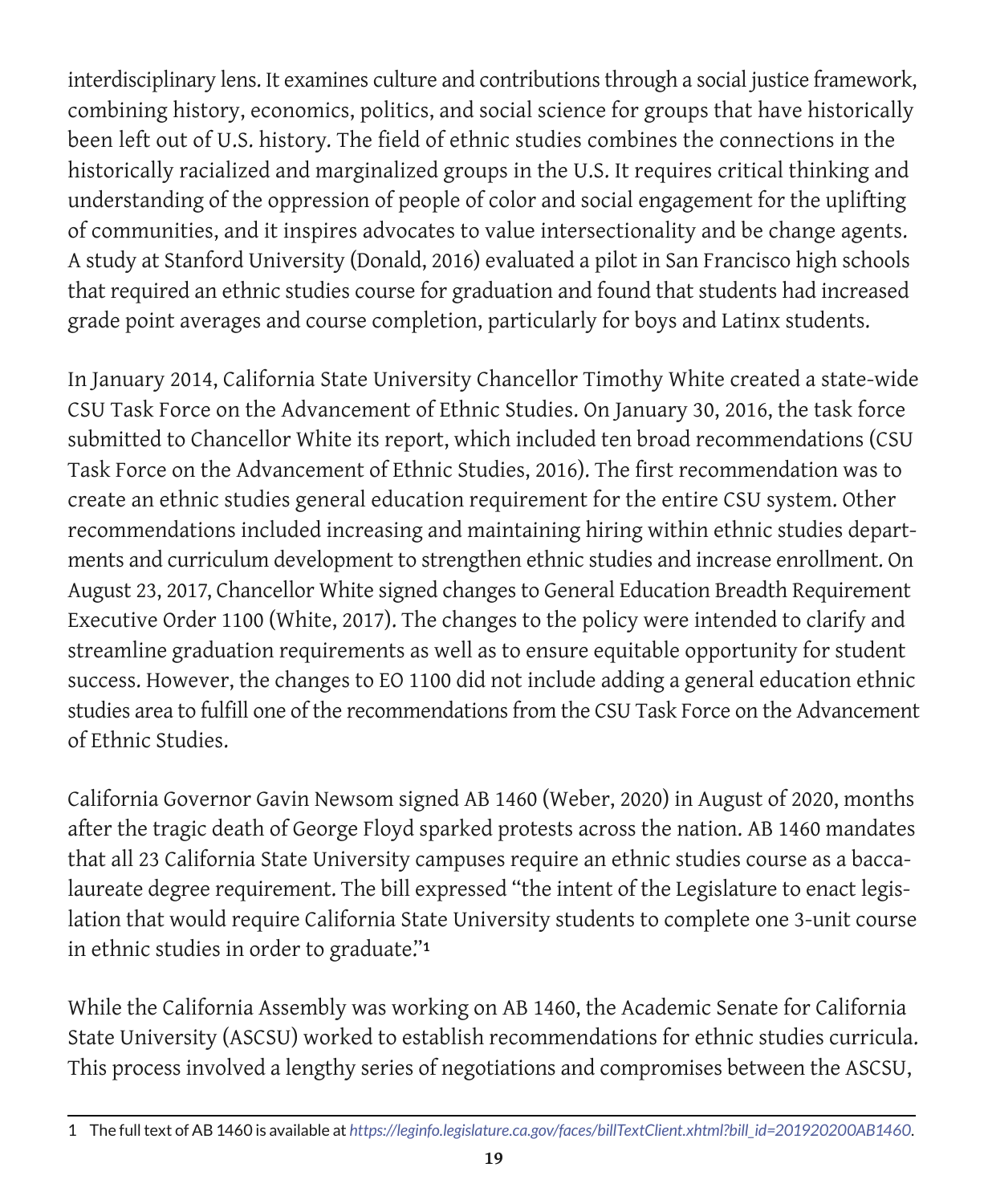the CSU Chancellor's Office, and the CSU Board of Trustees through several different proposals that ultimately had to be modified to satisfy the mandate of AB 1460. On December 3, 2020, the CSU Chancellor's Office released the revised CSU General Education Breadth Requirements (California State University, 2020), which included the addition of Area F Ethnic Studies and reduced Area D Social Sciences to six units to accommodate for the added area.

At its Fall 2020 Plenary Session, the Academic Senate for California Community Colleges passed two resolutions to address the issues involving ethnic studies requirements. Resolution 09.03 Fall 2020, Ethnic Studies Graduation Requirement,**2** directed the ASCCC to work with the California Community Colleges Chancellor's Office to amend Title 5 §55063 to include ethnic studies as a competency graduation requirement for local associate degrees. Making students complete a competency does not add additional general education requirements but ensures that all students who complete an associate degree complete a course in ethnic studies. This requirement would apply for all students, including students who transfer to the CSU and the UC. Resolution 09.04 Fall 2020, Clarify and Strengthen the Ethnic Studies General Education Requirement, directs the ASCCC to work with the CCC Chancellor's Office to amend Title 5 §55063 (b) (1) to add a fifth general education area entitled Ethnic Studies. Adding an Ethnic Studies area to Title 5 §55063 (b) (1) would only add it to general education for local associate degrees, so students who complete general education under the Intersegmental General Education Transfer Curriculum (IGETC) breadth pattern would not need to fulfill ethnic studies. Students who transfer to the UC typically complete the IGETC breadth pattern, while students transferring to the CSU have a choice of CSU-GE or IGETC breadth patterns.

Now that AB 1460 has passed and the CSU Chancellor's Office has revised EO 1100, the work for community colleges begins. Implementation will vary by campus and should follow local governance policies and procedures. Every December, usually on the first Friday of the month, California community colleges are invited to submit course outlines of record (CORs) to the CSU and the UC for approval as meeting IGETC, CSU-GE Breadth, or American Institutions requirements. The CORs are submitted through the Articulation System Stimulating Interinstitutional Student Transfer (ASSIST) by college ASSIST managers, usually campus articulation officers or their designees. Courses go through a review process with representatives from the UC Office of the President, the CSU Chancellor's Office, and postsecondary faculty. Results are typically reported to community colleges in late spring and made available

<sup>2</sup> Full text of all ASCCC resolutions is available at *[https://www.asccc.org/resources/resolutions.](https://www.asccc.org/resources/resolutions)*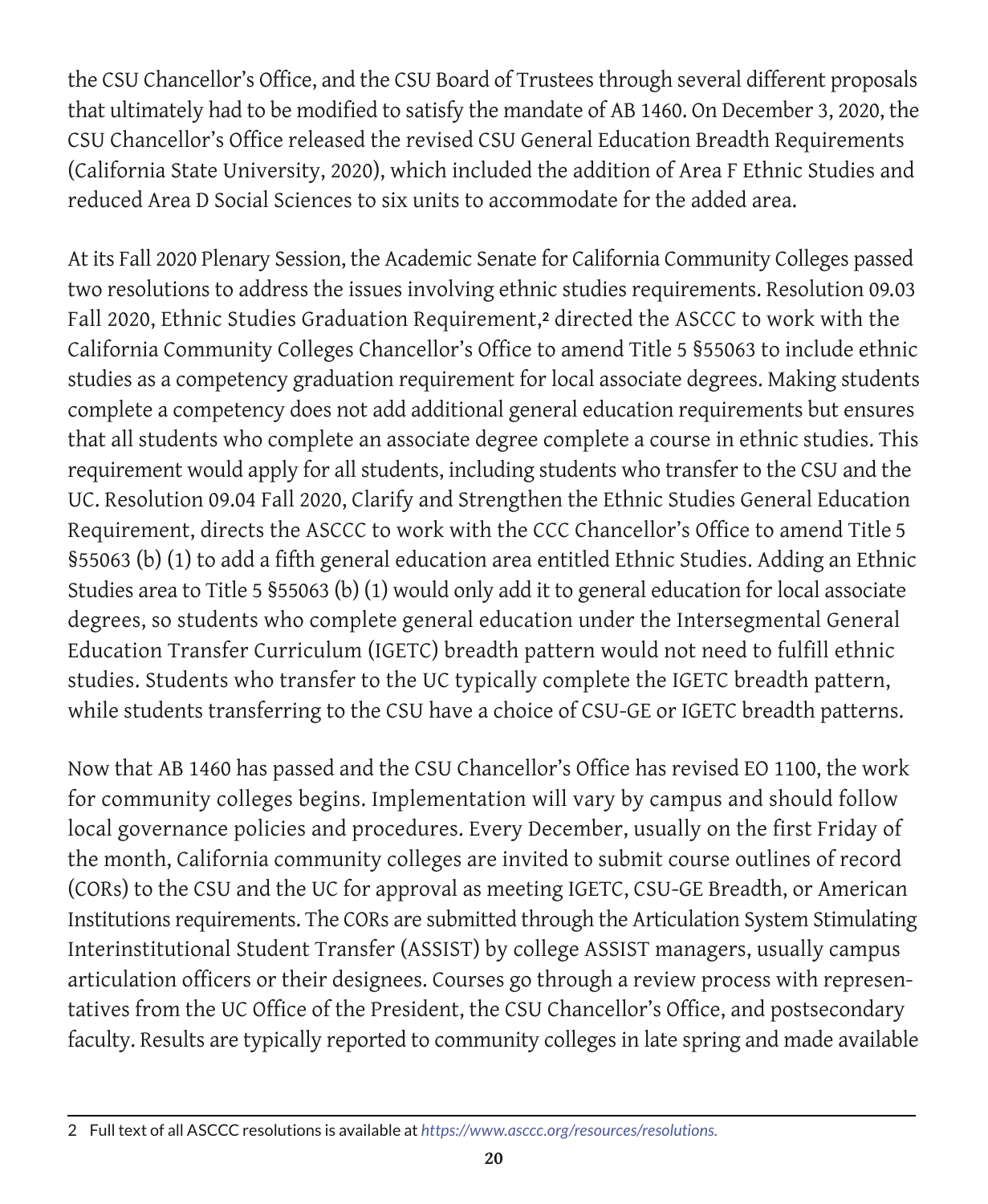on ASSIST. Prior to being submitted for IGETC, CSU-GE Breadth, or American Institutions requirements, courses need to go through local curriculum approval processes.

Recommendations to implement AB 1460 on local campuses are as follows:

- 1. Create a work group of cross-discipline faculty to identify courses that meet at least three out of five of the core competencies as outlined in EO 1100 CSU-GE Breadth Article 4 Area F Ethnic Studies (California State University, 2020).
- 2. Courses must have one of the following prefixes: African-American, Asian-American, Latinx-American, or Native American Studies or similar course prefixes such as Pan-African Studies, American Indian Studies, Chicana/o Studies, or Ethnic Studies.
- 3. Courses may need to go through the local curriculum approval process to address the requirements outlined in EO 1100.
- 4. Once courses have been identified and approved through the local process, the campus ASSIST manager can enter the COR on ASSIST and submit the course in the workflow to request that it fulfill Area F Ethnic Studies.

In addition to having courses approved for CSU-GE Area F Ethnic Studies, colleges will need their technical work aligned with EO 1100 CSU-GE Breadth requirements. College catalogs starting in Fall 2021-2022 will need to include CSU-GE Breadth Area F and the reduction of units in Area D from nine to six units. Although results of submissions for approval by CSU will not be known prior to printing of the catalog, colleges may wish to add Area F so that students who have catalog rights in 2021-2022 will complete Area F in order to meet the CSU graduation requirements. Other changes will include updating colleges' various student management systems, student advising systems, and documents.

One of the most important things campus leaders, articulation officers, curriculum chairs, and academic senate presidents can do is to train their campus communities on these changes. They should be prepared to answer questions and address people's concerns, as many questions and concerns are likely.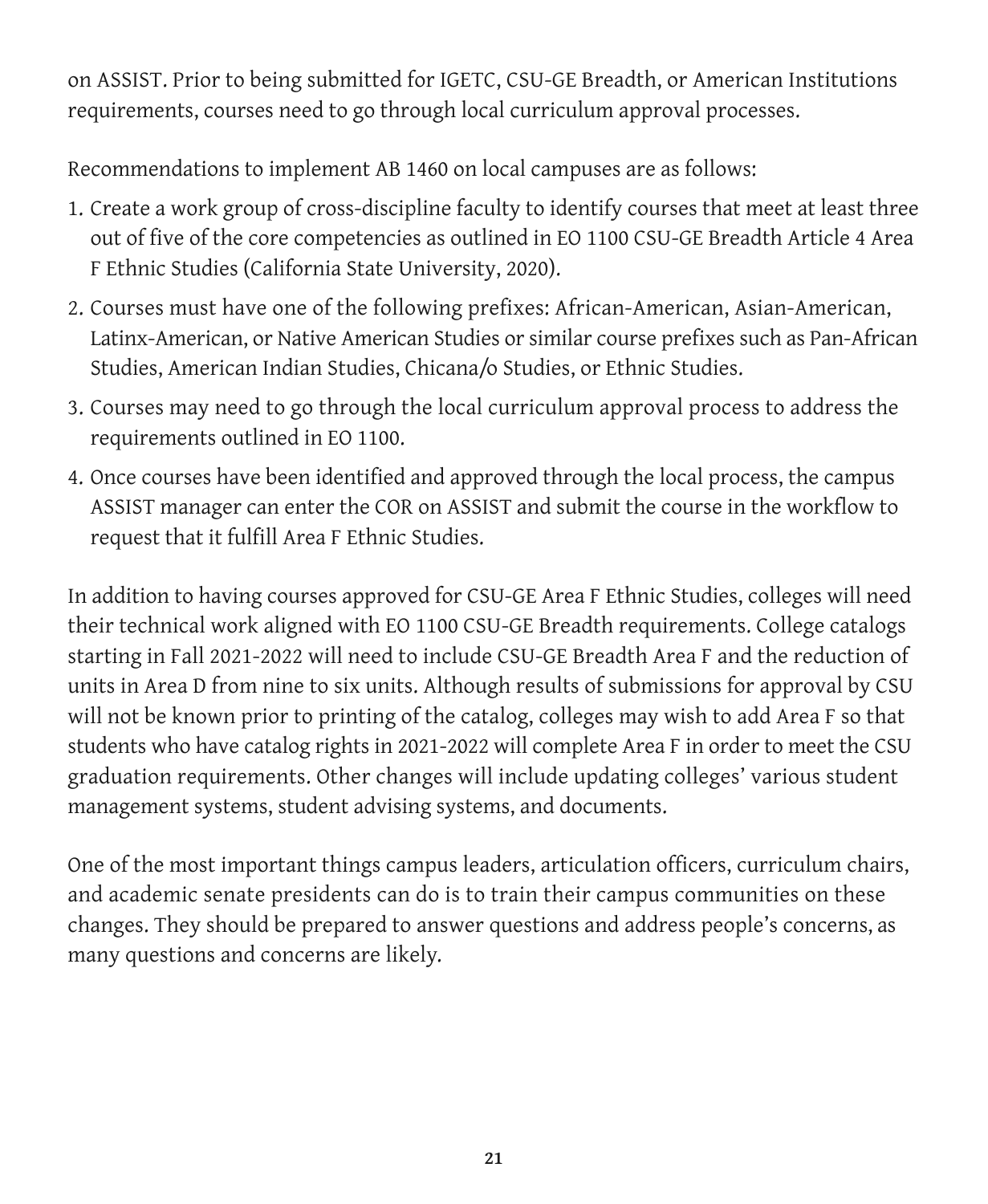#### REFERENCES

- California State University. (2020). CSU General Education Breadth Requirements. *[https://calstate.](https://calstate.policystat.com/policy/8919100/latest/) [policystat.com/policy/8919100/latest/](https://calstate.policystat.com/policy/8919100/latest/)*.
- CSU Task Force on the Advancement of Ethnic Studies. (2016, January). *Report of the California State University Task Force on the Advancement of Ethnic Studies*. *[https://www2.calstate.edu/impact](https://www2.calstate.edu/impact-of-the-csu/diversity/advancement-of-ethnic-studies/Documents/ethnicstudiesreport.pdf)[of-the-csu/diversity/advancement-of-ethnic-studies/Documents/ethnicstudiesreport.pdf](https://www2.calstate.edu/impact-of-the-csu/diversity/advancement-of-ethnic-studies/Documents/ethnicstudiesreport.pdf)*.
- Donald, B. (2016, January 12). Stanford study suggests academic benefits to ethnic studies courses. *Stanford News*. *<https://news.stanford.edu/2016/01/12/ethnic-studies-benefits-011216/>*.
- White, T. (2017, August 23). General Education Breadth Requirements Executive Order 1100 Revised. *[https://www.csustan.edu/sites/default/files/groups/General%20Education/eo-1100](https://www.csustan.edu/sites/default/files/groups/General%20Education/eo-1100-rev-8-23-17.pdf#:~:text=Executive%20Order%201100%20Revised%20August%2023,%202017%20.,1100,%20which%20was%20issued%20on%20February%2016,%202015) [rev-8-23-17.pdf#:~:text=Executive%20Order%201100%20Revised%20August%2023,%202017%20](https://www.csustan.edu/sites/default/files/groups/General%20Education/eo-1100-rev-8-23-17.pdf#:~:text=Executive%20Order%201100%20Revised%20August%2023,%202017%20.,1100,%20which%20was%20issued%20on%20February%2016,%202015) [.,1100,%20which%20was%20issued%20on%20February%2016,%202015](https://www.csustan.edu/sites/default/files/groups/General%20Education/eo-1100-rev-8-23-17.pdf#:~:text=Executive%20Order%201100%20Revised%20August%2023,%202017%20.,1100,%20which%20was%20issued%20on%20February%2016,%202015)*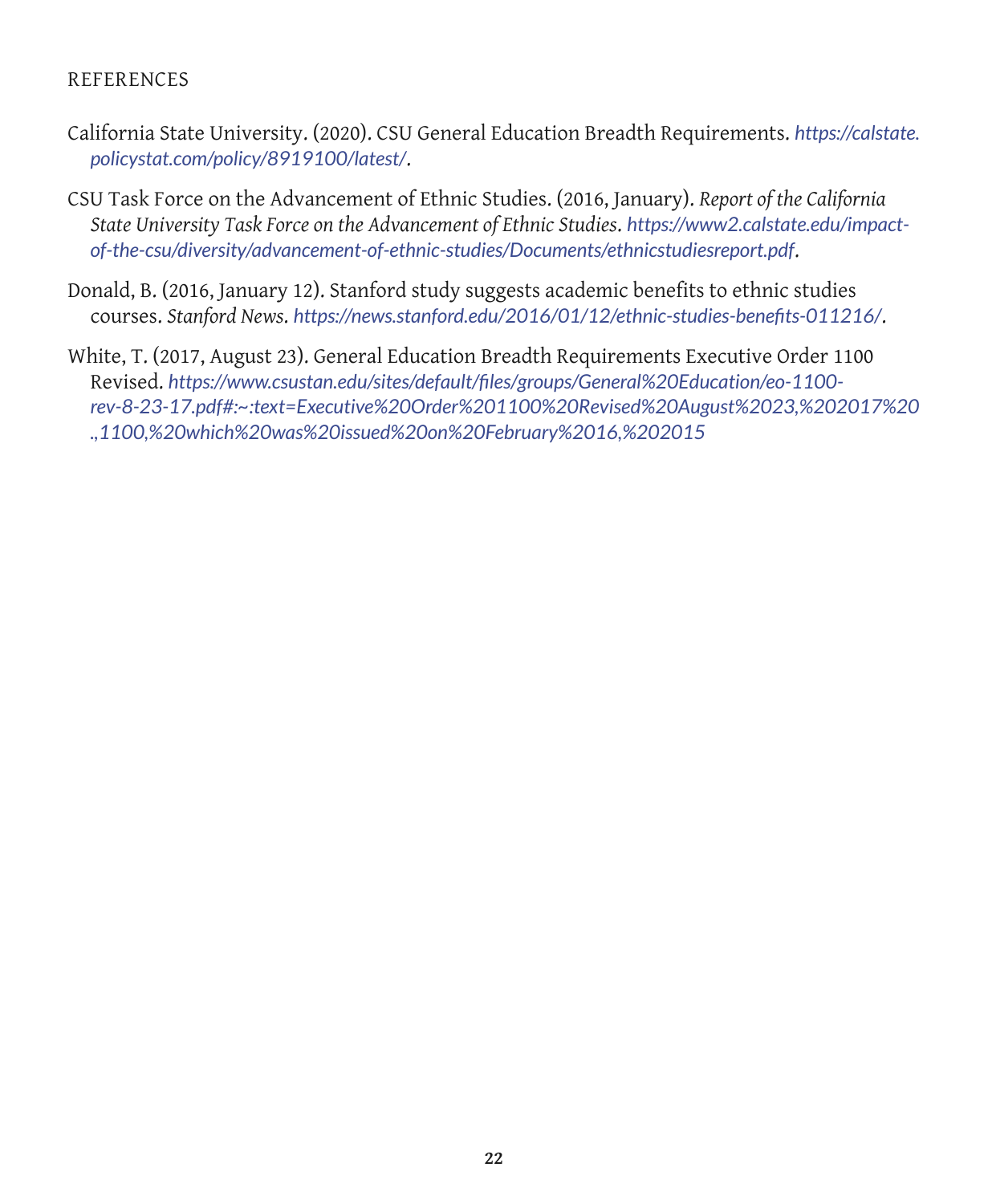# <span id="page-24-0"></span>Effective Student-Centered Online Education Using the CVC-OEI Online Course Design Rubric and Local POCR

by ASCCC 2020-2021 Online Education Committee & California Virtual Campus

ourse design and teaching are two sides of the same coin of effective student-centered online education. Research regarding online community college students shows that a caring, engaged instructor is the biggest predictor online education. Research regarding online community college students shows that mance (Jaggars & Xu, 2016), and it also shows that course design is a key driver of quality (Joosten & Cusatis, 2019). The **[CVC- OEI Online Course Design Rubric](https://onlinenetworkofeducators.org/wp-content/uploads/2020/06/CVC_OEI_Course_Design_Rubric_rev_April_2020.pdf)1** is an important and helpful resource to guide faculty toward the goal of effective student-centered online education.

When one is building a house, local and state building codes provide the standard to which structures must adhere; these requirements are not only effective practices but also practical and safe ones that optimize the livability of a house. Similarly, the CVC-OEI Online Course Design Rubric serves as a local building code of sorts, defining effective practices that improve the learner experience and maximize student engagement with the course materials and, ultimately, student success.

Like building codes that outline the industry-standard effective practices for wiring an appliance, the CVC-OEI Online Course Design Rubric outlines the effective practices for designing an online course. Course design includes the organization of a course and other categories including content presentation, interaction, assessment, and accessibility. As homeowners can choose any variety of appliances to put in a home, instructors can choose a variety of methods to support students in their courses.

Poor course design is a barrier that can prevent students from achieving their academic goals. When courses are not aligned with effective practices, students can easily become disengaged because they are likely to spend more time locating materials and assessments than engaging with them. To that end, effective course design guides the system towards its goal of achieving educational equity. The design and organization of an online course have

<sup>1</sup> The rubric is available at *[https://onlinenetworkofeducators.org/wp-content/uploads/2020/06/CVC\\_OEI\\_Course\\_Design\\_Ru](https://onlinenetworkofeducators.org/wp-content/uploads/2020/06/CVC_OEI_Course_Design_Rubric_rev_April_2020.pdf)[bric\\_rev\\_April\\_2020.pdf](https://onlinenetworkofeducators.org/wp-content/uploads/2020/06/CVC_OEI_Course_Design_Rubric_rev_April_2020.pdf)*.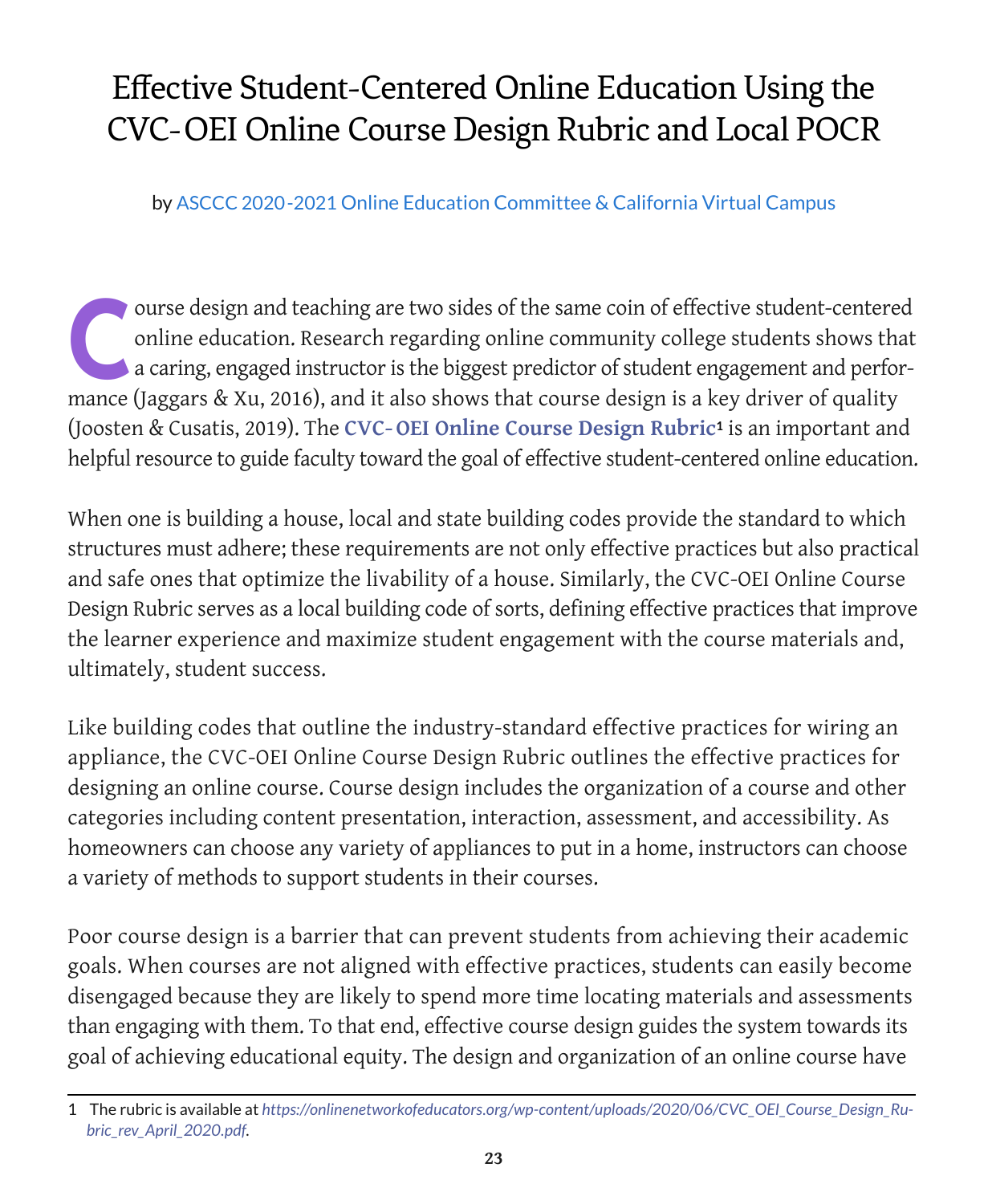been shown to significantly predict student learning, satisfaction, and academic performance (Joosten & Custatis, 2019). Courses that are designed with a clear navigation and structure, have aligned objectives and assessments, are accessible, and include varied content support greater learner variability, which is key to supporting the academic goals of diverse students. All faculty want students to maximize their time spent engaging with subject matter, and aligning an online course with the CVC-OEI Online Course Design Rubric can help to accomplish that end.

The rubric is a guide for both seasoned online instructors and those just beginning to learn how to build online courses. Academic Senate for California Community Colleges Resolution 09.03 Fall 2018**2** recommends that local academic senates, in conjunction with their curriculum and distance education committees, adopt the rubric as an aspirational standard for all online courses. The rubric was created in collaboration with faculty and is not intended as a tool to measure faculty performance. Instead, it was designed to provide a solid set of standards around which to build online courses that are accessible, navigable, clear, and logical. Many California community colleges and faculty across the state depend on the rubric to serve as their north star of online course quality, with several colleges compensating faculty for achieving and maintaining rubric alignment.

Just as one does not quickly construct a house to industry standards, one does not quickly create a CVC-OEI Rubric-aligned course; the high-quality structure and accessibility compliance require a significant time investment and often also require support from course design or accessibility specialists. Academic senates are encouraged to develop faculty peer review teams dedicated to peer online course review (POCR). These carefully chosen teams should consist of adjuncts, tenure-track, and tenured faculty, minimizing any inappropriate power imbalances that would dampen positive effects of candid peer engagement. With local senate approval, instructional designers should also be included on POCR teams. Teams should also include faculty who have significant online teaching experience to help instructors apply the rubric standards to the courses at hand. Through these mentoring experiences, faculty learn and develop effective online pedagogical practices that are student-centered in their design and practical in their approach. Done well, the POCR process informs and improves pedagogy whether it involves working with students online or face-to-face.

<sup>2</sup> Full text of the resolution is available at *[https://www.asccc.org/resolutions/local-adoption-california-virtual-cam](https://www.asccc.org/resolutions/local-adoption-california-virtual-campus-%E2%80%93-online-education-initiative-course-design)[pus-%E2%80%93-online-education-initiative-course-design](https://www.asccc.org/resolutions/local-adoption-california-virtual-campus-%E2%80%93-online-education-initiative-course-design)*.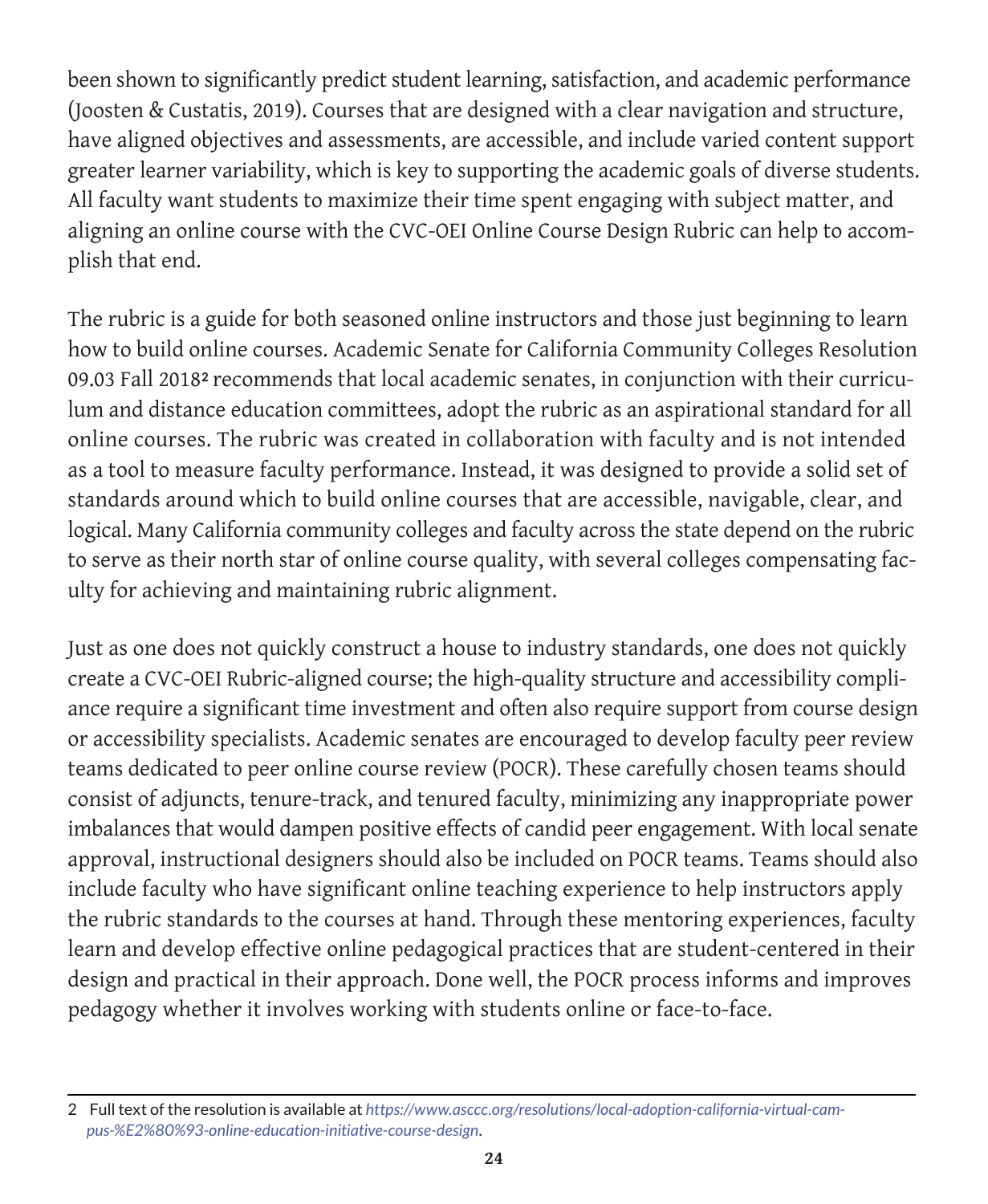Local distance education committees will need to establish the mechanics of POCR support and a professional development mechanism, and local districts will need to provide proper resources such as stipends, Flex credit, or reassigned time for instructors, POCR teams, and trainers.

The POCR process can seem daunting, but the work it requires varies greatly based upon the course being developed. The end result is a course that applies research-based strategies derived from student data. Improving the design and organization of an online course positively influences outcomes for students who are disproportionately impacted.

#### REFERENCES

- Jaggars, S. S. & Xu, D. (2016). How do online course design features influence student performance? *Computers & Education, (95),* 270-284. *[https://www.sciencedirect.com/science/article/abs/pii/](https://www.sciencedirect.com/science/article/abs/pii/S0360131516300203) [S0360131516300203](https://www.sciencedirect.com/science/article/abs/pii/S0360131516300203)*.
- Joosten, T. & Cusatis, R. (2019). A cross-institutional study of instructional characteristics and student outcomes: Are quality indicators of online courses able to predict student success? *Online Learning*, 23(4), 354-378. doi:10.24059/olj.v23i4.1432.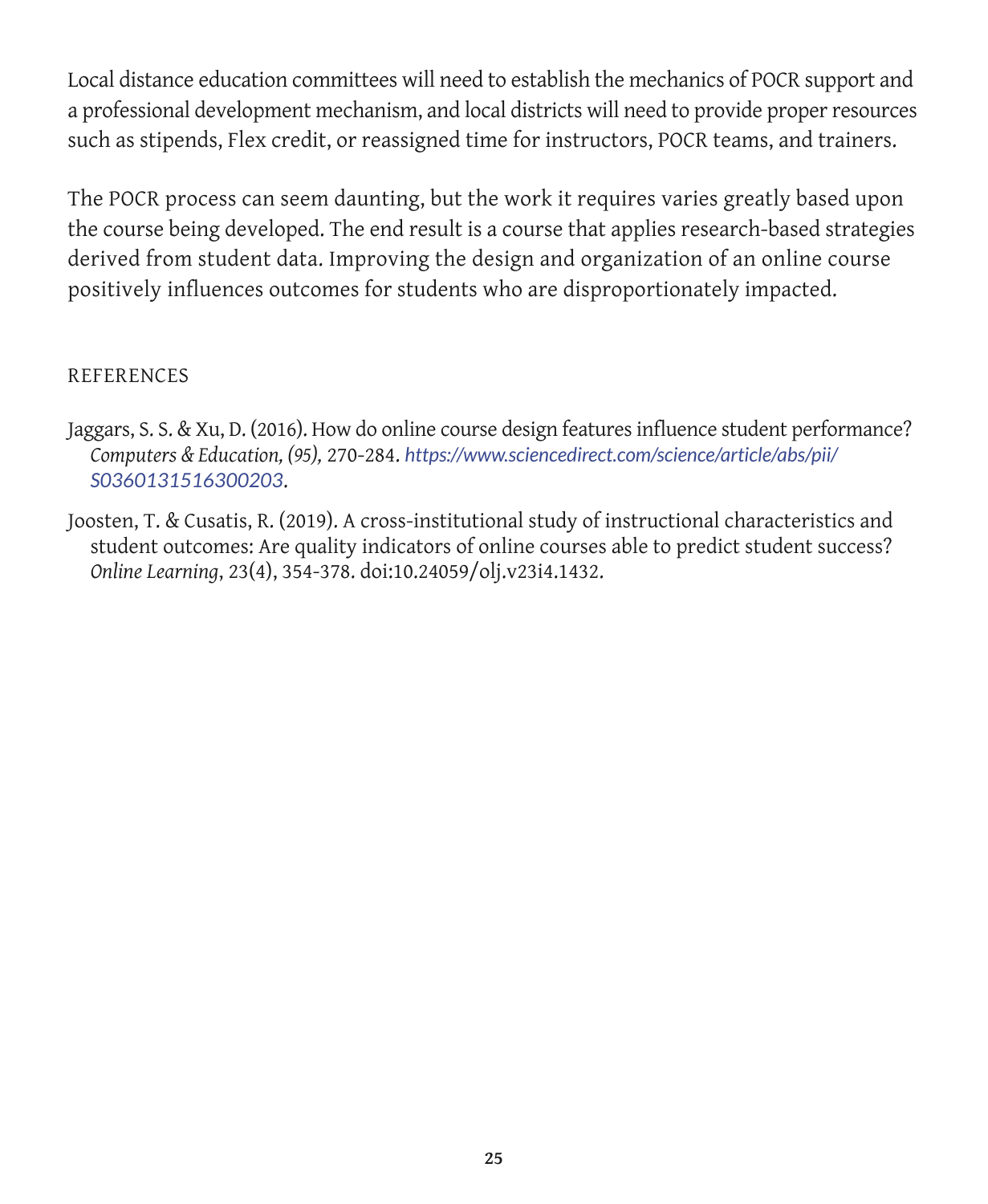# Legislation for 2021: Full Steam Ahead

<span id="page-27-0"></span>by Adrienne C. Brown, ASCCC Legislative and Advocacy Committee Ginni May, ASCCC Vice President, ASCCC Legislative and Advocacy Committee Chair and Eric Wada, ASCCC Legislative and Advocacy Committee, C-ID Curriculum Director

2020 was the second year of a two-year legislative cycle. Due to the COVID-19 pandemic, the legislature slowed the legislation train down, limited the bills to be heard, and prioritized those that absolutely must pass in t the legislature slowed the legislation train down, limited the bills to be heard, and prioritized those that absolutely must pass in that year, were directly related to COVID-19, alleviated homelessness, were related to wildfire preparedness, or were a response to PG&E bankruptcy. In 2019, 2,625 bills were introduced to legislature, 1,042 made it to the governor's desk, and 870 became law. In 2020, those numbers were 2,390, 513, and 457, respectively. The legislature indicated that the number of bills in 2021 would also be reduced and focused similarly as in 2020. However, as of the closing day to introduce bills, February 19, the legislature was moving full steam ahead: 1,564 assembly bills and 815 senate bills had been introduced. That is a total of 2,379 bills for 2021. A number of bills that may potentially impact the California Community Colleges system, especially regarding academic and professional matters under the purview of academic senates, have been reintroduced or are expected.

#### REINTRODUCED BILLS

**[AB 417 \(McCarty, 2021\),](https://leginfo.legislature.ca.gov/faces/billNavClient.xhtml?bill_id=202120220AB417)1** the Rising Scholars Network, reintroduces **[AB 2341 \(McCarty,](https://leginfo.legislature.ca.gov/faces/billTextClient.xhtml?bill_id=201920200AB2341&search_keywords=rising+scholars)  [2020\)](https://leginfo.legislature.ca.gov/faces/billTextClient.xhtml?bill_id=201920200AB2341&search_keywords=rising+scholars)**. After passing out of the Assembly, AB 2341 died in the Senate, as did many of the bills in 2020. This bill would authorize the Chancellor's Office to establish a program, named the Rising Scholars Network, to enter into agreements with up to fifty community colleges to provide additional funds for services in support of justice-involved—current or formerly incarcerated—students. The ASCCC has long supported providing educational opportunities and services to current and formerly incarcerated students as demonstrated by resolutions **[F19 3.06](https://www.asccc.org/resolutions/include-currently-and-formerly-incarcerated-youth-equity-plans)**, **[S17 5.01](https://www.asccc.org/resolutions/sustainable-funding-inmate-education-programs-0)**, **[S17 7.02](https://www.asccc.org/resolutions/online-training-college-staff-support-formerly-incarcerated-students-0)**, **[S17 17.02](https://www.asccc.org/resolutions/adequate-support-and-designated-point-person-formerly-incarcerated-students-0)2** as well as numerous *Rostrum* articles and presentations at ASCCC events.

<sup>1</sup> Text of all bills can be found at *https://leginfo.legislature.ca.gov/*.

<sup>2</sup> Full text of all ASCCC resolutions can be found at *https://www.asccc.org/resources/resolutions*.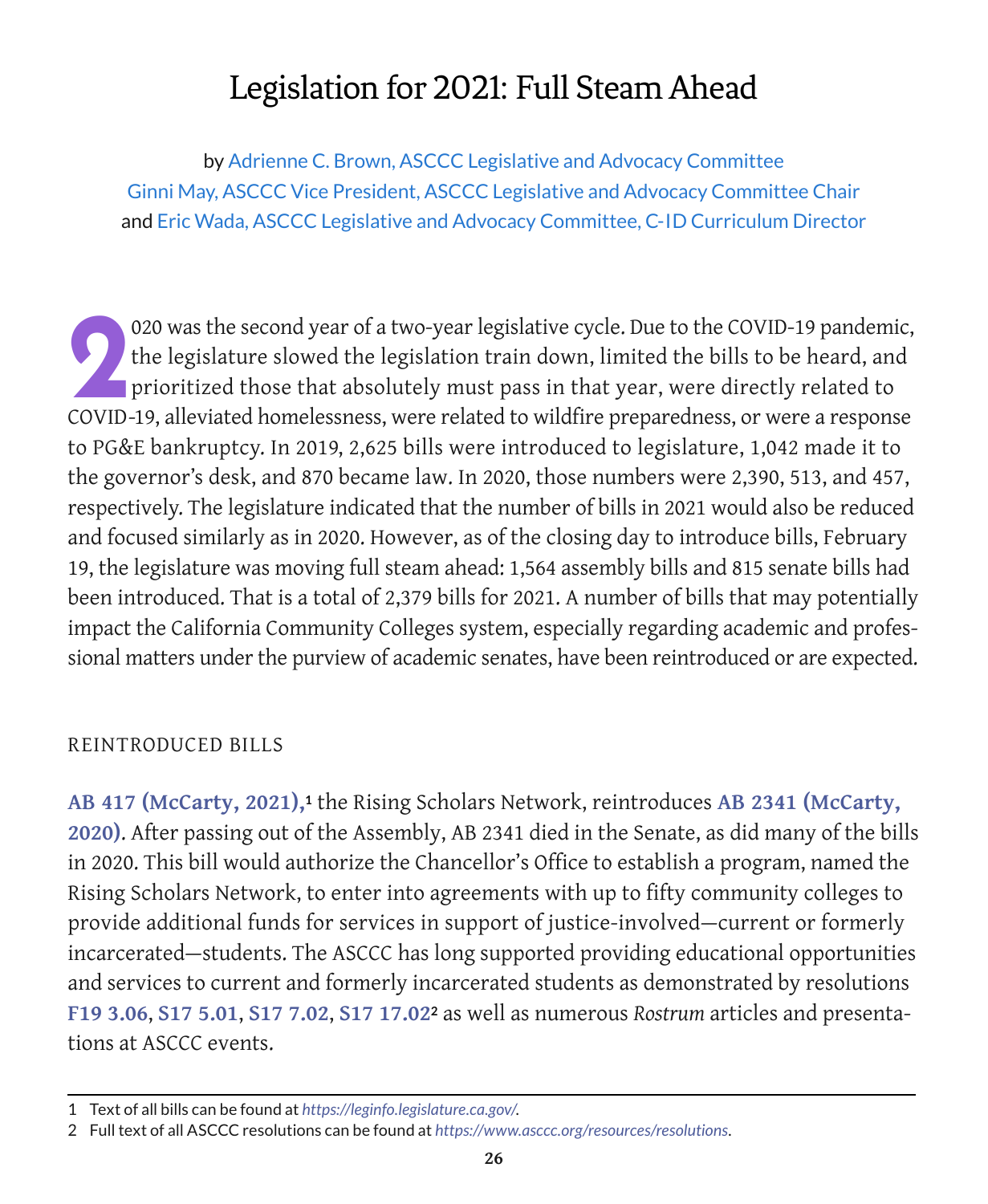**[AB 421 \(Ward, 2021\)](http://leginfo.legislature.ca.gov/faces/billNavClient.xhtml?bill_id=202120220AB421)** would equalize noncredit career development college preparation (CDCP) funding to credit course funding by requiring the accounting of students enrolled in CDCP courses to be conducted by positive attendance count or by census basis. In addition, it would alter the definition of qualifying courses to a "complement of courses" instead of a "sequence of courses." This bill reintroduces **[AB 1727 \(Weber, 2019\)](https://leginfo.legislature.ca.gov/faces/billNavClient.xhtml?bill_id=201920200AB1727)** that was vetoed by the governor due to a likely substantial increase in cost. Although the ASCCC did not take an official position on AB 1727, positions of support to equalize noncredit funding with that of credit are found in resolutions **[F20 13.02](https://www.asccc.org/resolutions/noncredit-distance-education-attendance-collection-procedures-open-entryexit-courses)**, **[S19 9.02](https://www.asccc.org/resolutions/adopt-paper-noncredit-instruction-opportunity-and-challenge)**, **[F18 9.02](https://www.asccc.org/resolutions/equalize-noncredit-curriculum-processes-align-local-approval-credit-curriculum-processes)**, the *Rostrum* article *"Changes Ahead for Noncredit" (Rutan, 2019),* and the paper *[Noncredit Instruction: Opportunity and Challenge](https://www.asccc.org/papers/noncredit-instruction-opportunity-and-challenge-0)* (Academic Senate for California Community Colleges, 2019)*.*

**[AB 940 \(McCarty, 2021\)](https://leginfo.legislature.ca.gov/faces/billNavClient.xhtml?bill_id=202120220AB940)** reintroduces **[AB 2017 \(McCarty, 2016\)](https://leginfo.legislature.ca.gov/faces/billTextClient.xhtml?bill_id=201520160AB2017).** AB 940 would reallocate existing funds to be used for increasing campus student mental health services and mental health-related education and training. Although interest and support existed in 2016, the issue is much more urgent now, especially due to the COVID-19 pandemic and the resulting impact to students. The ASCCC took a position of support (Morse, 2016) for AB 2017.

## BILLS INTENDED TO IMPROVE EXISTING LEGISLATION

**[AB 927 \(Medina, 2021\)](https://leginfo.legislature.ca.gov/faces/billNavClient.xhtml?bill_id=202120220AB927)** and **[AB 1115 \(Choi, 2021\)](https://leginfo.legislature.ca.gov/faces/billNavClient.xhtml?bill_id=202120220AB1115)** are two bills proposing amendments to the community colleges baccalaureate degree pilot program that resulted from the passage of **[SB 850 \(Block, 2014\)](https://leginfo.legislature.ca.gov/faces/billNavClient.xhtml?bill_id=201320140SB850)**. While AB 1115 would only extend the sunset date of the pilot program by one year until July 1, 2027, AB 927 would remove the pilot designation, permit more than the current fifteen colleges to participate in the program, and permit districts to offer multiple programs. Colleges would still be required to provide documentation regarding unmet workforce needs and would still not be allowed to duplicate programs that exist in the California State University or University of California systems. The ASCCC passed resolution **[F19 6.01](https://www.asccc.org/resolutions/reversal-position-regarding-baccalaureate-degrees-and-removal-pilot-designation)** that reversed the ASCCC's prior position of opposition to the baccalaureate program and urged the removal of the pilot designation. In addition, Resolution **[F19 6.02](https://www.asccc.org/resolutions/expansion-baccalaureate-degree-programs-allied-health)** supported the expansion of the baccalaureate program in disciplines and communities that best serve students and prioritized the expansion of baccalaureate programs in allied health fields.

**[AB 928 \(Berman, 2021\)](https://leginfo.legislature.ca.gov/faces/billNavClient.xhtml?bill_id=202120220AB928)**, a bill on transfer from the California Community Colleges to the California State University or University of California, purports to streamline transfer processes and increase the number of students that receive associate degrees before transfer.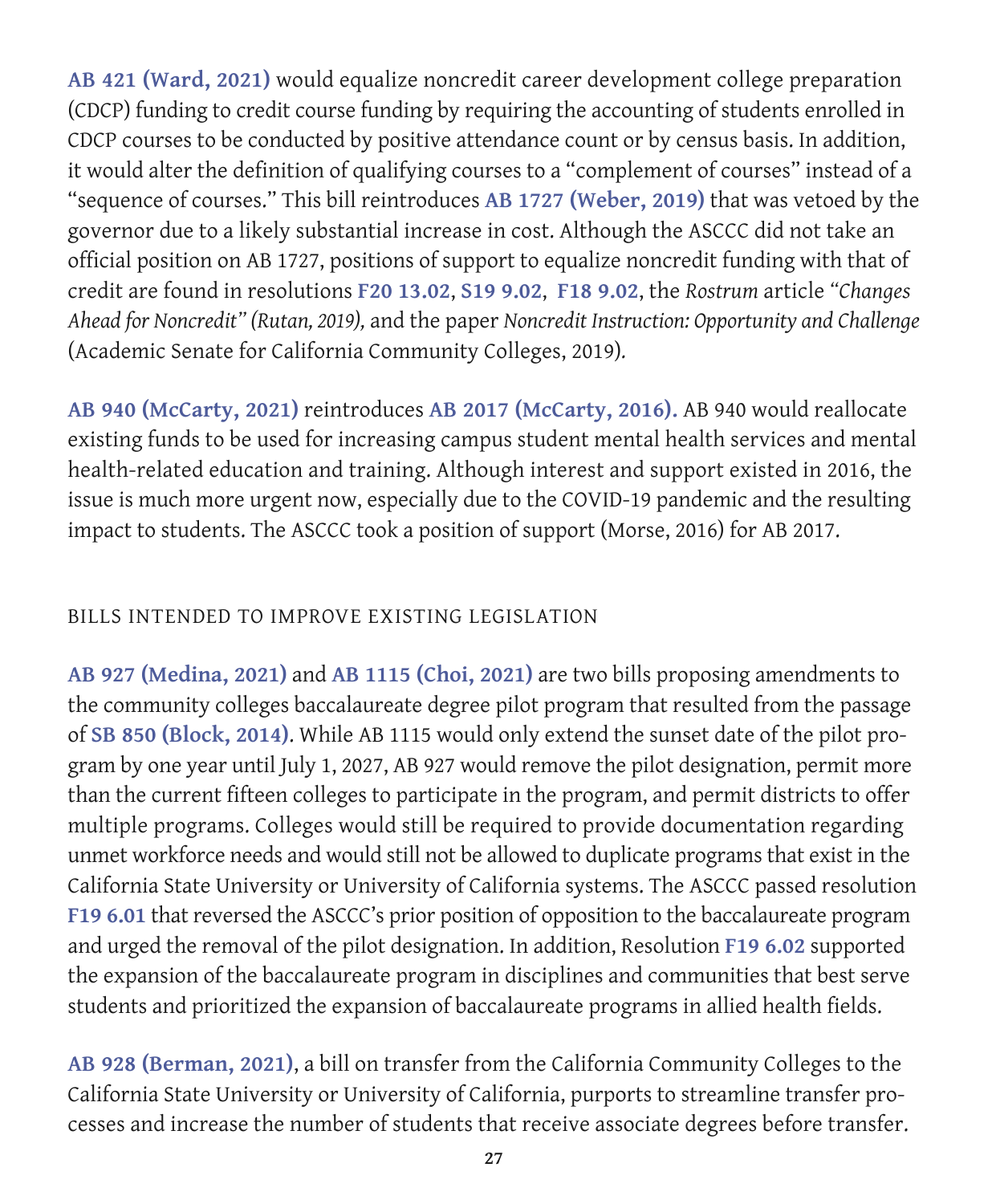As of March 16, 2021, this legislation was still what is often referred to as a spot bill, which are bills that are submitted with minimal language while the author continues conferring with sponsors and possibly other stakeholders in creating the bill language. Currently, expected language for the bill would seek to create a single transfer pathway to both the CSU and UC systems. The bill is also expected to require the automatic placement of community college students into an associate degree for transfer (ADT) pathway, which students would then have to opt-out of if they prefer a different pathway that better meets their educational goals. The ASCCC has done extensive work to create, simplify, and align transfer pathways for students. Forty Transfer Model Curricula and twenty University of California Transfer Pathways have now been finalized for colleges to use in designing their ADTs and local associate degrees. However, while attempts to align both CSU and UC requirements into single pathways have been successful in some cases, they may not be feasible in others due to the excess units required of students to meet the degree outcomes and objectives for both systems. In addition, auto-placing students into transfer pathways could limit students' options to pursue transfer to the UC system and prove problematic in other ways. The ASCCC will continue to monitor this bill.

**[AB 1040 \(Muratsuchi, 2021\)](https://leginfo.legislature.ca.gov/faces/billNavClient.xhtml?bill_id=202120220AB1040)** is part of a recent suite of bills [**[AB 1460 \(Weber, 2019\)](https://leginfo.legislature.ca.gov/faces/billNavClient.xhtml?bill_id=201920200AB1460)**, **[AB](https://leginfo.legislature.ca.gov/faces/billNavClient.xhtml?bill_id=201920200AB331)  [310 \(Medina, 2019\)](https://leginfo.legislature.ca.gov/faces/billNavClient.xhtml?bill_id=201920200AB331)**, **[AB 3310 \(Muratsuchi, 2020\)](https://leginfo.legislature.ca.gov/faces/billNavClient.xhtml?bill_id=201920200AB3310)**, **[AB 101 \(Medina, 2021\)](https://leginfo.legislature.ca.gov/faces/billNavClient.xhtml?bill_id=202120220AB101)**] with the goal of ensuring that students in California public institutions take an ethnic studies course as a required component of their education. While this bill could be viewed as a reintroduction of AB 3310, it has some fairly substantial differences and would require only those students pursing an associate degree for transfer to take an ethnic studies course. The ASCCC has a long history of supporting ethnic studies education in the curriculum through numerous resolutions and *Rostrum* articles dating back as far as 1988. **[F88 5.04](https://www.asccc.org/resolutions/ethnic-studies-aa-degree)** directed the Executive Committee to pursue strategies to develop ethnic studies as a component of the associate degree, and **[F98 3.06](https://www.asccc.org/resolutions/ethnic-studies-requirement)** reaffirmed the ASCCC support of an ethnic studies graduation requirement. In **[2008](https://www.asccc.org/resolutions/examine-title-5-ethnic-studies-requirement)** and **[2009,](https://www.asccc.org/resolutions/meeting-ethnic-studies-requirement)** more resolutions directed examination of and resources for how colleges were meeting the requirements, and in fall 2020 two additional resolutions, **[F20](https://www.asccc.org/resolutions/ethnic-studies-graduation-requirement)  [9.03](https://www.asccc.org/resolutions/ethnic-studies-graduation-requirement)** and **[F20 9.04,](https://www.asccc.org/resolutions/clarify-and-strengthen-ethnic-studies-general-education-requirement)** were passed to clarify and strengthen the ethnic studies requirement in Title 5. In early fall 2020, the California Community Colleges Curriculum Committee proposed language to codify the requirement in Title 5 Regulations §55063. For more information on ethnic studies education and how it has evolved over the years, see the *Rostrum* articles "**[Ethnic](https://www.asccc.org/content/ethnic-studies-requirement-understanding-it-and-fulfilling-it)  [Studies Requirement: Understanding It and Fulfilling It](https://www.asccc.org/content/ethnic-studies-requirement-understanding-it-and-fulfilling-it)"** (Morse & Watkins, 2010) and "**[Ethnic Studies: Looking Back; Looking Forward](https://www.asccc.org/content/ethnic-studies-looking-back-looking-forward)**" (Beach, et.al, 2021).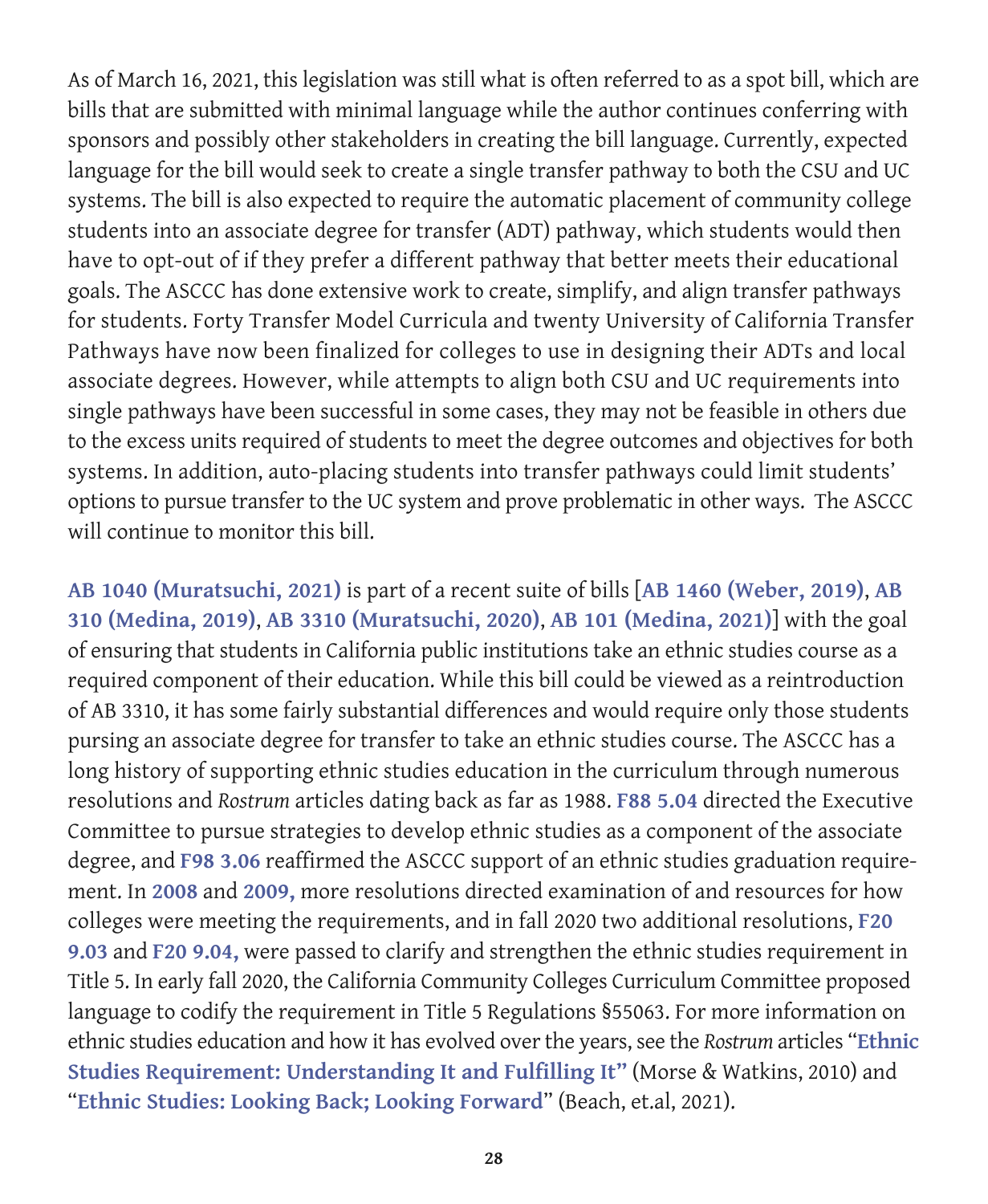**[AB 1456 \(Medina, 2021\)](https://leginfo.legislature.ca.gov/faces/billNavClient.xhtml?bill_id=202120220AB1456)**, the Cal Grant Reform Act, has been a long time coming. This bill aims to overhaul Cal Grants and provide financial aid to community college students that will cover the full cost of college. The ASCCC actively supports the expansion of financial aid for all students in the state as evidenced in the ASCCC President's **[January 14, 2019 Letter](https://www.asccc.org/sites/default/files/Cal%20Grant%20Letter%20of%20Support%20-%20Jan%2014%202019.pdf) to Vice-Chancellor Laura Metune (Stanskas, 2019)** and through resolution S16 6.01.

Those interested in more information on legislation that the ASCCC is following can to go to agenda item IV.A in any Executive Committee meeting agenda, which can be found at [asccc.org](http://asccc.org).

#### REFERENCES

- Academic Senate for California Community Colleges. (2019). *Noncredit Instruction: Opportunity and Challenge. [https://www.asccc.org/sites/default/files/Noncredit\\_Instruction.pdf](https://www.asccc.org/sites/default/files/Noncredit_Instruction.pdf)*.
- Beach, R, Bean, M, & Vélez, M. (2021, February). Ethnic Studies: Looking Back; Looking Forward. *The Rostrum.* Academic Senate for California Community Colleges. *[https://www.asccc.org/con](https://www.asccc.org/content/ethnic-studies-looking-back-looking-forward)[tent/ethnic-studies-looking-back-looking-forward](https://www.asccc.org/content/ethnic-studies-looking-back-looking-forward)*
- Morse, D. (2016, April 26). Support AB 2017 (McCarty, as of 04/07/16) College Mental Health Services Program. *<https://www.asccc.org/sites/default/files/AB%202017%20Support.pdf>.*
- Morse, D. & Watkins, P. (2010, January). Ethnic Studies Requirement: Understanding It and Fulfilling It. *The Rostrum.* Academic Senate for California Community Colleges. *[https://www.](https://www.asccc.org/content/ethnic-studies-requirement-understanding-it-and-fulfilling-it) [asccc.org/content/ethnic-studies-requirement-understanding-it-and-fulfilling-it](https://www.asccc.org/content/ethnic-studies-requirement-understanding-it-and-fulfilling-it)*
- Rutan, C. (2019, April). Changes Ahead for Noncredit? *The Rostrum.* Academic Senate for California Community Colleges. *<https://www.asccc.org/content/changes-ahead-noncredit>*.
- Stanskas, J. (2019, January 14). Support on Expansion of Cal Grants. Letter to Vice-Chancellor Metune. *[https://www.asccc.org/sites/default/files/Cal%20Grant%20Letter%20of%20Support%20](https://www.asccc.org/sites/default/files/Cal%20Grant%20Letter%20of%20Support%20-%20Jan%2014%202019.pdf) [-%20Jan%2014%202019.pdf](https://www.asccc.org/sites/default/files/Cal%20Grant%20Letter%20of%20Support%20-%20Jan%2014%202019.pdf)*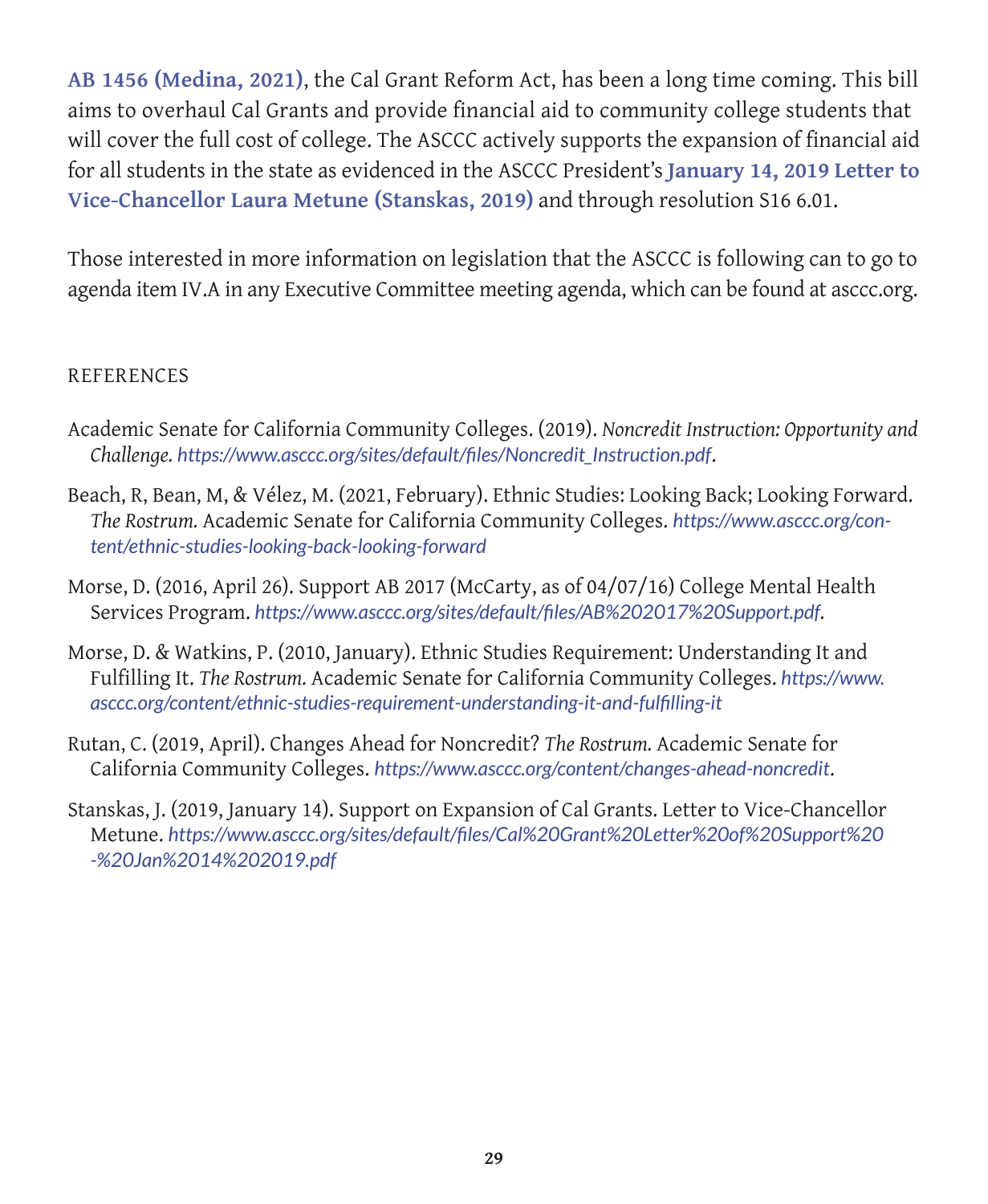# Keeping the Guided Pathways Groove On

<span id="page-31-0"></span>by Stephanie Curry, ASCCC North Representative, ASCCC Guided Pathways Task Force Jeffrey Hernandez, ASCCC Guided Pathways Task Force and Ginni May, ASCCC Vice President, ASCCC Guided Pathways Task Force Chair

#### GETTING THE GUIDED PATHWAYS GROOVE ON

uring the past four years or more, California community college faculty have taken<br>the lead in moving their colleges into the guided pathways groove. The California<br>Community Colleges Guided Pathways Grant [Award] Program<sup></sup> the lead in moving their colleges into the guided pathways groove. The California Community Colleges Guided Pathways Grant [Award] Program**1**, part of the 2017-18 Budget Act, provided \$150 million to be distributed by the CCC Board of Governors over five years. Ten percent of the funding was allocated to the CCC Chancellor's Office for statewide assistance and programmatic support, with the remaining \$135 million to be allocated to the CCCs participating in the CCC Guided Pathways Grant Program. As of the writing of this article, participating colleges have received 90% of the funds. All funds, including the last allocation of the remaining 10% for year five which will be dispersed in July 2021, sunset at the end of June 2022. As with most grant funding, colleges are expected to sustain the programs developed. In other words, colleges need to stay in the guided pathways groove to sustain the systemic changes and institutional redesigns that have been set in motion.

Furthermore, statements such as Chancellor Eloy Oakley's Call to Action (California Community Colleges Chancellor's Office, 2020) and the Special Message from the President of the Academic Senate for California Community Colleges (Stanskas, 2020) have indicated the importance of leveraging the guided pathways framework to advance diversity, equity, and inclusion with high-touch student support and integrating those concepts into college structures. Significant guided pathways practices fall under local academic senate purview, including curriculum, degree and certificate requirements, program development, institutional planning processes, professional development, and strategies for student success. Local academic senates are situated to take the lead in planning for institutionalizing guided pathways frameworks in California's community colleges.

<sup>1</sup> The legislative language establishing the grant program can be found at *[https://leginfo.legislature.ca.gov/faces/codes\\_](https://leginfo.legislature.ca.gov/faces/codes_displayText.xhtml?lawCode=EDC&division=7.&title=3.&part=54.81.&chapter=&article=) [displayText.xhtml?lawCode=EDC&division=7.&title=3.&part=54.81.&chapter=&article=](https://leginfo.legislature.ca.gov/faces/codes_displayText.xhtml?lawCode=EDC&division=7.&title=3.&part=54.81.&chapter=&article=)*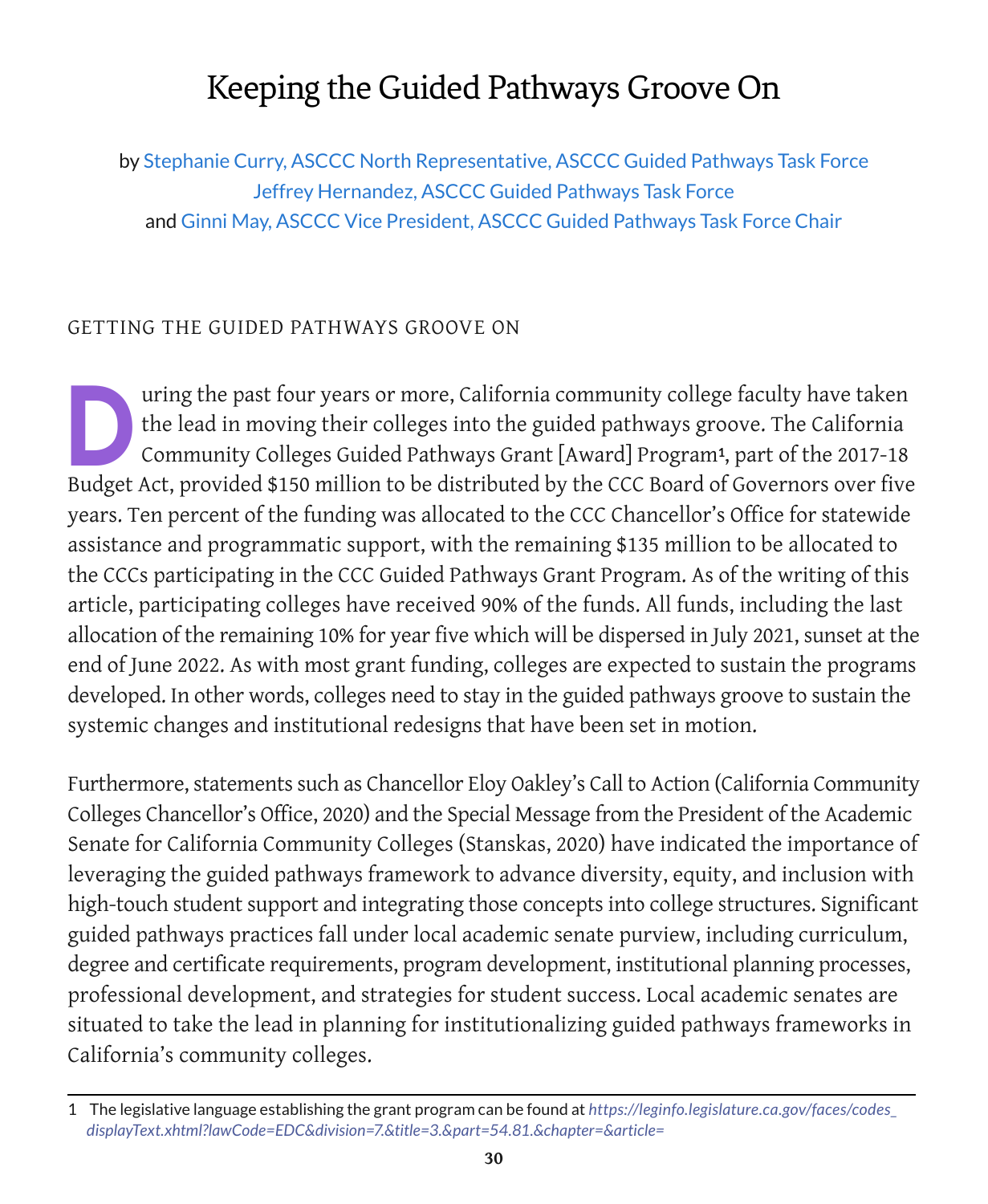#### PLANNING TO KEEP THE GUIDED PATHWAYS GROOVE ON

One distinction between the guided pathways framework and other grant or initiative programs is that it focuses on sustainable systemic changes that form the foundation for redesigning institutions with students in mind. Colleges throughout the California Community Colleges system created meta majors and program maps, re-designed onboarding student support, focused curriculum review on student experience, and built holistic wrap-around services for students. Sustaining these changes is key to the institutional redesign taking place to embrace diversity, equity, and inclusion and eliminate those structures that have upheld racist practices. Research on guided pathways nationwide has shown that full implementation can take up to ten years (Belfield, 2020). The five-year grant from the legislature was a starter grant to enable colleges to begin designing and implementing a guided pathways framework. Although hope remains for additional funding from the state to continue the work on guided pathways, no additional funding has been secured to date. The benefits to students resulting from institutional redesign accentuate the need for colleges to plan for the continuation and expansion of guided pathways work regardless of funding. Colleges may use data, both qualitative and quantitative, to review the effectiveness of guided pathways activities and prioritize for sustainability and continuing in the guided pathways groove.

#### ACADEMIC SENATE FOR CALIFORNIA COMMUNITY COLLEGES

The Academic Senate for California Community Colleges also received guided pathways funding. The Guided Pathways Task Force (GPTF) was established in spring 2018 to provide resources, professional development, and services to member academic senates. However, the ASCCC grant funds expired December 31, 2020, halfway through year four, motivating the GPTF to create a plan to institutionalize ASCCC guided pathways support. In fall 2020, the GPTF reviewed the work that took place over the previous three years, identifying where resources, professional development, and services could be embedded into ASCCC structures. The GPTF provided recommendations to the ASCCC Executive Committee for integration of guided pathways work into the work of the organization's standing committees. Each committee was asked to review the recommendations and its committee charge with a focus on which elements of guided pathways aligned with the committee's work. The GPTF clarified that the intent in reviewing and updating the charges was not to add duties but to clarify guided pathways elements that fell under the role of each committee. In addition, as ASCCC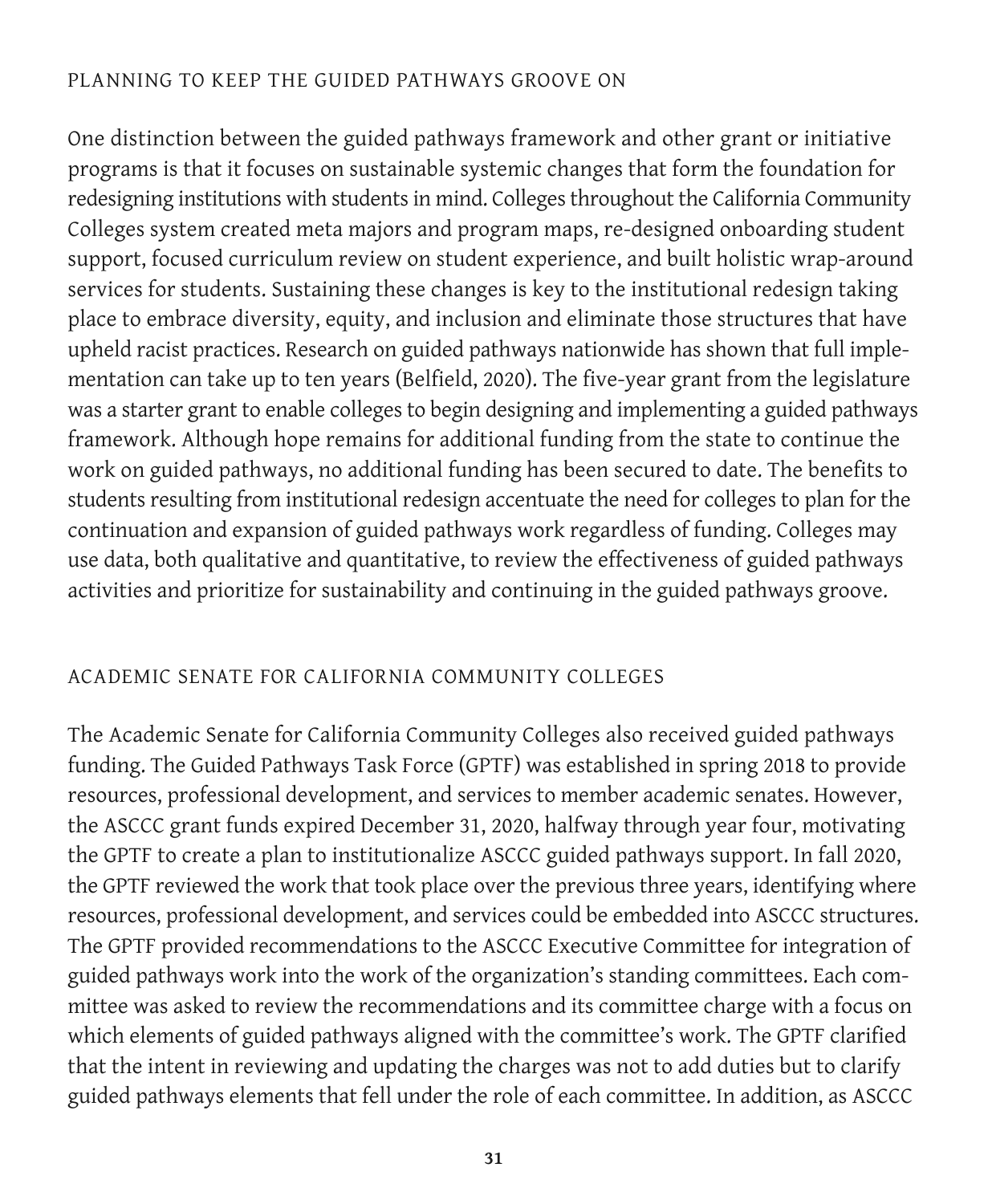standing committees conducted this review, they could also review and update charges with a focus on diversity, equity, and inclusion.

## LOCAL ACADEMIC SENATES

Similar to the ASCCC strategy for sustaining guided pathways support, local academic senates can take a lead in multiple areas, including the following:

- Leverage the guided pathways framework to advance diversity, equity, and inclusion.
- Integrate and clarify guided pathways work and supports into existing or revised academic senate committees and college governance structures.
- Support effective communication of guided pathways efforts, successes, and areas for improvement.
- Encourage, facilitate, and institutionalize faculty involvement.
- Integrate guided pathways efforts with the college mission and planning.
- Provide leadership in highlighting the student voice in guided pathways efforts.

Local academic senates are well-positioned to initiate the review of not only academic senate-led committee operating agreements and charges but those of college or district governance groups as well. Local senates are encouraged to consider broad constituency group representation with a focus on diversity of voices, including highlighting the voices of students. Committee reviews should also continue the efforts to de-silo committees and promote cross-functional dialog. Local senates should also work with their local budget committees to discuss budget processes that will continue to support effective guided pathways efforts. All of these activities should focus on supporting equitable opportunities for students through guided pathways frameworks.

The guided pathways framework prioritizes inquiry, dialog, and assessment. Local academic senates, due to their purview over academic and professional matter as provided in Title 5 §53200, are in a prime position to partner with students, classified professionals, and administrators on planning for guided pathways sustainability. Doing so will ensure that students today and in the future benefit from guided pathways reforms and that colleges will keep their guided pathways groove on.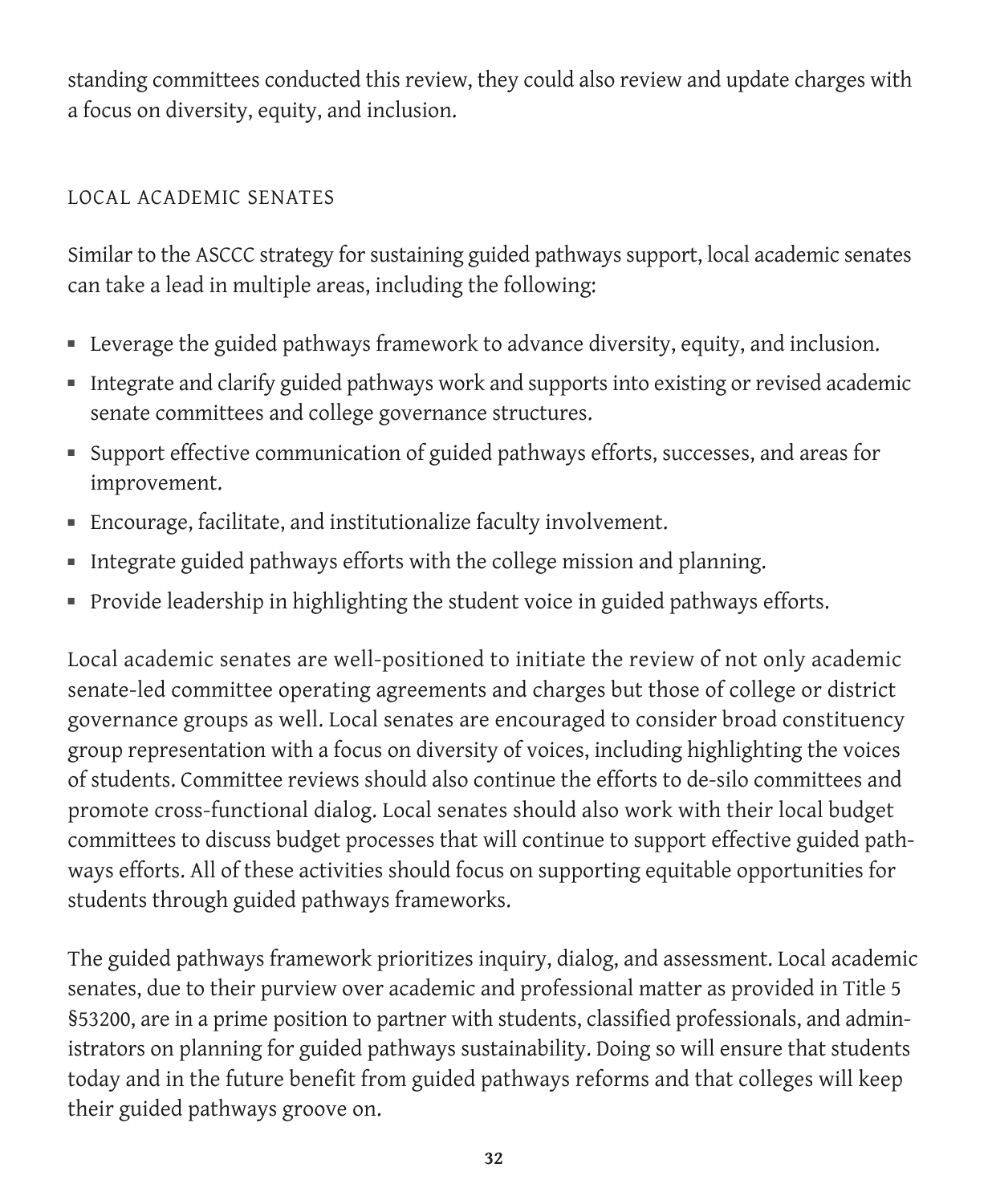#### REFERENCES

- Belfield, C. (2020). *The Economics of Guided Pathways: Cost, Funding, and Value*. CCRD Working Paper no. 123.*[https://ccrc.tc.columbia.edu/media/k2/attachments/economics-guided-pathways-cost-funding](https://ccrc.tc.columbia.edu/media/k2/attachments/economics-guided-pathways-cost-funding-value.pdf)[value.pdf](https://ccrc.tc.columbia.edu/media/k2/attachments/economics-guided-pathways-cost-funding-value.pdf)*.
- California Community Colleges Chancellor's Office. (2020). Memo to California Community Colleges. *[https://www.cccco.edu/-/media/CCCCO-Website/Files/Communications/vision-for-success/](https://www.cccco.edu/-/media/CCCCO-Website/Files/Communications/vision-for-success/1-letter-to-california-community-colleges-family.pdf?la=en&hash=2291351CABDAFEA2DBA9BC210B335CC4C38AD8A5) [1-letter-to-california-community-colleges-family.](https://www.cccco.edu/-/media/CCCCO-Website/Files/Communications/vision-for-success/1-letter-to-california-community-colleges-family.pdf?la=en&hash=2291351CABDAFEA2DBA9BC210B335CC4C38AD8A5) [pdf?la=en&hash=2291351CABDAFEA2DBA9BC210B335CC4C38AD8A5](https://www.cccco.edu/-/media/CCCCO-Website/Files/Communications/vision-for-success/1-letter-to-california-community-colleges-family.pdf?la=en&hash=2291351CABDAFEA2DBA9BC210B335CC4C38AD8A5)*
- Stanskas, J. (2020). Special Message from the President. Academic Senate for California Community Colleges. *<http://createsend.com/t/y-406A779B3CC74AB2>*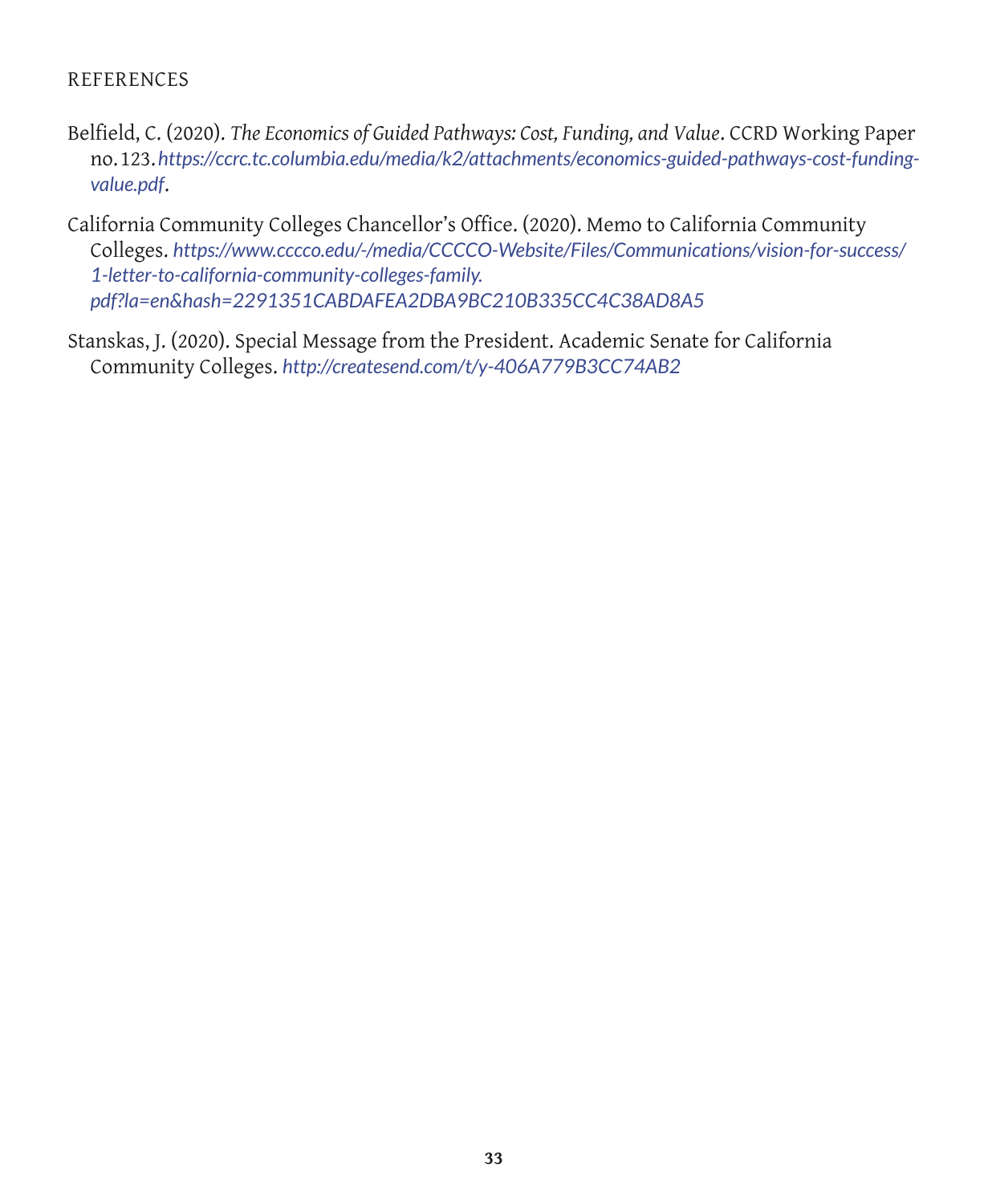# <span id="page-35-0"></span>Cal Grant Modernization and the True Cost of College

by Stephanie Curry, ASCCC North Representative, ASCCC Legislative and Advocacy Committee Geoffrey Dyer, ASCCC Legislative and Advocacy Committee and Ginni May, ASCCC Vice President, ASCCC Legislative and Advocacy Committee Chair

**I**<br>*I* n March 2020, as colleges were suddenly shifted to fully remote instruction and services as a result of the global COVID-19 pandemic, the California Student Aid Commission**1** put out a report recommending significant and beneficial changes to the Cal Grant system for California community college students. The report *Cal Grant Modernization: A Vision for the Future* (California Student Aid Commission, 2020) proposes to be a student-centered framework for modernizing financial aid. Due to the COVID-19 crisis, the report received less attention than it otherwise might have in better years. On February 19, 2021, Assembly Bill 1456 (Medina, 2021) was introduced into the current legislative cycle. The bill includes proposed changes to Cal Grants that reflect many of the recommendations in the Student Aid Commission's report but that do not include increasing access awards for community college students to the extent recommended in the report.

The COVID-19 crisis has demonstrated many things, one of which is that tuition and fees are just the beginning of the true cost of college for community college students. Through the guided pathways framework, the importance of holistic student support, inside and outside the classroom, has become clear. California's financial aid system needs to focus on supporting the true cost of college, which includes more than just tuition and fees but also other expenses such as textbooks, food, housing, transportation, computers or tablets, and access to high-speed internet.

#### WHAT ARE THE CHALLENGES WITH THE CURRENT CAL GRANT SYSTEM?

As the Student Aid Commission's report states, "Cal Grant was designed six decades ago and no longer meets the needs of the state's growing number of struggling college students." Their conclusion is that the current system is a barrier to "advancing affordability and providing

<sup>1</sup> Information on the California Student Aid Commission can be found at *<https://www.csac.ca.gov/>*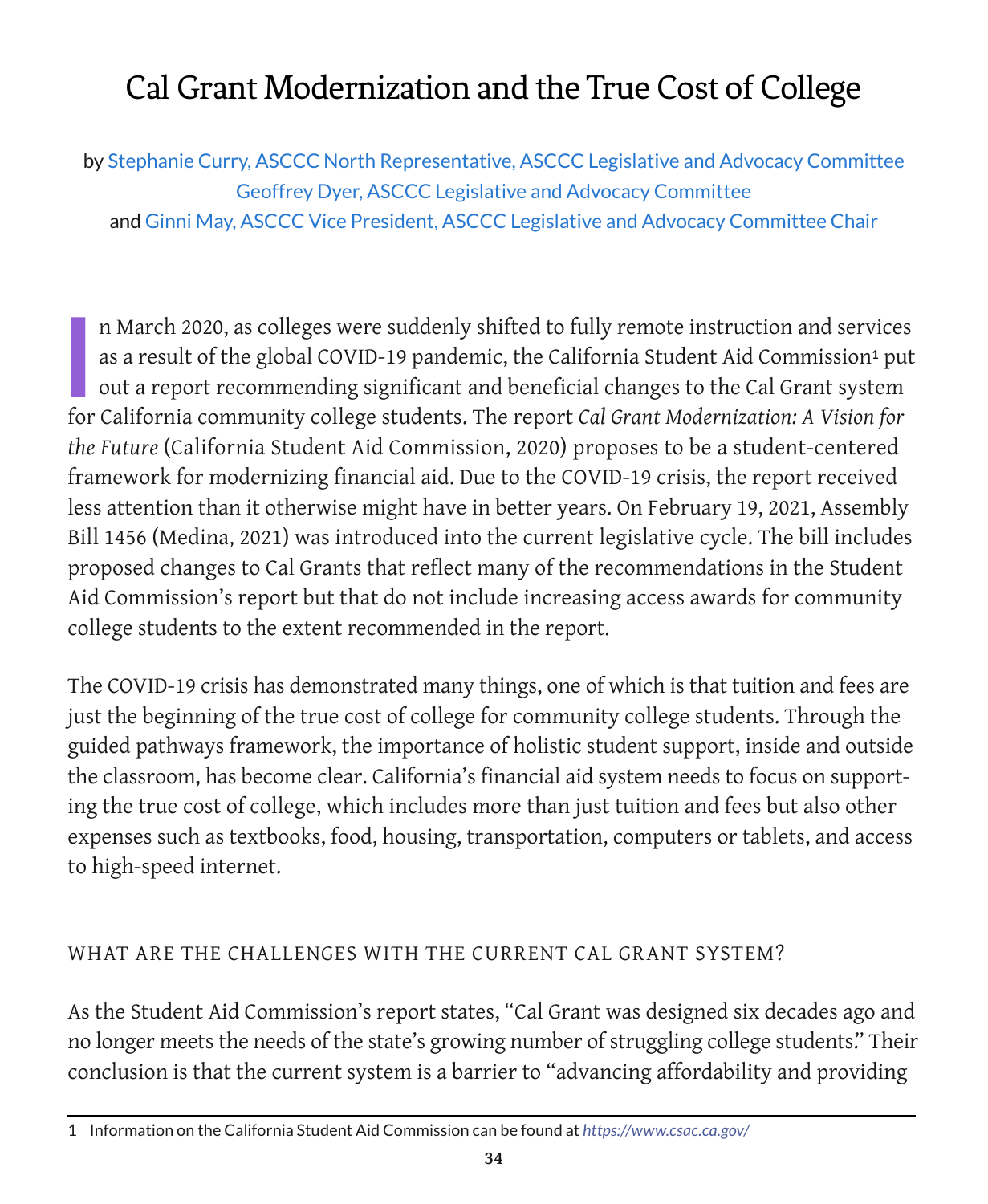a pathway to success." Currently community college students are disadvantaged in that they are only eligible for a fraction—\$1,672—of the \$6.000 Access Award funding that four-year students are eligible to receive. Access Awards are designed to support expenses beyond tuition and fees. This current system perpetuates inequalities to college access and success. Other parts of the Cal Grant system have disadvantaged community college students as well, including financial aid deadlines and grade point average (GPA) requirements. GPA verification disadvantages many community college students who are not direct matriculants from high schools. The application deadline of March 2 also impacts students who take advantage of the rolling admissions opportunities at community colleges.

## WHY DO STUDENTS NEED CAL GRANT MODERNIZATION?

The Student Aid Commission Report was influenced by the commission's 2018-2019 *Student Expenses and Resources Survey*, or SEARS (California Student Aid Commission, 2019). The tri-annual report details that student loan debt in California has ballooned to \$133 million, double the previous amount, in the past ten years. The SEARS report found that many students do not have the financial means to cover the full cost of attendance, and they do not have access to sufficient financial aid. The cost of attendance "is more than just tuition and fees." According to the Student Aid Commission, the average cost for a full-time student at a California community college is \$18,200 when one considers food, housing, transportation, textbooks, materials and fees. Even with financial aid, the average community college student has \$9,233 of unmet need (California Student Aid Commission, 2019). When students were asked what the greatest obstacle to succeeding in college is, 64% of students chose either the "cost of college" or "balancing school and work priorities." The SEARS survey also found that one in three students reported food and housing insecurity, and this issue was especially acute for black and Hispanic students (California Student Aid Commission, 2019).

#### HOW DOES THE PROPOSAL SUPPORT CALIFORNIA COMMUNITY COLLEGE STUDENTS?

The Student Aid Commission proposal remodels the Cal Grant A, B and C programs into Cal Grant/2 aimed at community college students and Cal Grant/4 for four-year students and provides the Access Award for student costs beyond tuition and fees. With this proposal, the new Cal Grant/2 program would guarantee Access Awards for up to \$6,000—up from \$1,672 —and increase the number of awards from 123,260 to 430,000 per year. The proposal suggests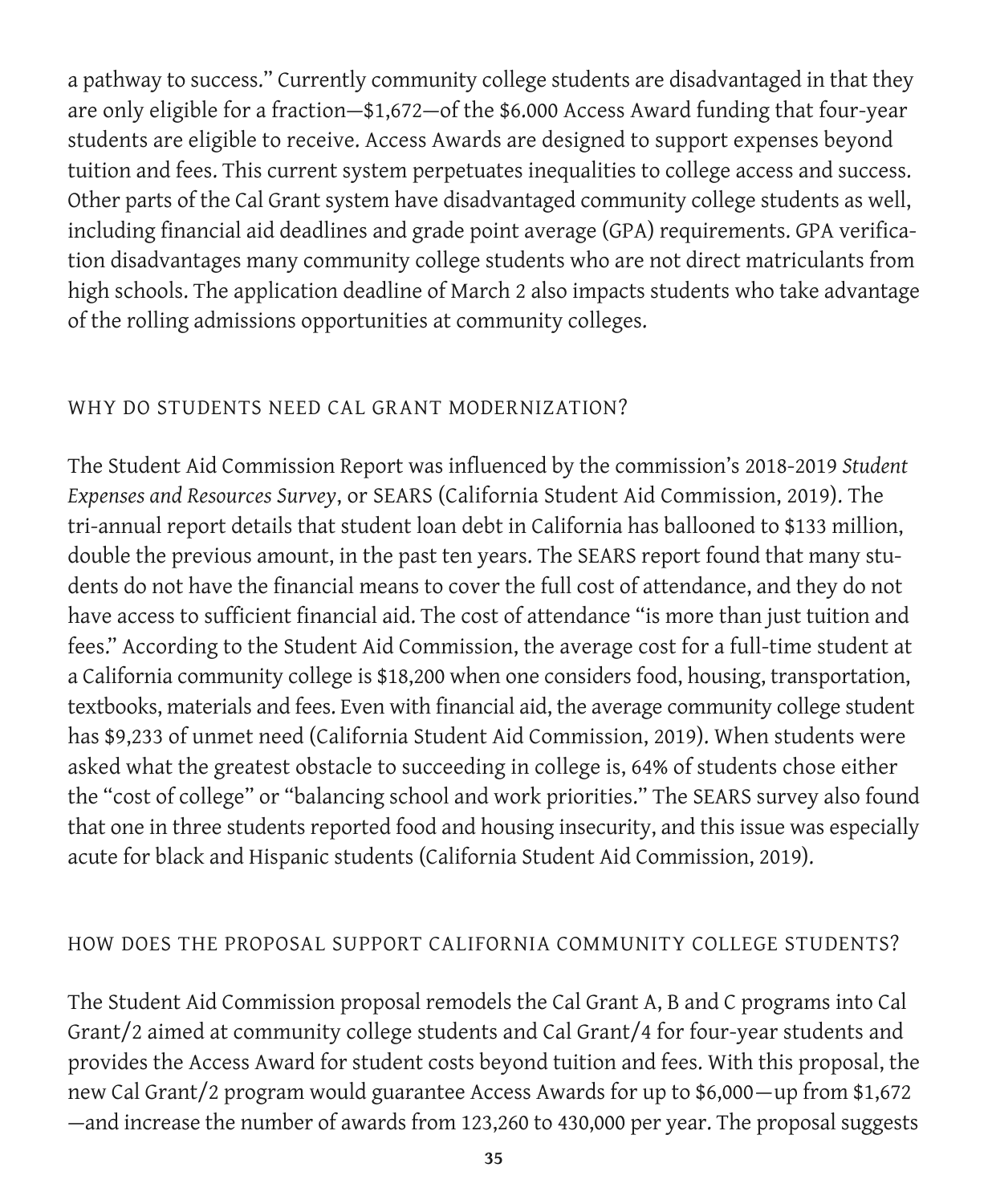the following mechanisms to address goals identified by the Student Aid Commission (California Student Aid Commission, 2019):

- **Eliminating the GPA verification** for community college students, which supports non- traditional students who do not enroll directly from high school. The commission currently denies an average of 165,000 students per year because they cannot verify their GPA.
- **Extending the Application Deadline** to September 2, which aligns better with the open enrollment and application period for community colleges. On average, 182,000 students are denied benefits because they do not apply by the March 2 deadline.

The proposal does not offer any changes to tuition and fee support but focuses on non-tuition aid for students. Though the proposal does not include provisions to increase the number of per-student awards to include summer terms, as groups such as the Fix Financial Aid Coalition have advocated, the report states, "Summer Cal Grant eligibility is a critical component to enhancing financial aid to help students graduate in four years."

## LEGISLATION INTRODUCED AS OF FEBRUARY 19, 2021

Assembly Bill 1456 (Medina, 2021)**2** on Cal Grant reform was introduced in February of 2021. The bill is authored by Assemblymembers Jose Medina and Kevin McCarty and Senator Connie Leyva, who, along with other advocates, called for the California Student Aid Commission to form the Cal Grant Reform Workgroup. It supports a number of the recommendations in the Student Aid Commission report, including the GPA elimination for two-year students and the extension of the application deadline to September. Unfortunately, it does not equitize the access awards for community college students, although it does allow increases when the total cost of attendance is annually adjusted by the commission. As of February 19, the bill states, "A Cal Grant 2 award shall include an access award, covering nontuition expenses, of one thousand two hundred fifty dollars (\$1,250) in the first award year" with provisions for possible future adjustment based on the California Consumer Price Index. This figure appears to fall short of the "up to \$6,000 for highest need community college students" in the commission's proposal. The conversation on how to fully support students with the true cost of

<sup>2</sup> The text of AB 1456 is available on the *California Legislative Information* website at *[https://leginfo.legislature.ca.gov/faces/](https://leginfo.legislature.ca.gov/faces/billNavClient.xhtml?bill_id=202120220AB1456) [billNavClient.xhtml?bill\\_id=202120220AB1456](https://leginfo.legislature.ca.gov/faces/billNavClient.xhtml?bill_id=202120220AB1456)*.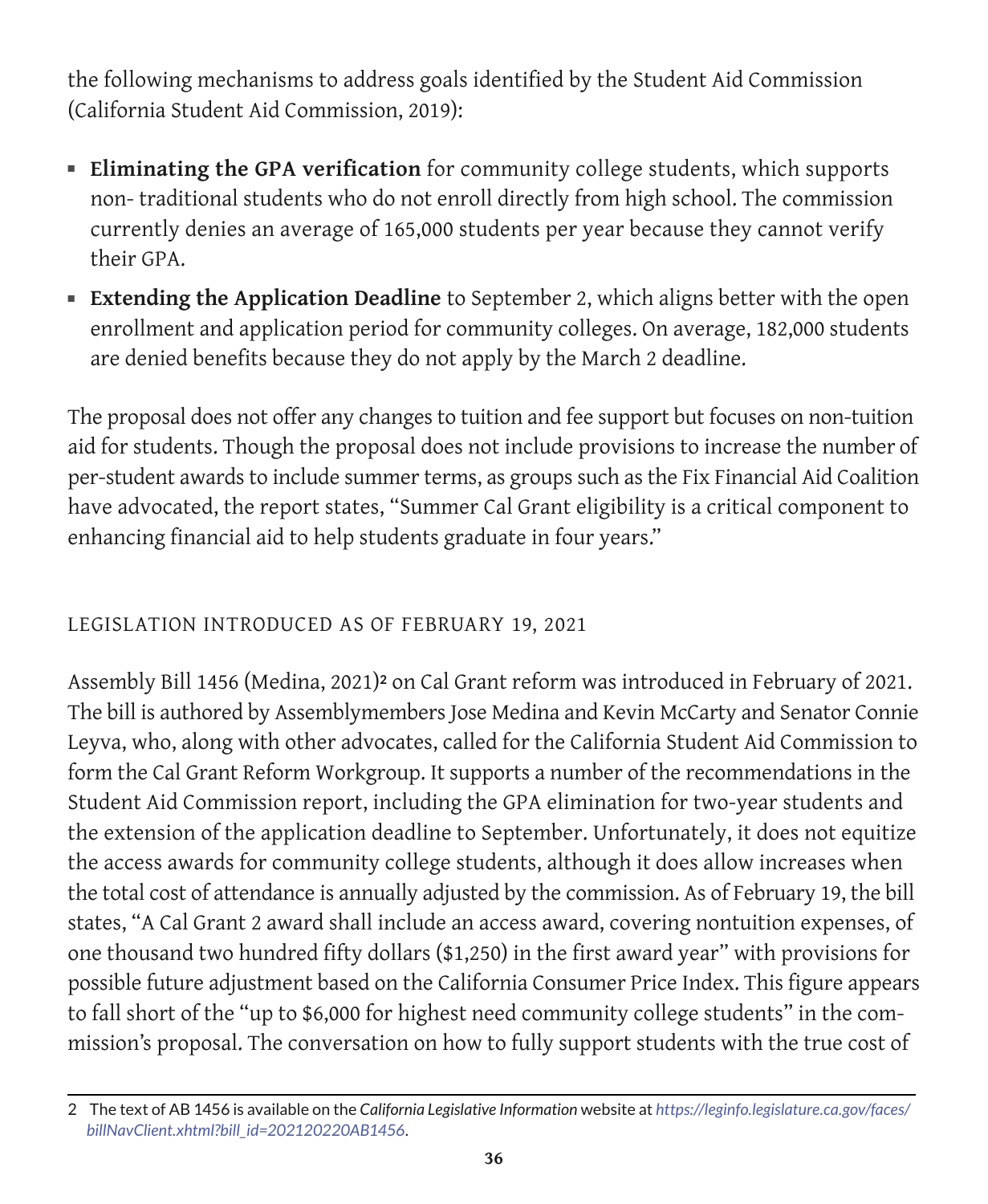college is at hand. The current proposal is to phase in the reforms, so the work needs to start now. Student needs continue to grow.

## WHAT CAN FACULTY DO TO SUPPORT CAL GRANT MODERNIZATION?

Although student financial aid is not directly stated as an academic and professional matter under Title 5 §53200, students who cannot meet their basic needs face an almost insurmountable barrier to a successful college experience. The ASCCC has conveyed to the California Community Colleges Chancellor's Office its ongoing support for expanding financial aid and "support for the expansion of Cal Grant eligibility to more low-income students and an increase to award amounts based on the total cost of attendance" in 2019 (Academic Senate for California Community Colleges, 2019) and adopted Resolution 6.01 S16: Support Legislation to Increase Cal Grant Awards**3** in 2016. This call to support Cal Grant modernization aligns with the ASCCC Executive Committee's 2020-2021 legislative priority "In Support of Students: Financial Aid Reform and Basic Needs Funding" (Academic Senate for California Community Colleges, 2020, September 17) and aligns with the ASCCC 2020-2021 Executive Committee areas of focus on equity-driven systems and culturally-responsive student services, student support, and curriculum (Academic Senate for California Community Colleges, 2020, June 17).

Faculty can advocate for Cal Grant modernization to support student needs outside of the classroom in order to help meet student needs inside the classroom. Interested faculty can read the [commission report](https://www.csac.ca.gov/sites/main/files/file-attachments/cal_grant_program_averages_2020-21.pdf?1612287641) and the [SEARS](https://www.csac.ca.gov/sites/main/files/file-attachments/2018-19_student_expenses_and_resources_survey_web.pdf?1575327209) data and share them with colleagues. They can also meet with their local student associations or governance bodies to discuss the role faculty can play to support student efforts.

## **REFERENCES**

- Academic Senate for California Community Colleges. (2019). Support on Expansion of Cal Grants. Letter of Support. *[https://asccc.org/sites/default/files/Cal%20Grant%20Letter%20of%20Support%20](https://asccc.org/sites/default/files/Cal%20Grant%20Letter%20of%20Support%20-%20Jan%2014%202019.pdf) [-%20Jan%2014%202019.pdf](https://asccc.org/sites/default/files/Cal%20Grant%20Letter%20of%20Support%20-%20Jan%2014%202019.pdf)*
- Academic Senate for California Community Colleges. (2020, September 17). Executive Committee Meeting Minutes. *[https://asccc.org/sites/default/files/Final%20September%2017-19%2C%20](https://asccc.org/sites/default/files/Final%20September%2017-19%2C%202020%20Executive%20Committee%20Minutes.pdf) [2020%20Executive%20Committee%20Minutes.pdf](https://asccc.org/sites/default/files/Final%20September%2017-19%2C%202020%20Executive%20Committee%20Minutes.pdf)*.

<sup>3</sup> Full text of the resolution can be found at *<https://asccc.org/resolutions/support-legislation-increase-cal-grant-awards>*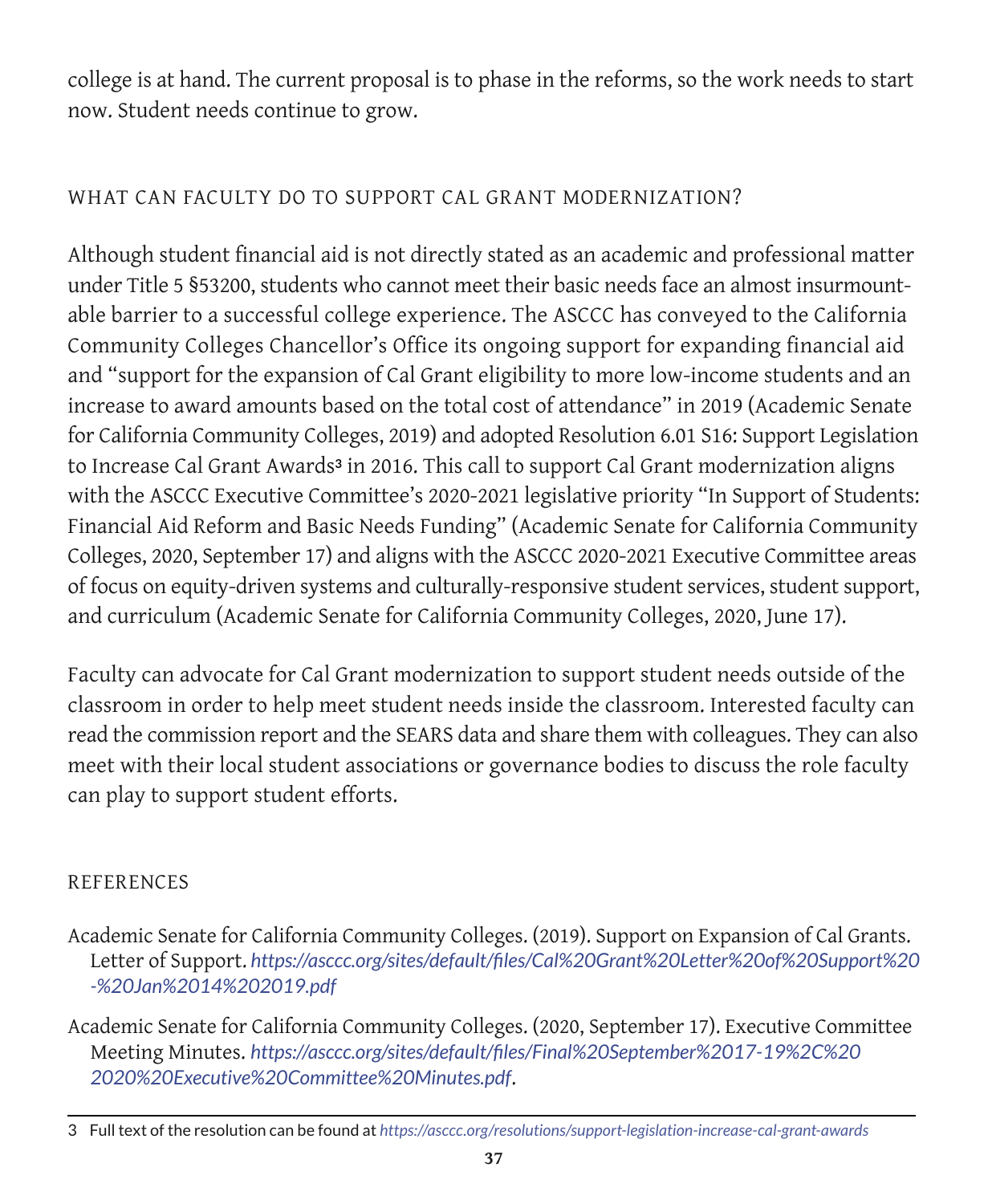- Academic Senate for California Community Colleges. (2020, June 17). Executive Committee Meeting Agenda. *[https://asccc.org/sites/default/files/June%2017%20Executive%20Committee%20](https://asccc.org/sites/default/files/June%2017%20Executive%20Committee%20Meeting%20Agenda.pdf) [Meeting%20Agenda.pdf](https://asccc.org/sites/default/files/June%2017%20Executive%20Committee%20Meeting%20Agenda.pdf)*.
- California Student Aid Commission. (2019)*. 2018-2019 Student Expenses and Resources Survey: Initial Insights. [https://www.csac.ca.gov/sites/main/files/file-attachments/2018-19\\_student\\_expenses\\_and\\_](https://www.csac.ca.gov/sites/main/files/file-attachments/2018-19_student_expenses_and_resources_survey_web.pdf?1575327209) [resources\\_survey\\_web.pdf?1575327209](https://www.csac.ca.gov/sites/main/files/file-attachments/2018-19_student_expenses_and_resources_survey_web.pdf?1575327209)*
- California Student Aid Commission. (2020). *Cal Grant Modernization: A Vision for the Future. [https://www.csac.ca.gov/sites/main/files/file-attachments/cal\\_grant\\_modernization\\_report\\_legislature.](https://www.csac.ca.gov/sites/main/files/file-attachments/cal_grant_modernization_report_legislature.pdf?1583522224) [pdf?1583522224](https://www.csac.ca.gov/sites/main/files/file-attachments/cal_grant_modernization_report_legislature.pdf?1583522224)*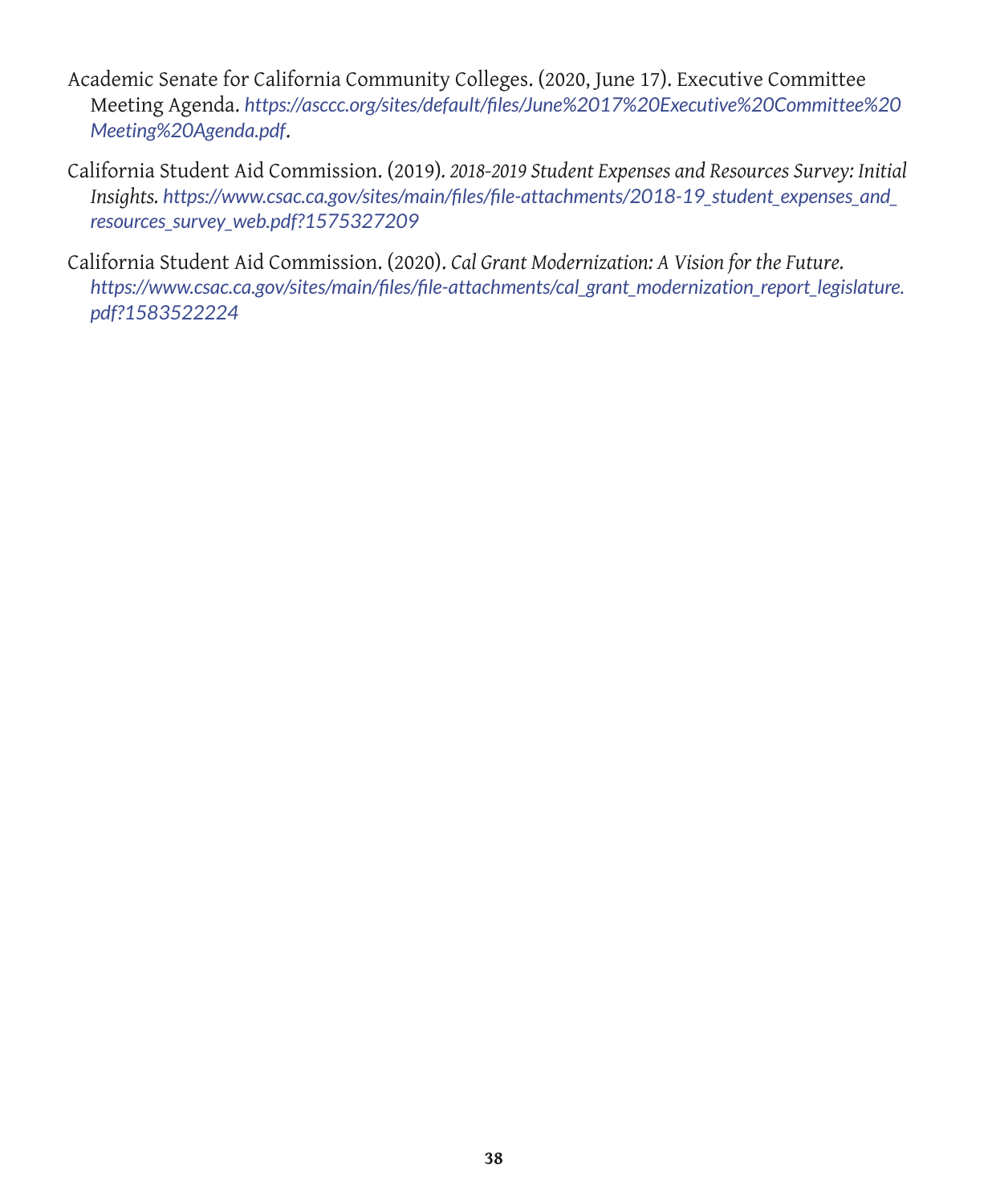# Regional Advisory Boards

<span id="page-40-0"></span>by Mayra Cruz, ASCCC Treasurer, ASCCC CTE Leadership Committee Chair Christy Coobatis, ASCCC CTE Leadership Committee and Lynn Shaw, ASCCC C-ID CTE Director

OVID-19 conditions have challenged the definition and validity of regional industries.<br>Modified approaches to jobs beyond brick and mortar, stationery offices, and manu-<br>facturing locations have expanded employment to incl Modified approaches to jobs beyond brick and mortar, stationery offices, and manufacturing locations have expanded employment to include working via the internet regardless of geographic location. Business and industry are changing and transforming at a rapid pace as technological advances accelerate and alter the way things are done. These conditions present the necessity of re-examining whether advisory boards should be expanded and modernized to a regional approach. Industries in general might be better thought of in terms of a more global marketplace.

#### WHAT IS A REGIONAL ADVISORY BOARD?

Advisory boards are an integral part of every career technical education (CTE) program. The goal of every CTE program is to prepare students for careers and the world of work. Advisory boards give faculty the voice and connections of business and industry, the primary partners of CTE programs. The connections to industry help guide curriculum to be up to the speed of business, give students direct connections to employers and careers, and help put the community in community college.

Regional advisory boards are a way to connect with employer decision-makers and get an overall view of current labor market need. Business leaders have the on-the-ground ability to see the future of their businesses. Labor market information, while valuable, only looks backwards at what has happened. Having higher-level decision makers at advisory boards can help students and programs gain direct access to careers in that industry. This practice also helps faculty spend time at what they do best: teaching and curriculum.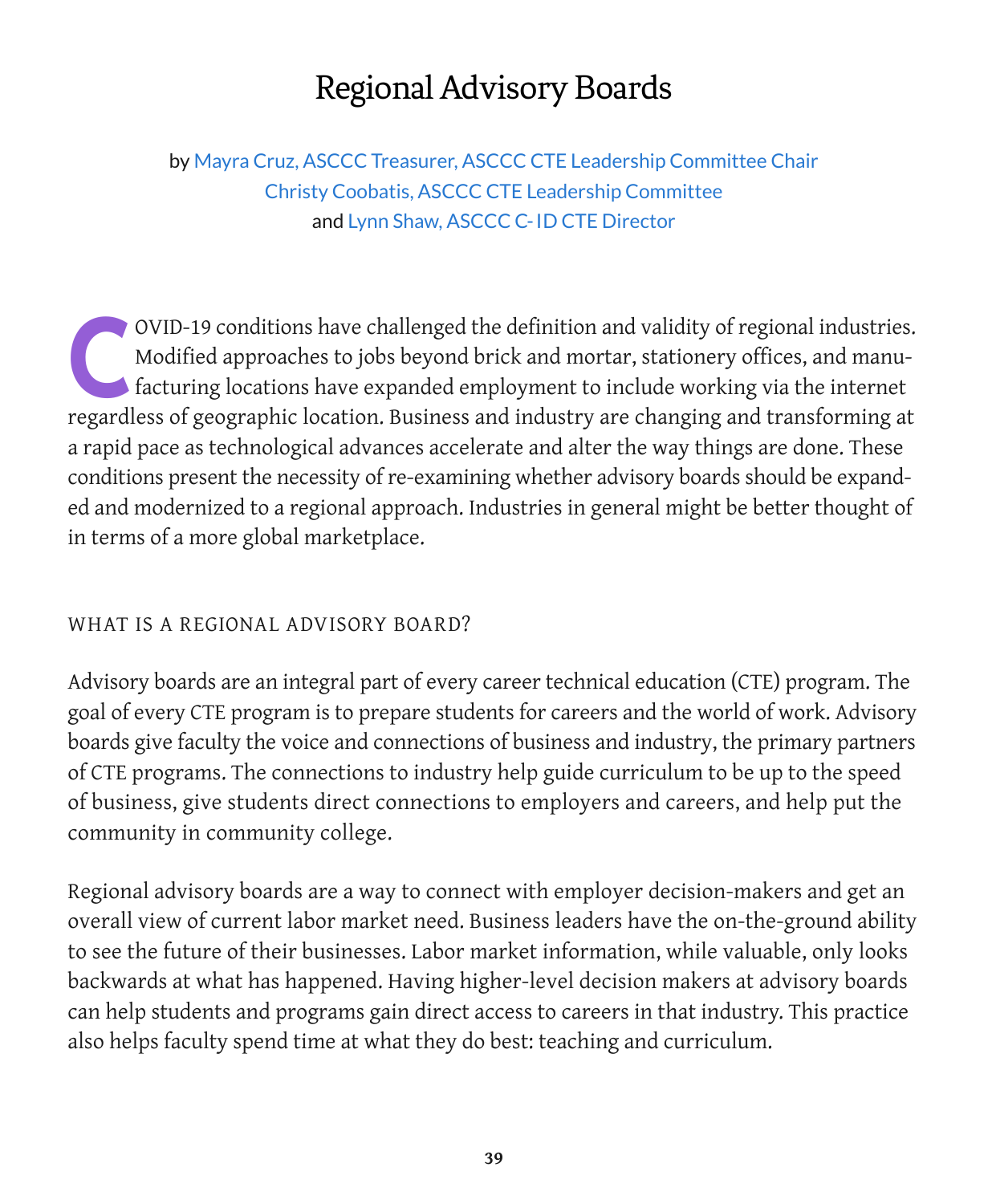Many, if not all, of the logistics of coordinating a regional advisory board could be coordinated by regional consortium partners, state directors, and regional directors, as well as others at local colleges such as economic development departments, career centers, foundations, or other areas of colleges that are working directly with local businesses. Many regional consortia are already gathering business and industry together with faculty as well as conducting research on the jobs of the future.

For many CTE programs, the coordination of local advisory board meetings is done by CTE faculty leaders like department chairs in addition to their teaching duties. One idea is to specify what duties could be performed by "off-shuttled work." Examples of off-shuttled activities are the identification of potential employers and keeping track of and communicating with graduates to establish non-advertised career pathways and job openings. In other words, the networking part of the job can be assigned to a career center or division administrator if the college and programs have the funds to employ an individual whose primary responsibility is to focus on industry and business contacts in collaboration with discipline faculty, advertise the CTE pathways offered by the college, and establish ongoing communication with partners.

Local advisory boards have long been a concern of employers because they can receive multiple requests from even one college. For example, a company like Boeing may get requests to serve on the advisory boards of multiple departments and programs, from the electrical department to the engineering department to manufacturing. When one multiplies that situation by the number of surrounding colleges, one can see how employers become overwhelmed. Employers may be forced to send people who are not the decision-makers to the multiple advisory board meetings and in some cases may not be able to send anyone at all.

#### WHY DO ADVISORY BOARDS EXIST?

Advisory boards are a required part of the federal Perkins funding for career technical education. The Smith-Hughes Act of 1917 was the first authorization for the federal funding of vocational education. Subsequent legislation for vocational education—now called career technical education—included the Vocational Act of 1973 and the Carl D. Perkins Act of 1984. Perkins was reauthorized in 1990, 1998, 2006, and most recently in July of 2018. CTE programs receiving federal funding through Perkins may fund an advisory council under the grant program. Only the following types of advisory councils are allowable: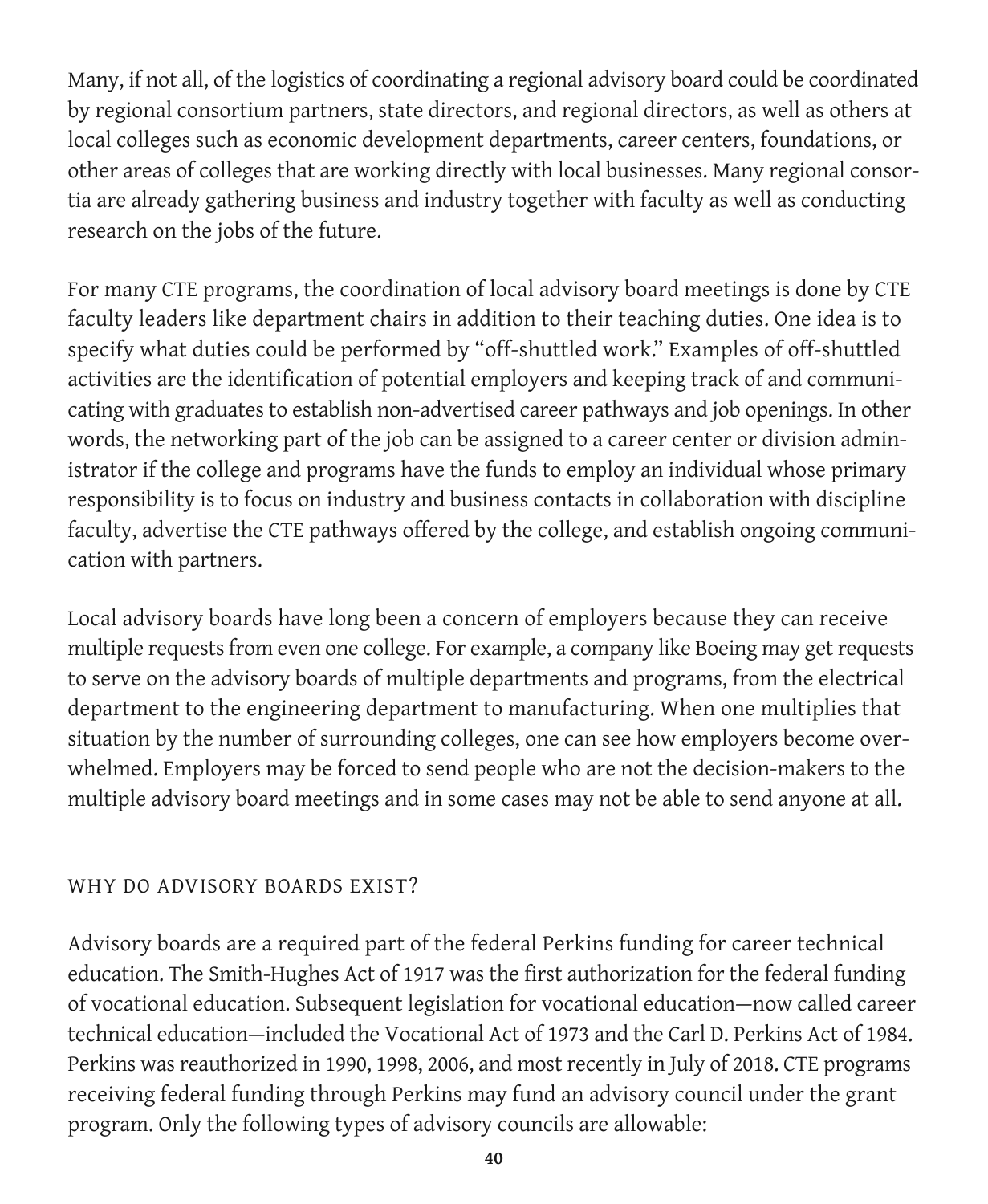- The advisory council includes representatives of business and industry, including small businesses, and, to the extent possible, labor organizations, higher education representatives and faculty, administrators, representatives of special populations,**1** CTE and academic teachers, students, and community partners;
- The role of the advisory council is to participate in the design, implementation, and evaluation of CTE programs, including establishing effective programs and procedures to enable informed and effective participation in CTE programs.

## WHO ATTENDS ADVISORY BOARDS?

The ideal advisory board participants should be employers, unions, students, faculty, and administrators. The meetings should be listening sessions for faculty, with employers describing the needs of business and industry and the types of employees they need and want, both short and long term. The dialogue should be focused on how students can get the best quality education and training to be prepared for the jobs of the future. Administrators can help facilitate and translate the employer needs into action by helping the programs receive the resources, staffing, and funding needed to achieve the highest possible quality training. Administrators can also play a role in ensuring CTE funding and resources do truly go to CTE programs.

An organized system of regional advisory board participation can help to provide a wide variety of diverse representation from business. At many colleges, individual faculty must solicit industry professionals, which can be limiting and problematic and can possibly pose potential conflicts of interest. A more cohesive system of oversight can assist administrators in overseeing and ensuring the best possible use of CTE funding.

<sup>1</sup> Perkins V defines special populations as "individuals with disabilities; individuals from economically disadvantaged families, including low-income youth and adults; individuals preparing for non-traditional fields; single parents, including single pregnant women; out-of-workforce individuals; English learners; homeless individuals described in section 725 of the McKinney-Vento Homeless Assistance Act (42 U.S.C. 11434a); youth who are in, or have aged out of, the foster care system; and youth with a parent who is a member of the armed forces and is on active duty."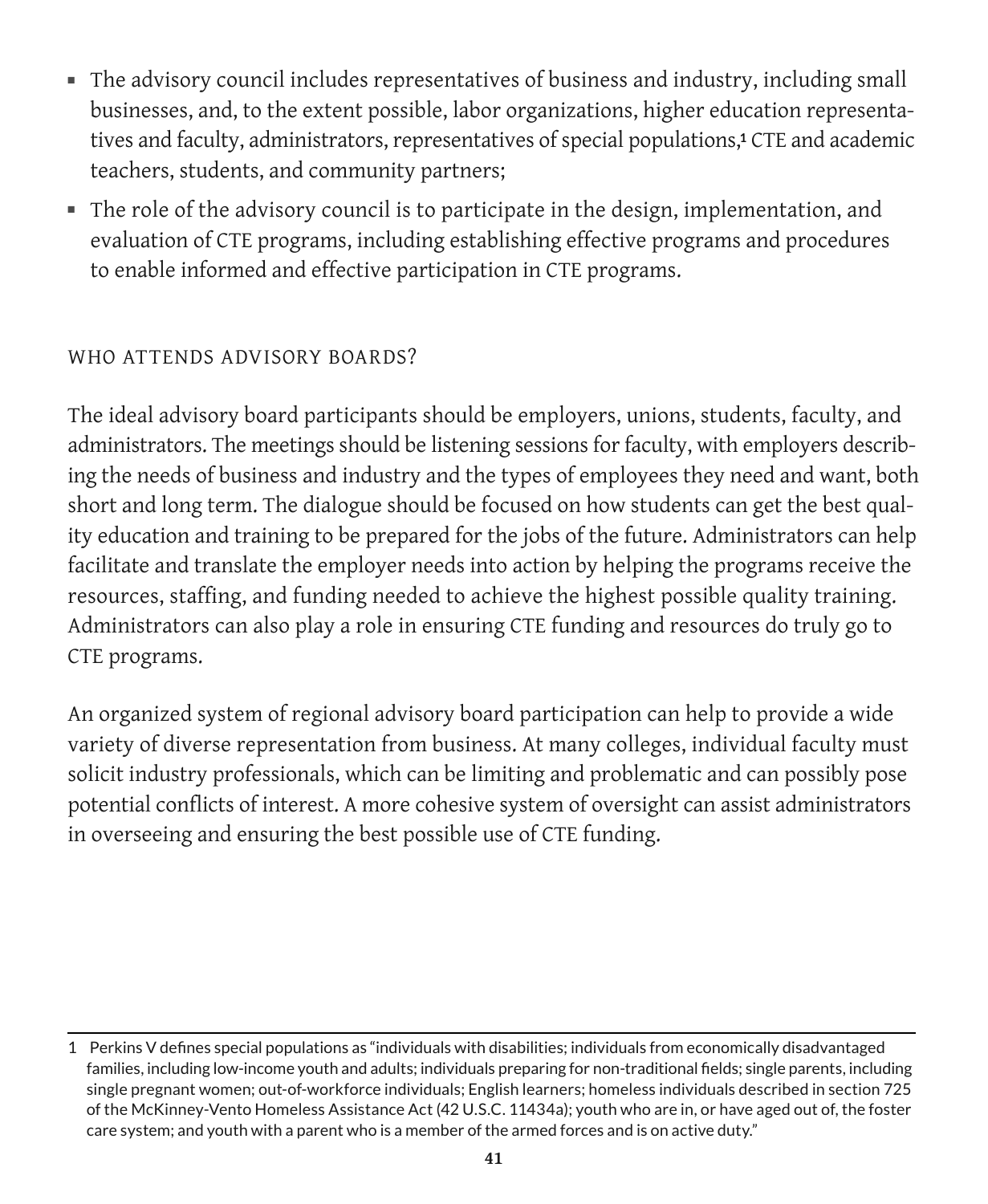# WHAT ARE THE EMPLOYER'S POINT OF VIEW AND THE EMPLOYER'S ROLE ON ADVISORY BOARDS?

Employers need employees. A small employer often may not have the funding to run internal training programs and may look to community colleges and other community partners to prepare students to hit the ground running when they begin work. Even larger employers want their new hires to be as fully trained and prepared as possible.

Direct interviews of potential employers, pointed questions regarding past or present employment of community college students, and the creation of surveys are some examples that can assist a program in keeping abreast of current industry trends. Deep links and dialogue with employers are essential to the maintenance and efficacy of curriculum and programs. Simply put, employers want well-trained students, faculty want curriculum that prepares students, and students want careers.

## WHAT IS THE FACULTY ROLE AT ADVISORY BOARDS?

Faculty at advisory boards should listen to the needs of employers and critically examine their curriculum to decide whether it meets the needs of business and industry in order to ensure their students can get the careers they want and need. A guided system for the interpretation of advisory board needs could aid with being responsive and in alignment with college and district goals.

#### WHY DOES THE ASCCC SUPPORT REGIONAL ADVISORY BOARDS?

The Academic Senate for California Community Colleges always supports actions that bring more value to the faculty role. Having faculty connect with business and industry decisionmakers helps colleges, programs, and students. Allowing time for faculty to focus on teaching, learning, and curriculum is best for colleges, programs, students, and faculty. Collaborating with the other career education partners in the system and community can break down silos and create an even smoother guided pathway for students to travel from education to careers.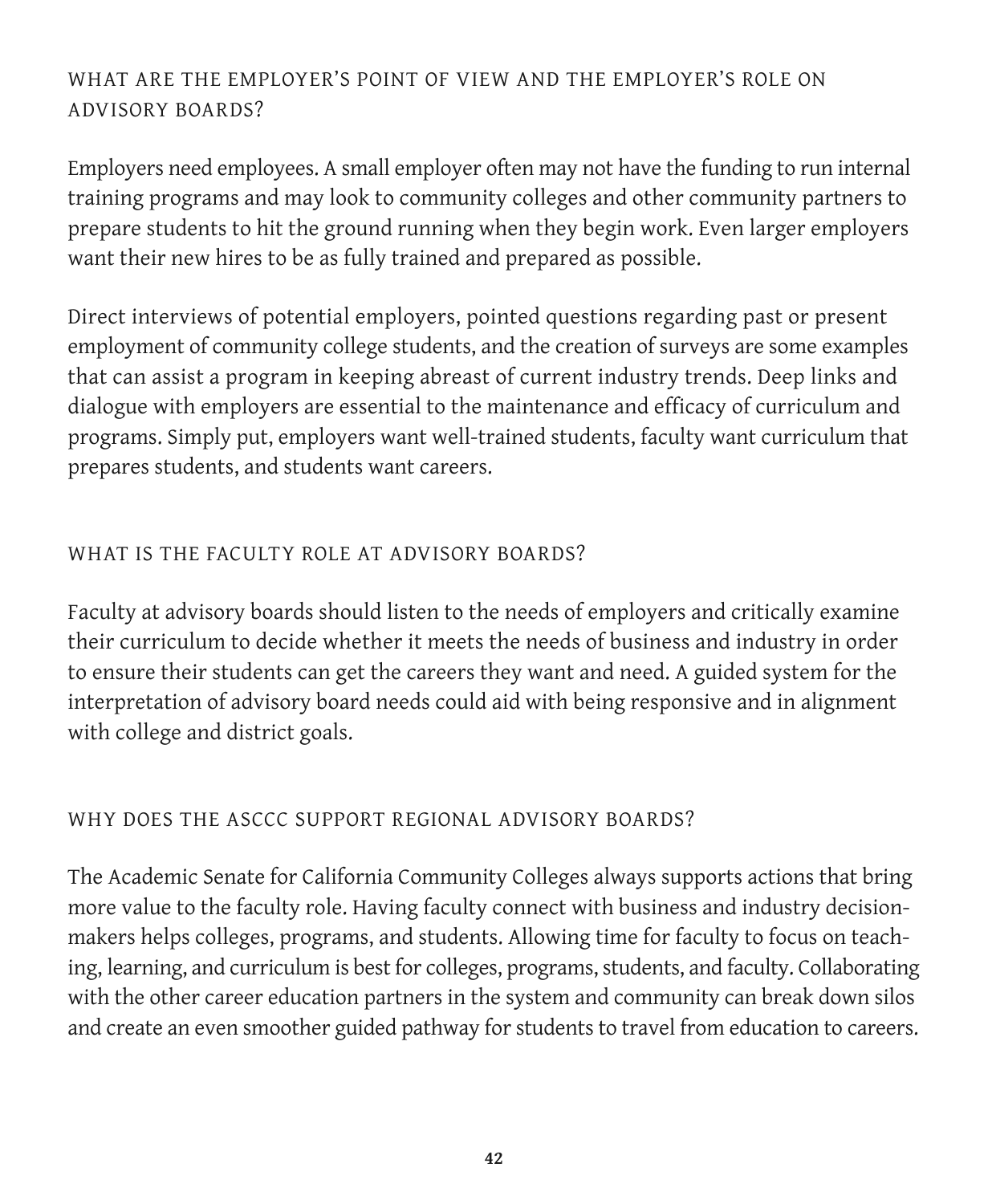## WHAT WILL BE THE ROLE OF LOCAL ADVISORY BOARDS IN THE FUTURE?

Having a regional advisory board can relieve some of the required work to receive Perkins and Strong Workforce funding. Faculty should still engage and talk with their local business and industry leaders, but those discussions can be more focused and informal because all the requirements of funding are met by the regional advisory boards. Dialogue with local businesses and industry is always helpful to students.

Discipline-specific meetings among all faculty throughout the state could jointly work to create job-specific questions that could be asked by career center representatives via either an in-person call or survey. At this point, no method is established for disciplines throughout the state to collaborate.

## WHAT ARE THE BENEFITS OF A REGIONAL ADVISORY BOARD?

In 2016, the Strong Workforce Task Force recommendations highlighted the need for the engagement of industry professionals and faculty. Engaged employers, workforce boards, economic development entities, unions, and other workforce organizations can advise faculty in the program development and review process.

Many benefits can come from establishing a regional advisory board composed of diverse industry and business partners within a college or district's geographical boundaries or a region along with faculty, CTE students, administrators, and other college community stakeholders. Among these benefits are the following:

- Gain insights regarding curriculum and training needs from potential employers of students.
- Gain insights regarding work-based opportunities such as internships, mentoring, job shadowing, externships, and apprenticeships.
- Gain insights and help establish standards regarding equipment and software purchases.
- Gain insights into local program review processes.
- Develop community and public relations for college and CTE programs to boost enrollment.
- Create collaborative learning experiences between industry and business partners and faculty.
- Advocate for financial and legislative support for CTE programs.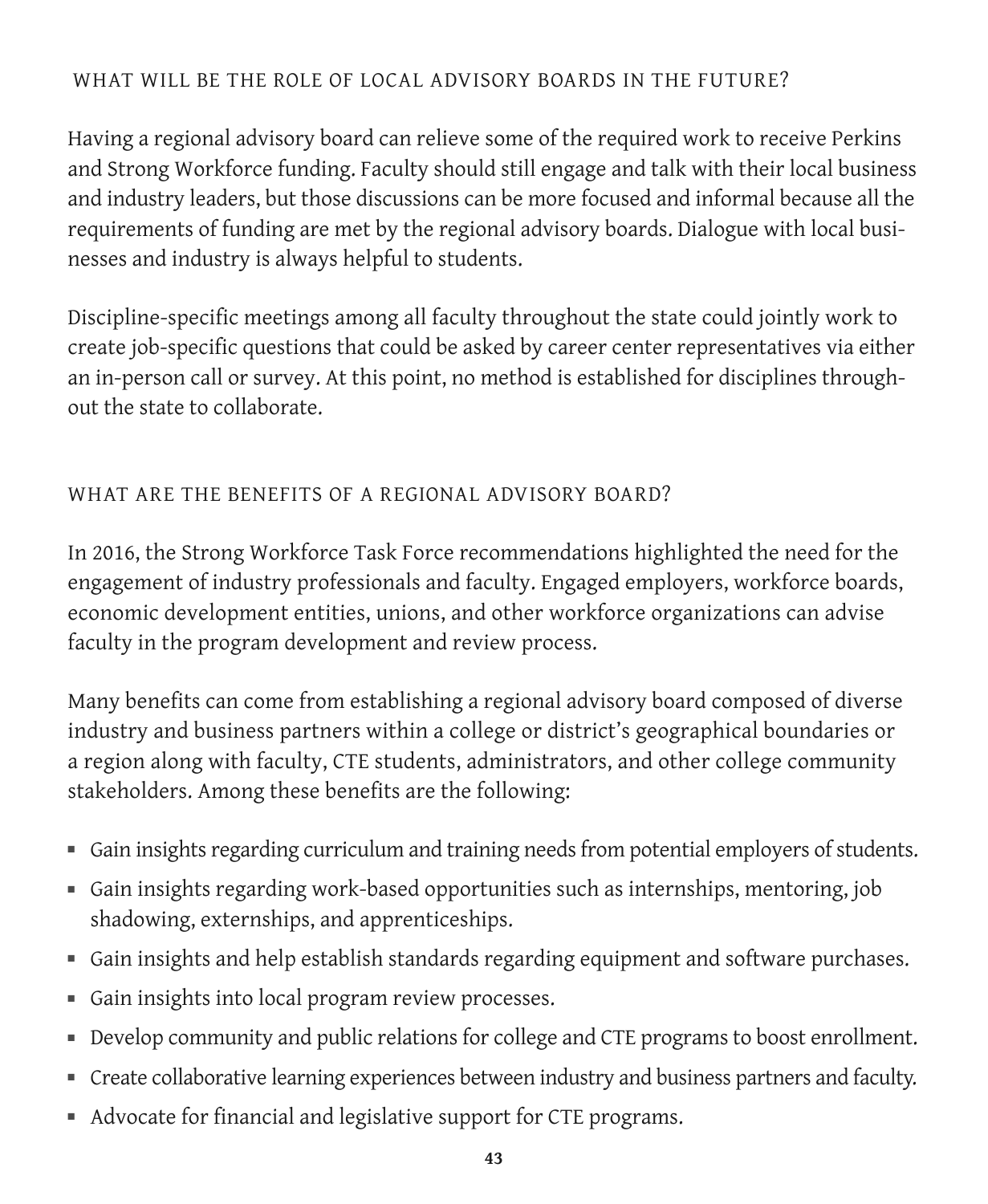A regional advisory board could provide a listing of current skills, technologies, internships, job opportunities, work-study, mentorship, current issues surrounding the industry, networking opportunities, publications, and other forms of partnerships and collaborations.

Every CTE program is required to connect with business and industry. Regional advisory boards can help discipline faculty connect with others in their regions and give faculty access to business leaders who are decision-makers. Several regions and employment sectors around the state are already conducting regular regional advisory boards. These events have had success in attracting business leaders and decisions-makers along with faculty from multiple colleges, which has resulted in a smoother and faster pathway for students to get the careers they want and need.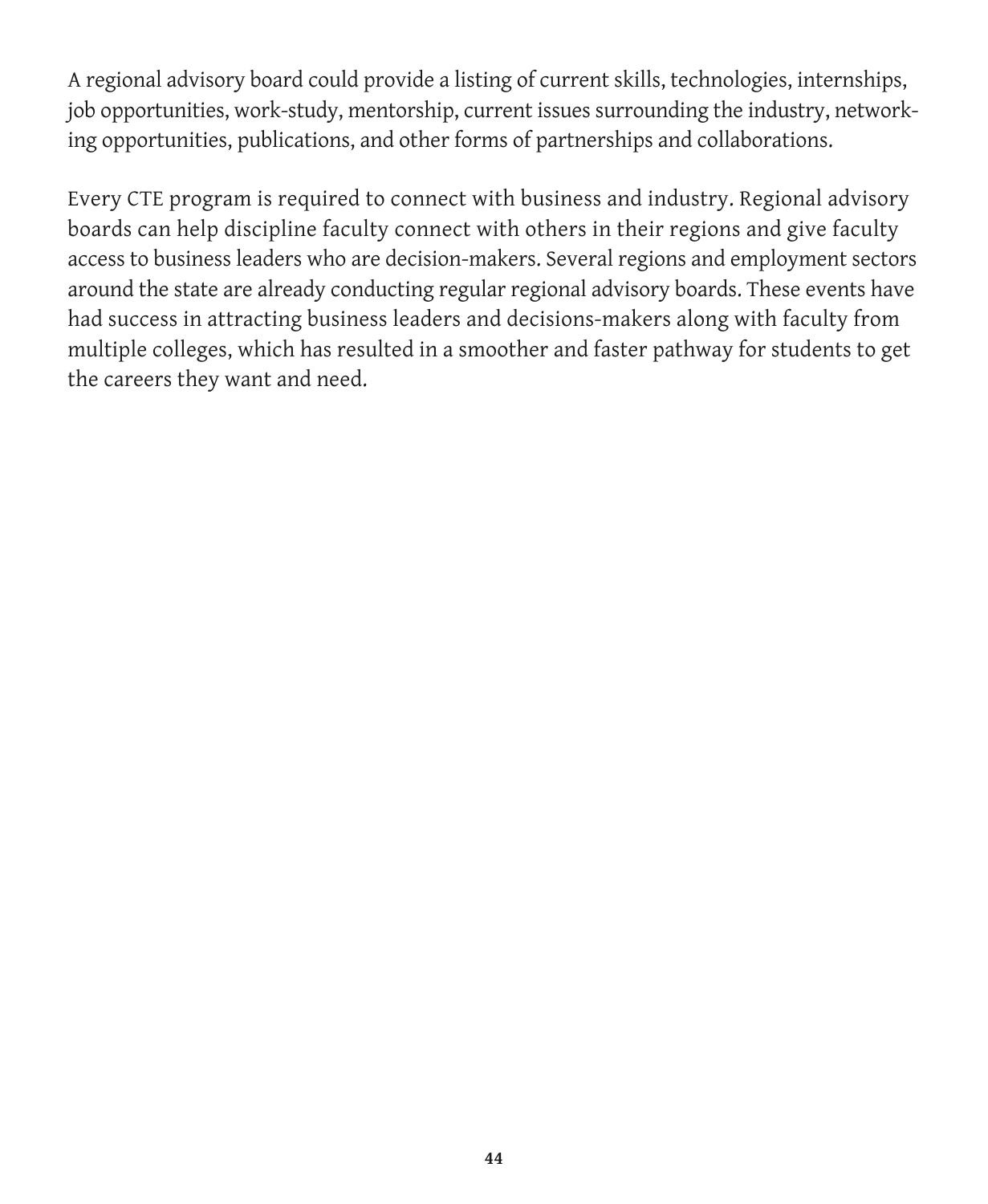# <span id="page-46-0"></span>The Walls are Shaking: A Case for Anxious Pedagogy in the Present- and Post-COVID Writing Classroom

by Angelo Antonio Jr., Santa Monica College

*Note: The following article is not an official statement of the Academic Senate for California Community Colleges. The article is intended to engender discussion and consideration by local colleges.*

**The academic institution is a professional space; perhaps it always has been. Thinking** pithily within a western context, from the Socratic seminars to the modern R1 university, teachers and students alike have always negotiated and operated upon a set of norms, conventions, and protocols that aired the hallways of intellectual thought. And while pinpointing where professionalism may have first arisen in the long-storied history of higher education might be a futile endeavor, one must acknowledge with greater accuracy the large degree to which the utilitarian shift of the academy in the mid-twentieth century toward job market-facing, skills-based education solidified the link between education and professionalism, or perhaps fused them altogether.

Faculty and staff, by the very nature of campus being their workplace, utilize professionalism to help outline their roles and modes of interaction as educators, counselors, administrators, and colleagues. For students, a vastly underwritten portion of their learning consists of acclimating to functional protocol: how to be punctual with deadlines, write a proper email to superiors, and participate under a standard mode of communication governed by decency and respect for others (Morse, 2012). These written and unwritten codes are as nuanced as the academic landscape is diverse, but they all, to a large degree, dictate how members of a college community operate on a day-to-day basis.

Professionalism is either like a tightrope or a set of walls in this sense, but unlike a tightrope to which one might keep one's eyes glued, the walls of professionalism divert attention away from its materiality – from questioning the literal codes and values embedded within them –and, instead, busy individuals with their own movement, their navigating, and thus reinforce a complex social labyrinth.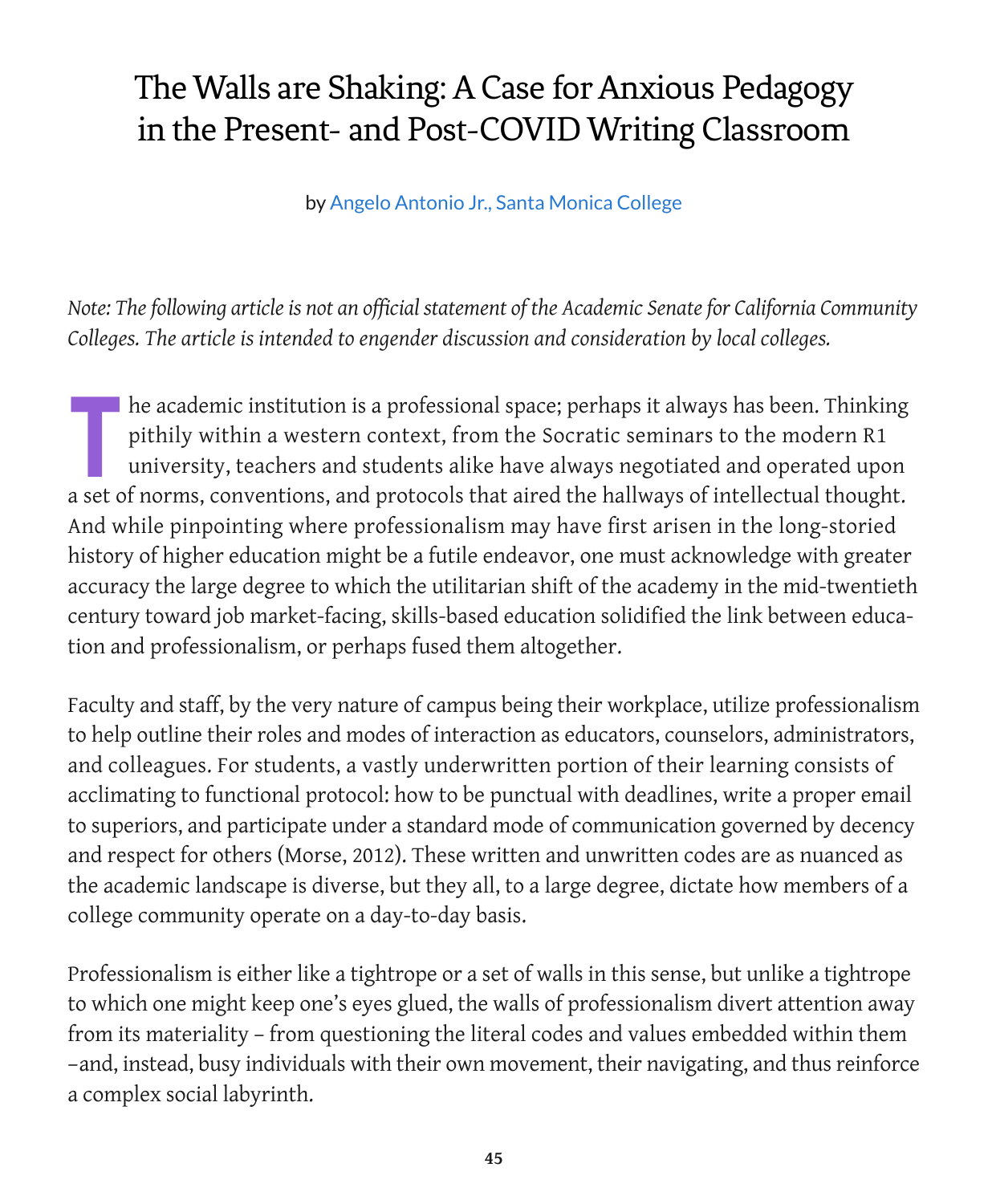Moreover, the personal-professional divide signifies the classroom threshold as a bizarre self-separating moment. Students arrive with their writing already postured by professional discourse, the "I" long-removed, and they, as a result, are dislocated from self-ideation and meaningful investment altogether. For junior, non-associate, and contingent faculty –marginalized groups such as women and BIPOC educators especially – academic freedom and agency are compromised by pressures to conform in a space that is coded in and rewards an unstable universal definition of professionalism historically rooted in white male hetero-normative notions of objectivity and non-emotional stoicism.

Thus, for teachers and students alike, coming to campus can resemble a departure: a departing from oneself as one arrives into prescribed roles and the values and codes embedded within them. More than just a maze, professionalism acts as a set of walls because of its propensity to compartmentalize diverse areas of one's personage.

The walls of the academy are shaking, not because professionalism in academia is entirely moot, but because value exists in interrogating professionalism as a standard operating mode. When faculty perform their jobs, and thus relegate a portion of their shape to professionalism, they simultaneously make claims about who they and their students can be within a given moment. For a space that encourages teacher and student agency and the proliferation of ideas (Velez and Curry, 2020) and yet precludes context and full embodiment of its actors in the name of professionalism, far too much is at stake. The walls of academic professionalism are shaking because it was always unstable in design.

# NEGATIVE EMOTIONS AND ANXIOUS PEDAGOGY

Emotions in the workplace are locked into their culturally connotative baggage: rash, sensitive, and unsubstantiated. Such values are reflected in traditional writing instruction, which steers students away from emotional, non-objective claims, personal anecdotes, and other affective modes by confining them solely to poetry and personal essay.

This practice compounds with the present era of disinformation, where the re-privileging of facticity and objective appeals to rationality continue to render all emotions within a critical context as negative. Campaigns of returns to science, while most appropriate and necessary in a global pandemic, should also give approximations of how far society is, culturally, from accepting emotions as valid sources for theory and praxis.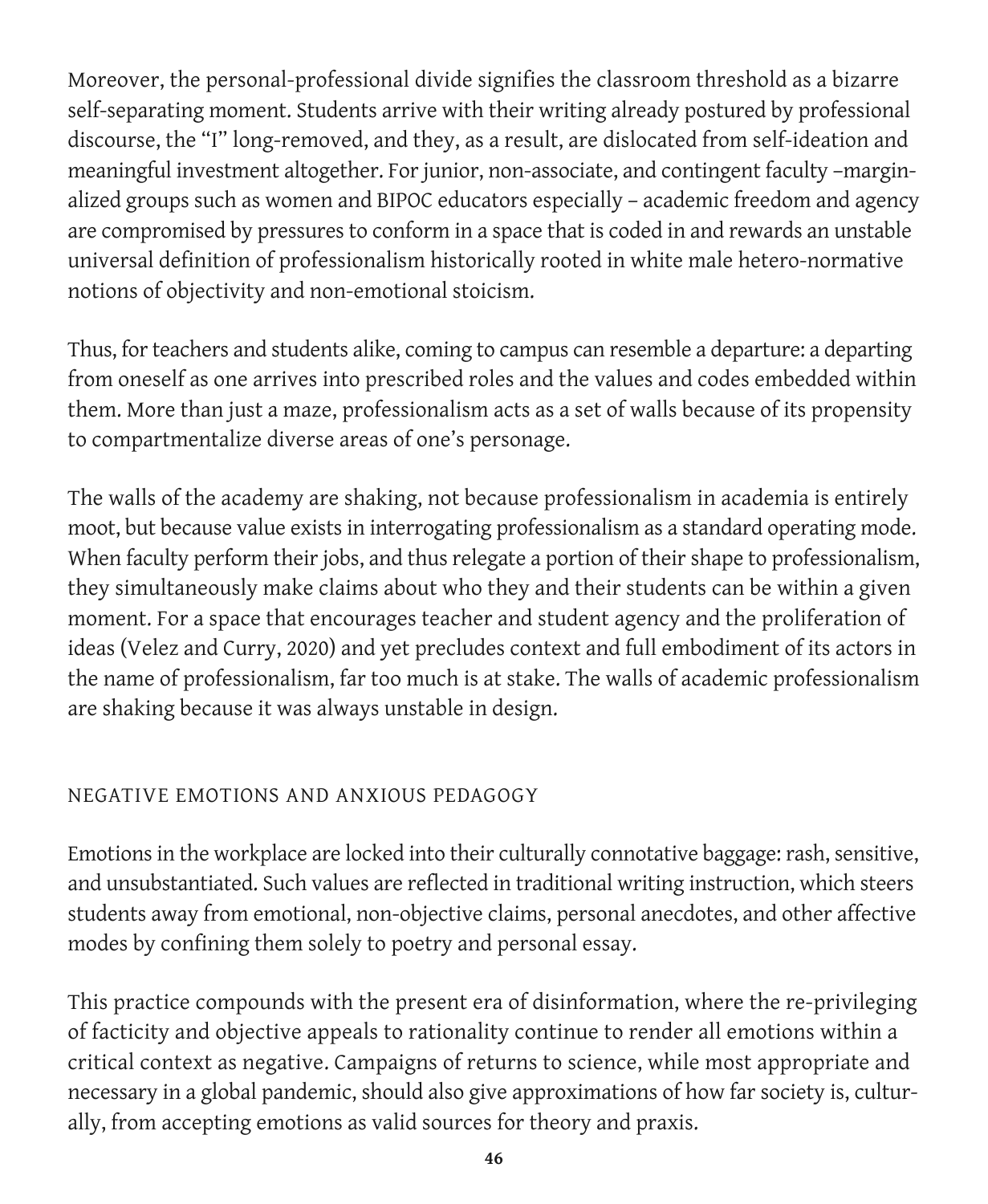But the college campus as a unique professional space has the potential to reexamine its walls and carve openings for reading value into that which professionalism traditionally disallows: fully emotional and autonomous beings. Anxious Pedagogy is a field within rhetoric and composition studies, popularized and formally coined by Shawna Ross and Douglass Dowland (2019), that encourages ways of theorizing the complex functions of anxiety in the classroom.

As Dowland (2020) posits, students and teachers alike arrive already saturated with anxious discourse. Under the larger cultural umbrella of a global pandemic, mass protests, and political insurrection, everyone bears individual stressors: relationships, domestic disputes, or the hardship of food or housing insecurity. Imposter syndrome runs rampant as a product of an assessment and evaluation culture, which often creates for teachers and students alike more pressures to fit in than stand out.

Anxiety is not a monolith, but much of the work taking place within Anxious Pedagogy recognizes that as a start and tries to understand the many forms through which anxiety manifests. It asks which anxieties should be ameliorated, which should be positioned as a positive force for student learning, and who should be doing this kind of affective labor. Ross and Dowland (2019) posit these as just some of the worthy questions Anxious Pedagogy seeks to answer. At its core, Anxious Pedagogy invites new ways of thinking about teacher-student interaction, agency, outcomes, and transparency within critical spaces.

#### PRAXIS

Faculty, to some degree, already recognize anxiety for the comfort of their students. They give momentary acknowledgements at the beginning of class and create sections in course syllabi with a tone unsettled by unprecedented times. They sometimes fail to consider, however, how these small recognitions fall short in their reach, how compassion and empathy performing in the COVID-19 section of syllabi fail to inform the rest of the document in terms of how the course is structured: how it formulates policy, chooses readings, or formulates assessment.

Ross (2020), in a most effective way, describes anxiety as one of the primary interfaces with the real world in the way that negative emotions, like anxiety, can act as flags that remind people what they value and what matters most to them. Irritation, frustration, or writer's block often indicate that something important is floating nearby. Anxiety, in this way, acts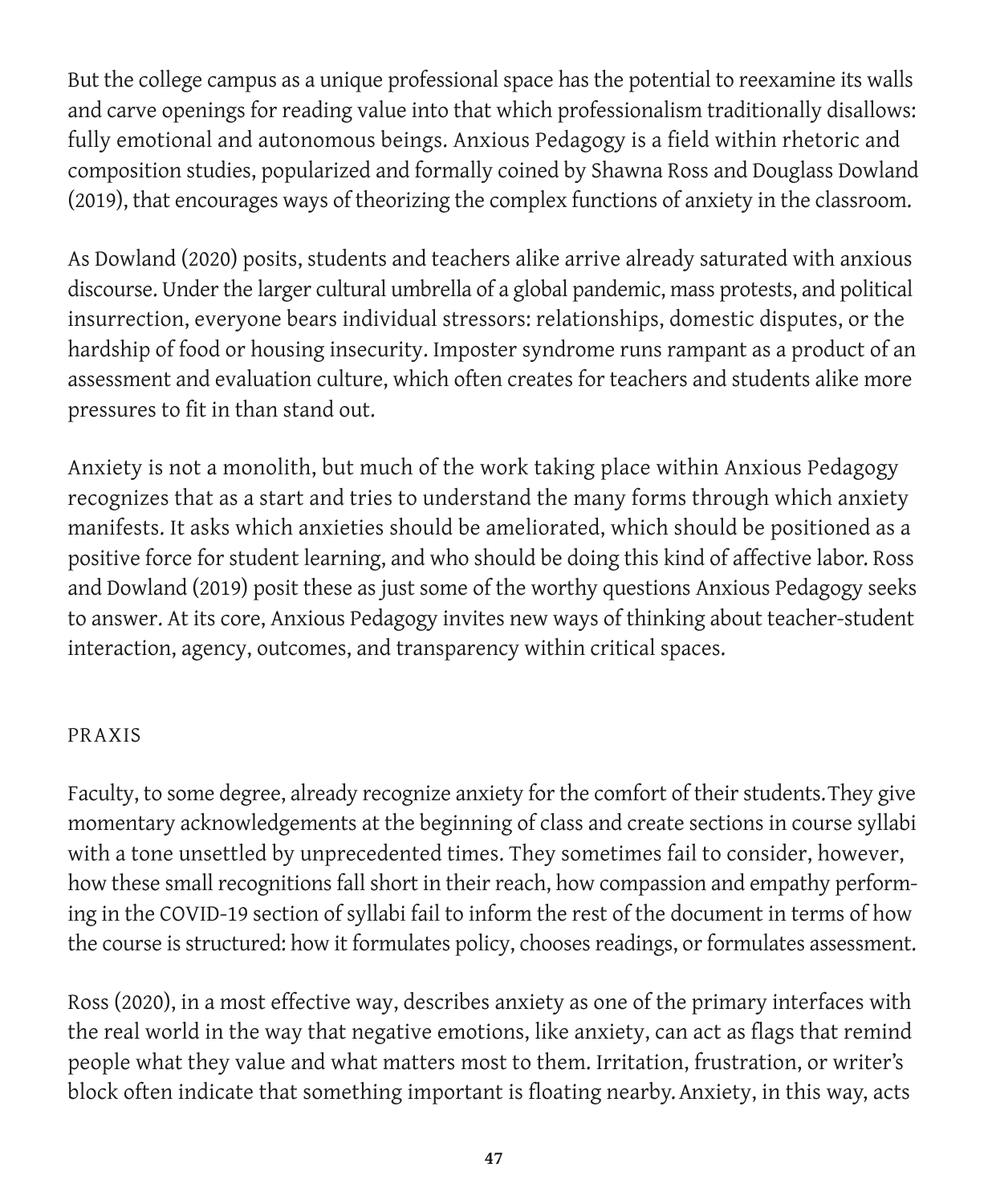as a sort of mirror, a form of self-attunement: a tool that can help one reveal oneself in one's explorations.

In today's writing classroom, where process is largely emphasized, process has to incorporate these negative emotions as constituent. When faculty preclude negative emotions, they disservice students by selling the deceptively false idea that writing is seamless, easy, or natural for others. They create discouraging moments and exits for whenever students do encounter those inevitable emotions. When faculty disallow the presence and power of anxiety to exist openly, they train students to avoid failure, complexity, nuance, and experimentation that, ideally, sites of learning privilege and need (Ross & Dowland, 2019).

To reappraise and normalize the value of negative emotions, one can begin by creating more affective response exercises, such as individual reflection and group discussion. What students thereby grow committed to is the ability to work honestly, to not feel the pressures to conceal, conform, or rush through uncertain and vulnerable moments of their thinking. Simplified models within process theory are reluctant to consider the speed at which faculty pressure students to pass off as experts in their thinking. Anxious Pedagogy affords students valuable time and place to think through their emotional investments without penalty.

#### WHEN THE WALLS AND FLOOR ARE GONE

Amid the slew of COVID-19-related professional development opportunities, many faculty have, at one point or another, considered ways to restore the humanity in their digital exchanges. But along this line of thinking lies the faulty assumption that in-person practices were humane to begin with. One thing faculty should keep in mind amid a rhetorically dangerous pivoting back is that a return to on-ground learning does not automatically reinstate a common ground between them and their students. Faculty should disrupt this conflated way of thinking about formal relationships for the sake of students, colleagues, and themselves as they may persist under precarious circumstances, global pandemic notwithstanding.

But even more to this idea of building the classroom – to extend the metaphor further by literalizing it – one should also understand anxiety and other negative emotions as a real meeting place. That is, as has been seen during the global pandemic, when classes are precluded from meeting face-to-face, a shared space, a common ground, between faculty and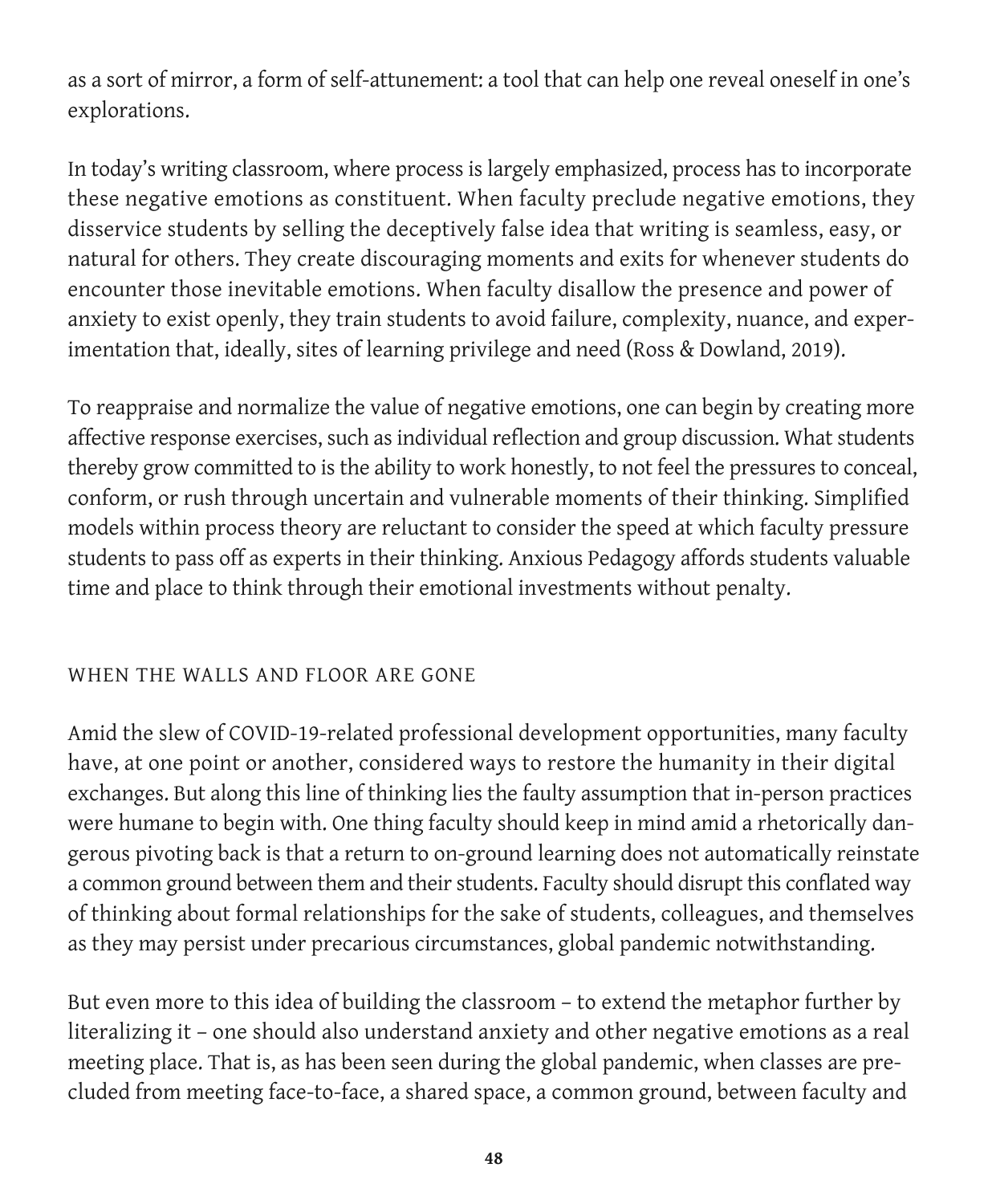students can be difficult to find, but it can exist in the broad and rich set of emotions complex human beings experience.

More than recognizing anxiety as a minor presence, faculty can make it the floor and the walls within which more meaningful engagement might take place. In doing so, they begin to make the staunch claim that anxiety and negative emotions can be foundational.

#### REFERENCES

- Dowland, D. (2020, January 10). The Problem of Self-Care in Higher Education. *Inside Higher Ed*. *[https://www.insidehighered.com/advice/2020/01/10/importance-caring-ones-students-and-oneself](https://www.insidehighered.com/advice/2020/01/10/importance-caring-ones-students-and-oneself-)academe-opinion***.**
- Morse, D. (2012, December). Common Courtesy and Professionalism: Do We Expect Less from Each Other than We Expect of Our Students? *Rostrum.* Academic Senate for California Community Colleges. *[https://asccc.org/content/common-courtesy-and-professionalism-do-we-expect](https://studsterkel.wfmt.com/programs/interview-will-paynter)[less-each-other-we-expect-our-students](https://studsterkel.wfmt.com/programs/interview-will-paynter).*
- Ross, S. (2020). Interview with Shawna Ross and Douglas Dowland (No. 15). Audio podcast. Pedagogue. *<https://studsterkel.wfmt.com/programs/interview-will-paynter>.*
- Ross, S. & Dowland, D. (2019, October 1). Guest Editors' Introduction: Anxious Pedagogies. *Pedagogy, 19*(3), 509-512. *<https://doi.org/10.1215/15314200-7615451>*
- Vélez, M., & Curry, S. (2020, November). Academic Freedom and Equity. *Rostrum.* Academic Senate for California Community Colleges. *<https://asccc.org/content/academic-freedom-and-equity>*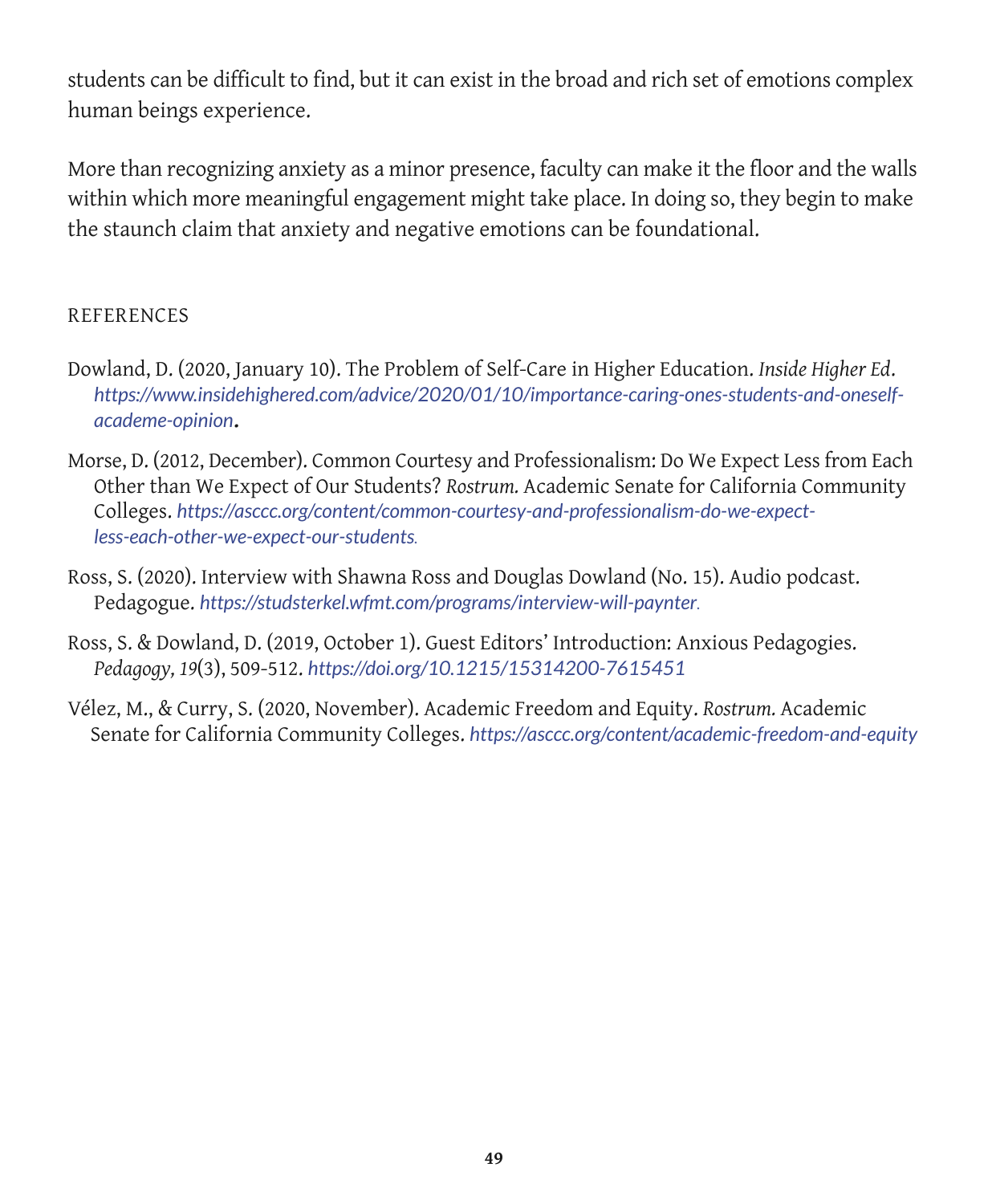# Two Roads for Adjunct Faculty

by Luis Zanartu, ASCCC Part-time Committee

<span id="page-51-0"></span>djunct faculty have two roads to further employment: pursue a move from part-time<br>status to full-time, tenure-track positions or embrace the adjunct status of full-time<br>equivalent assignments. The processes and decisions i status to full-time, tenure-track positions or embrace the adjunct status of full-time equivalent assignments. The processes and decisions in contemplating these two roads are complex, and the economic imperative is real.

Community colleges employ adjunct faculty, also called part-time or temporary faculty, every year to fill course assignment needs, and many part-time faculty work hard to build experience in order to compete for full-time, tenure-track positions. This path is one option for further employment.

However, another path exists for those who want to remain as adjunct faculty and build their seniority. The process to remain eligible to receive class assignments every semester can be very complex. Often, the faculty member must reach out to the dean or department chair of the department in which he or she is qualified to teach; these individuals are regularly planning which faculty will be filing the course offerings for the semester. Adjunct faculty need to remain actively registered in the faculty list or pool.

# THE ECONOMIC STRUGGLE OF PART-TIME FACULTY

The majority of part-time or adjunct professor salaries currently range between \$34,900 to \$77,665, with top earners making \$102,242 annually in California (ZipRecruiter, 2021). Nearly one third of the 3,000 adjuncts surveyed by ZipRecruiter earn less than \$25,000 a year. That salary puts them below the federal poverty guideline for a family of four. Another third of respondents make less than \$50,000.

The most comprehensive survey of adjuncts was published in 2012, by the Coalition on the Academic Workforce (Basu, 2012). That survey found that the median per-course pay was about \$2,700, or \$24,000 per year as a full-time-equivalent employee. Although the Coalition on the Academic Workforce data is from almost a decade ago, the unreliability of the economic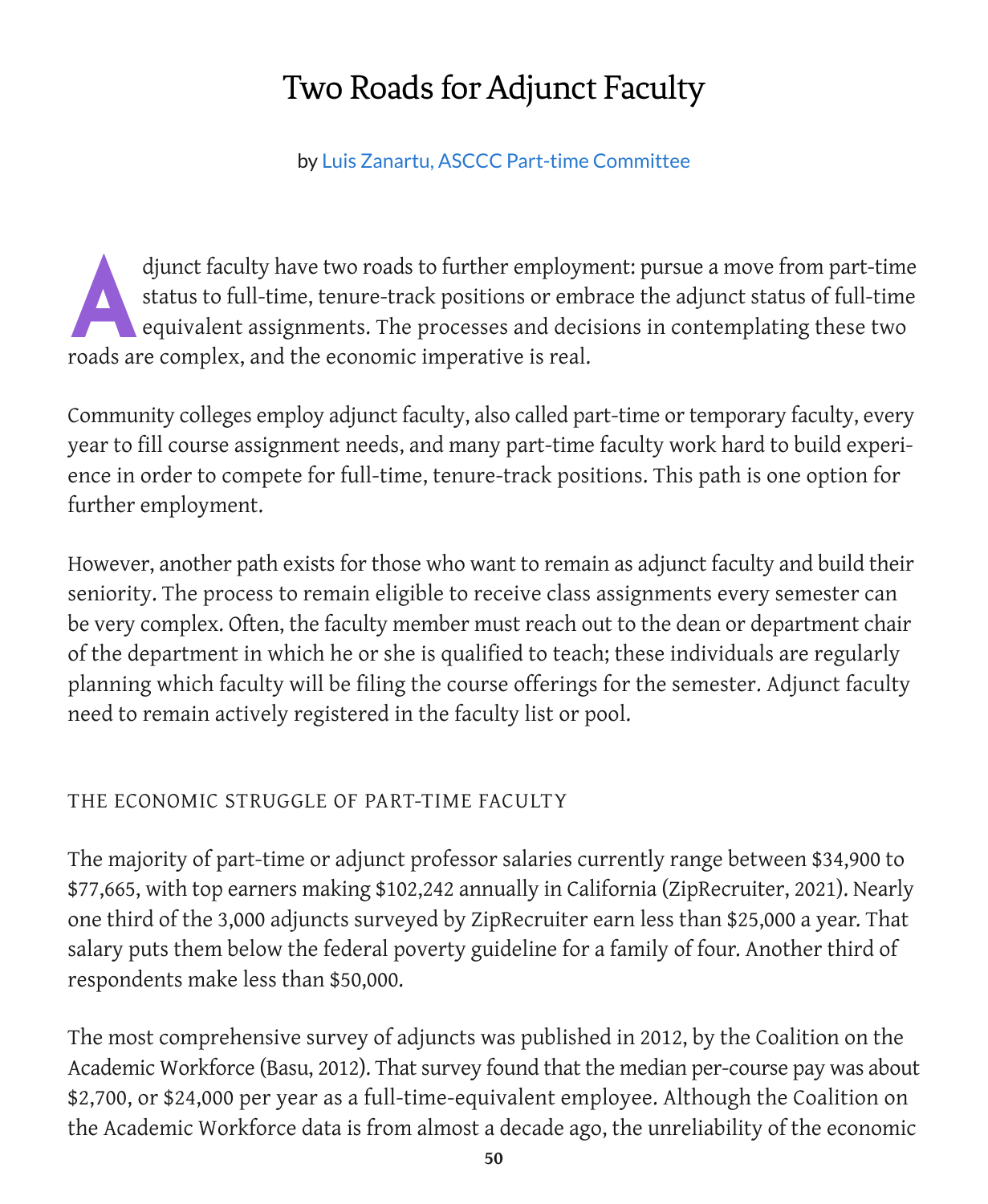situation, the ongoing requirements to sustaining viable employment for a living wage, and the hiring process for part-time community college faculty remain rigorous and demanding; however, adjunct faculty can achieve first preference or seniority.

Some adjunct faculty are content with remaining on the adjunct path. Many, in fact, have secured full-time employment elsewhere. An example would be a probation officer teaching in an administration of justice program.

## RECOMMENDED EFFECTIVE STRATEGIES FOR PART-TIME FACULTY EMPLOYMENT

One needs to know where to look when searching for part-time or full-time positions. The California Community Colleges Registry is a very reliable resource to search for a community college position. **<sup>1</sup>** The site includes the option to sign up for e-alerts for jobs in one's field. The CCC Registry is a very useful and necessary tool when one is seeking a full-time position. Beyond offering recruitment information, the registry also offers suggestions and guides on how to prepare for an interview.

Applying for a position once does not establish on-going applicant status at a college or district. Applications are screened to determine completeness and that the applicant meets minimum qualifications or has equivalent experience and training. Minimum qualifications are established at the state level, but equivalence is dependent on the standards and processes established by each district.

Those seeking part-time employment must also stay in touch with the department chair or administration, whether they are assigned classes to teach or not. If one is hired, a good practice is to attend meetings that are open to adjunct faculty. Other ways to build one's visibility are to join working committees in order to know what goes on in the college and the campus community and simply to ask questions, which shows interest in the profession and the institution.

Adjunct faculty seeking full-time positions must follow a very competitive and arduous process. Often, they interview multiple times before being offered a full-time position. They must be tenacious, persistent, and resolute.

<sup>1</sup> The California Community Colleges Registry can be found at *<https://www.cccregistry.org/jobs/index.aspx>*.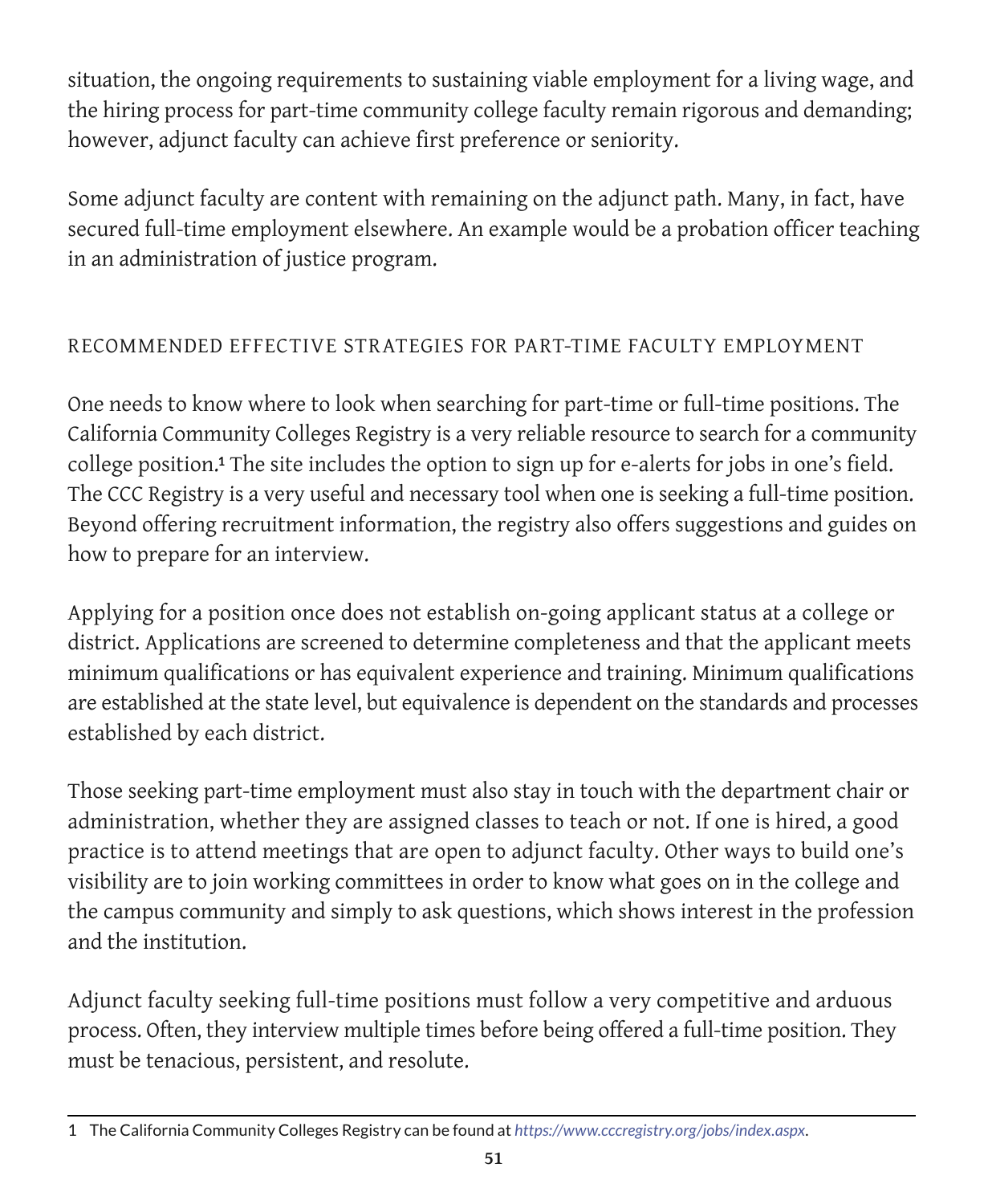#### LOOKING TO THE FUTURE FOR SUPPORT

The road to being offered a full-time position can be very long; it does happen, but not regularly. Therefore, considering the two roads open for an adjunct is important. No matter which road one selects, it will be a long, arduous, and at times very demanding process with significant economic barriers. As California community colleges look to the future of the system, they should consider a more intentional approach to advocating for the significant number of part-time, temporary employees in the system.

#### REFERENCES

- Basu, K. (2012, June 20). Nontenure Track Economics. *Inside Higher Ed*. *[https://www.insidehighered.](https://www.insidehighered.com/news/2012/06/20/adjunct-survey-paints-bleak-portrait) [com/news/2012/06/20/adjunct-survey-paints-bleak-portrait](https://www.insidehighered.com/news/2012/06/20/adjunct-survey-paints-bleak-portrait)*.
- ZipRecruiter (2021). Part Time Professor Adjunct Salary. Retrieved from *[https://www.ziprecruiter.](https://www.ziprecruiter.com/Salaries/Part-Time-Adjunct-Professor) [com/Salaries/Part-Time-Adjunct-Professor](https://www.ziprecruiter.com/Salaries/Part-Time-Adjunct-Professor)*.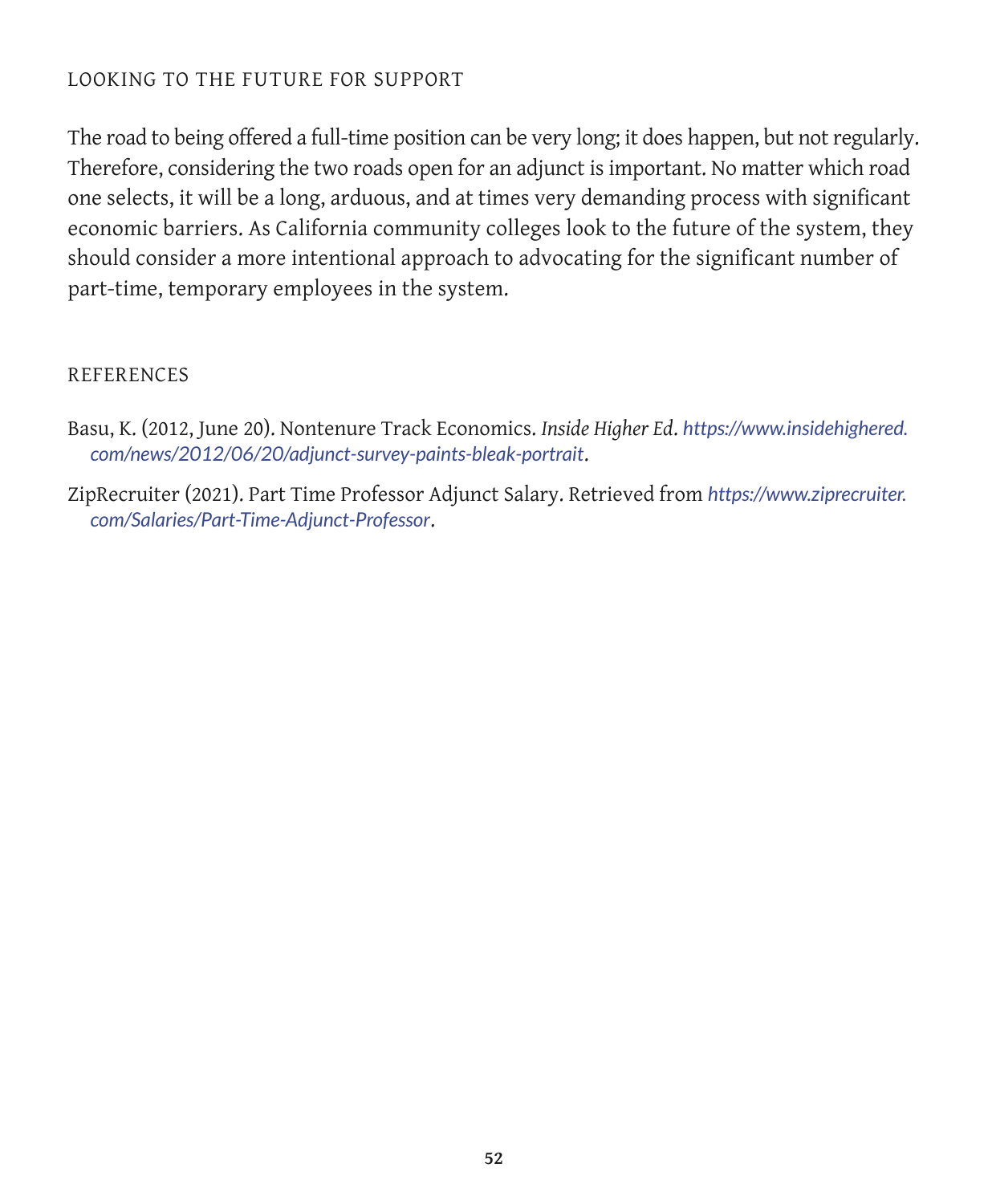# California Community College Catalogs: Student Guide or Student Jungle?

<span id="page-54-0"></span>by Terry O'Banion, Senior Professor of Practice, Kansas State University and President Emeritus, League for Innovation in the Community College and Cindy Miles, Professor of Practice, Kansas State University and Chancellor Emerita, Grossmont-Cuyamaca Community College District

*Note: The following article is not an official statement of the Academic Senate for California Community Colleges. The article is intended to engender discussion and consideration by local colleges.*

All community colleges have a catalog, from their first proud copy heralding the institution's launch to annual editions calibrated with the academic calendar. Most open with a welcome message like these extolling the valu institution's launch to annual editions calibrated with the academic calendar. Most

*The Course Catalog is your guide to understanding all that we offer…*

*The information in this catalog is designed to help you refine your educational goals…*

*The college catalog is a vital resource for you as a [XXX] College student.* 

Unfortunately, our recent review of catalogs from California community colleges suggests these documents may not live up to their aspirations as vital guides for students' educational journeys. Using the Carnegie Classification of Institutions of Higher Education listing of California public two-year colleges as 52 % large (FTE enrollment 5,000 or greater), 38% medium (2,000-4,999 FTE), and 10% small (1,999 or fewer FTE), we generated a random, stratified sample of 10 colleges and examined their most recent catalogs. The following findings will not make those who create catalogs happy.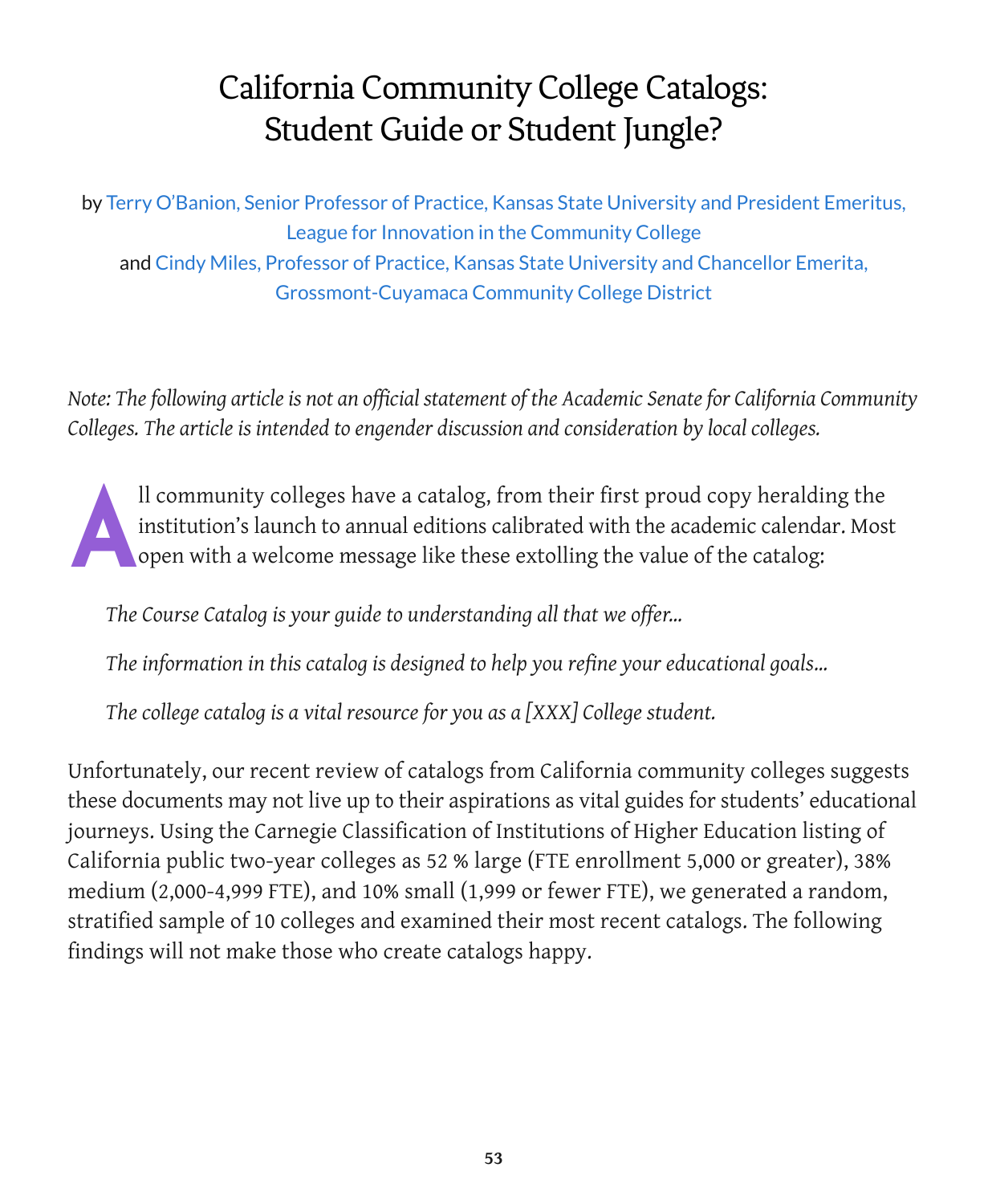#### WHAT'S INSIDE

In general, we found the catalogs to be crammed with information for a variety of purposes and largely undecipherable unless you know in advance what you are seeking. They offer a hodgepodge of basic and exotic information to ensure nothing is left out. They do not seem written for the benefit of students. In fact, catalogs seem to confuse more than enlighten even college staff, who report making their own versions of catalog sections to better guide students. We find three key barriers to overcome if catalogs are to meet their stated purpose of serving as student guides: excess scope, unbounded choice, and ambiguity of purpose.

#### EXCESS SCOPE

The 10 catalogs we reviewed averaged 308 pages in length, ranging from 165 to 576 pages. The average page length of catalogs from large college was 402 and from medium-sized colleges was 227. The small college catalog in our sample had 165 pages. These data alone suggest they were not designed as *easy guides*. All included standard information: application and admission procedures, academic program listings, degree and course descriptions, graduation requirements, student support services, and academic rules and regulations. All offered academic calendars, costs, departmental contact information, and students' rights and responsibilities, along with extensive student codes of conduct and ominous details of the variety and stages of disciplinary action facing violators.

Unfortunately, the nuts and bolts of how to go to college was largely cloaked in legalistic language or buried under mountains of details about the college and its history, governance, and philosophy, plus stacks of policies and procedures. All were peppered with educational jargon that few new students could be expected to decipher. Approximately 40% of California community college students are first-generation, who likely find terms such as articulation, assessment, accreditation, academic freedom, academic load, credit hour, lower division, prerequisites, corequisites, and registrar, as initially confounding. To be fair, the welcome messages in two catalogs explicitly urged students up front to meet with an academic counselor to help with their plans. Successful students learn to navigate college nomenclature and norms. Yet, why make translating a technical manual the gateway to entry? How many students will plow through 300-plus pages to figure out "*the steps you need to take to move through your studies efficiently and reach your academic and career goals*"?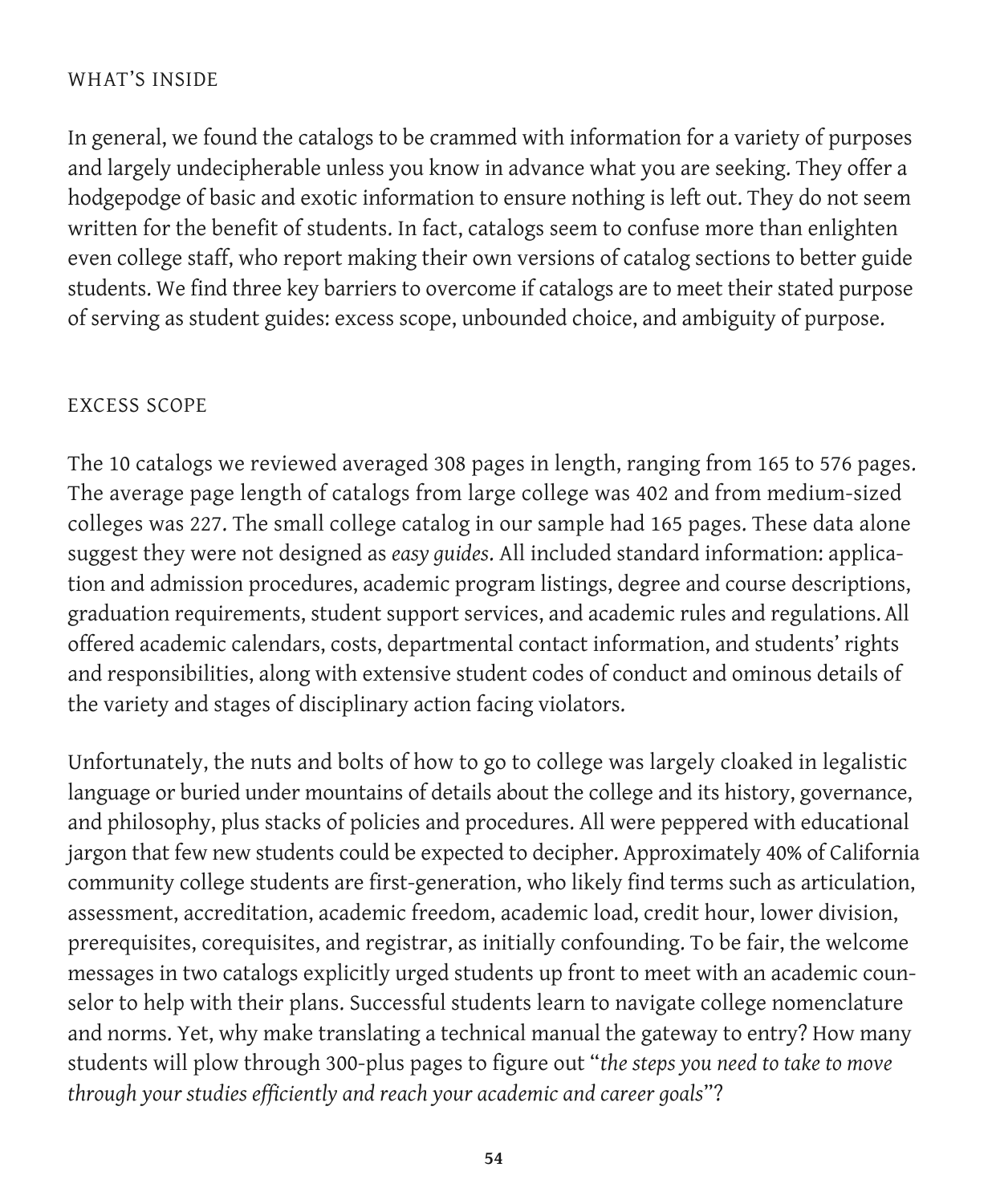#### UNBOUNDED CHOICE

One problem for students is the unbridled abundance of certificate and degree options and variant descriptors for these options across institutions. These seasoned researchers struggled to make fair comparisons among the catalog offerings. Pity students striving to make informed choices with only a catalog as their handbook. Colleges offer multiform programs, majors, degrees, and certificates, most with multiple choices in the same area of study. One catalog featured 5 full-page charts listing 160 degrees and certificates, including 8 choices just in Early Childhood Education. Overall, the offerings increased with institutional size.

**The General Education (GE) Jungle.** Students able to zero in on a preferred program of study confront another convoluted decision: selecting a handful of GE courses from a stunning array of course offerings. Among the large colleges, the average number of required GE courses was 8 to be selected from an average of 365 eligible GE course offerings. On average, the medium colleges required 7 GE courses, yet offered 212 from which students could choose.

To make educated choices among the GE assortment, students must read through course descriptions and draw conclusions about which will best prepare them to "participate in a diverse and complex society," as one college framed it. Students following this roadmap may also be flummoxed to figure which among all the courses listed are available in any given term. That ciphering requires cross-referencing with another guidebook altogether—the course schedule.

**The Challenge of Choice**. No one advocates for limits on choosing one's destination or destiny. Thinking of choice as a bad thing is deeply counterintuitive. Don't we all prefer 31 flavors of ice cream over three? But, if you are anything like the authors, you typically order the same favorite scoops each time you visit the ice cream parlor, despite the options. We are creatures of habit after all. Choice seems premier when it comes to big decisions like what to study in college, but research in behavioral economics and psychology has taught us that too much freedom of choice can lead to *choice paralysis* and unhappiness. According to *Paradox of Choice* author Barry Schwartz, having to choose among many good options activates our powerful drive of *loss aversion* and anxiety about making the wrong choice. Confronting students with dozens of desirable programs and courses may trigger fear of loss rather than the thrill of opportunity.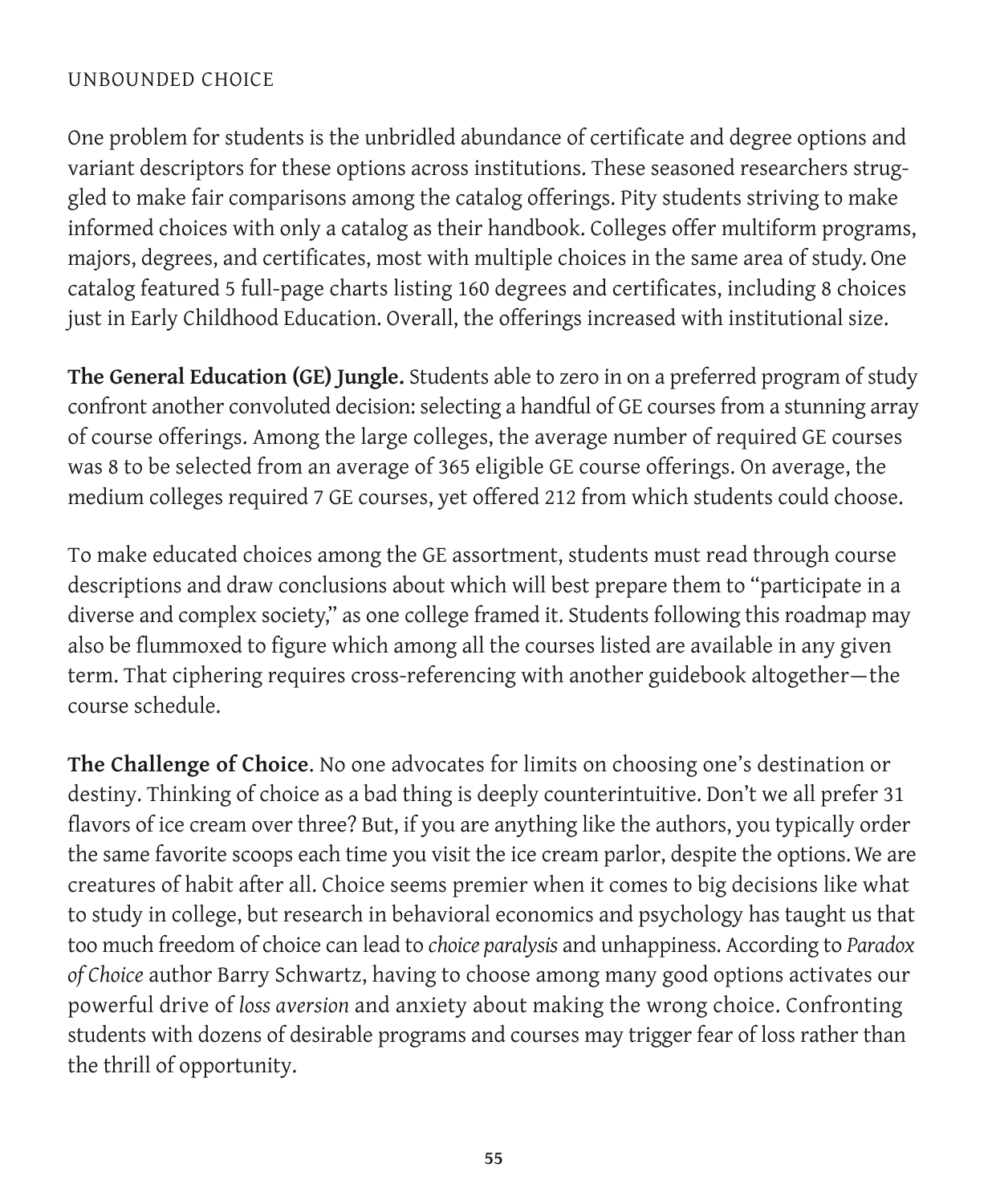#### AMBIGUITY OF PURPOSE

What is the true aim of a college catalog? Is it a pathway to student success or a compliance manual or an institutional repository? The catalogs we examined served many masters and purposes. One noted its multipronged function as "the general guidance of students, faculty, staff members, prospective students and other educational institutions." Having an accessible compendium of up-to-date college processes, procedures, people, and programs is handy. Counselors, advisors, outreach, marketing, and public relations staff use them. Catalogs help institutions keep up with employee lists and college milestones. Regional accreditors require colleges to publicize their purpose, processes, and outcomes; and catalogs served this function long before websites were universal. Accreditors, lawyers, auditors, compliance officers, and college employees all benefit from the smorgasbord of information crammed into catalogs. But one audience appears to have been omitted from catalog design plans: *students*. To be fair, with enough time and coffee (and perhaps a Rosetta Stone), one can winnow wheat from chaff, decipher GE and graduation requirements, and flesh out a degree plan. For community college students slogging through the catalog quagmire, lack of coffee is not their problem.

#### DIGITAL PROGRESS

All 10 California community colleges we examined offered some form of online catalog. Several provided only downloadable Portable Document Format (PDF) versions of standard print catalogs. Sadly, even those offering web-based versions replicated the shortcomings of their printed precursors. Several added links to fuller information on their website, one arranged catalog information with student-friendly headers such as, "*How do I become a student? How do I enroll in courses?"* But most were verbatim digital reproductions of their print catalogs.

Even more troubling, the catalog information was neither the same nor as student centered as that in other parts of the college website. Financial aid was the best example. The catalogs gave dry, technical descriptions of the complex array of financial aid programs available, plus warnings and rules for repaying funds if students drop out. College financial aid web pages were abuzz with vibrant photos, how to apply videos, pop-up chatbots in multiple languages, and encouraging *"You can afford college!"* messages. The contrast was stark.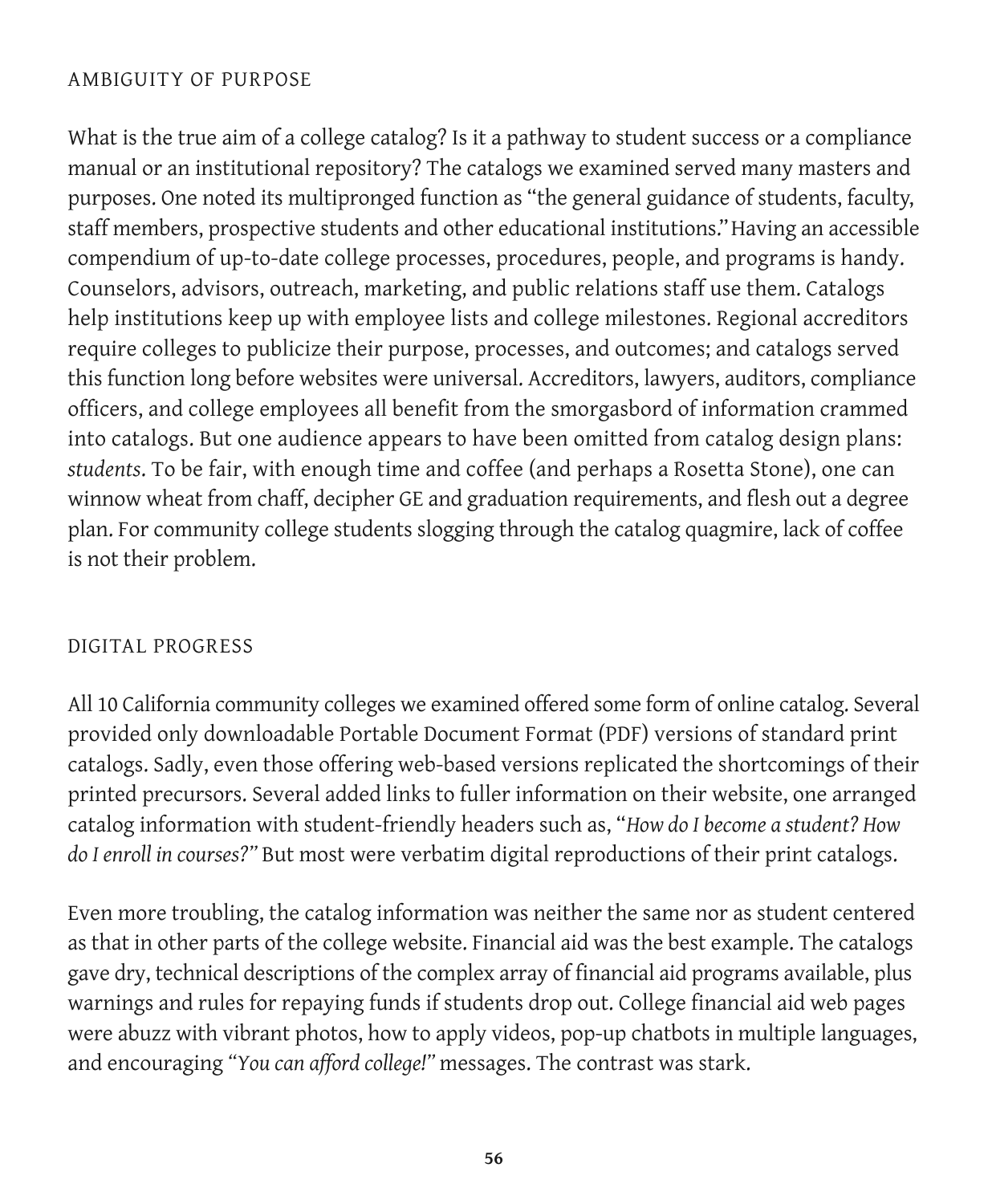The current trend to digitize is a no-brainer, and quite frankly, too many community colleges came late to this party. A couple of online catalogs we examined were more student-centric, web-based designs that were searchable and linked to the rich content available throughout the college website. For most, there remains great opportunity to simplify, humanize, and focus their content to provide an easy-to-follow roadmap for students or to stop pretending that is its purpose.

Our conclusion is that traditional community college catalogs—intended to convey helpful information to assist students and staff in navigating a complex set of rules, regulations, programs, services—have become overgrown jungles that students, advisors, and faculty have to hack their way through to find the treasure. This is true in California, but it is also true in almost all community colleges in the U. S. Across the nation, community colleges are deeply engaged in student-centered reforms buttressed by significant research and resources. Yet, the college catalog has been overlooked in these efforts, enduring as a medieval manuscript better kept vaulted than distributed to students. It is time for reform leaders to examine their college catalogs and revise them for 21st century learners or reframe them for their honest purpose.

This article is adapted from the authors' report of a national study of community college catalogs to be published in Inside Higher Ed. It examines California community college catalogs and is being published simultaneously in the Rostrum of the ASCCC and the Board Focus of the Community College League of California to encourage a statewide conversation on this issue.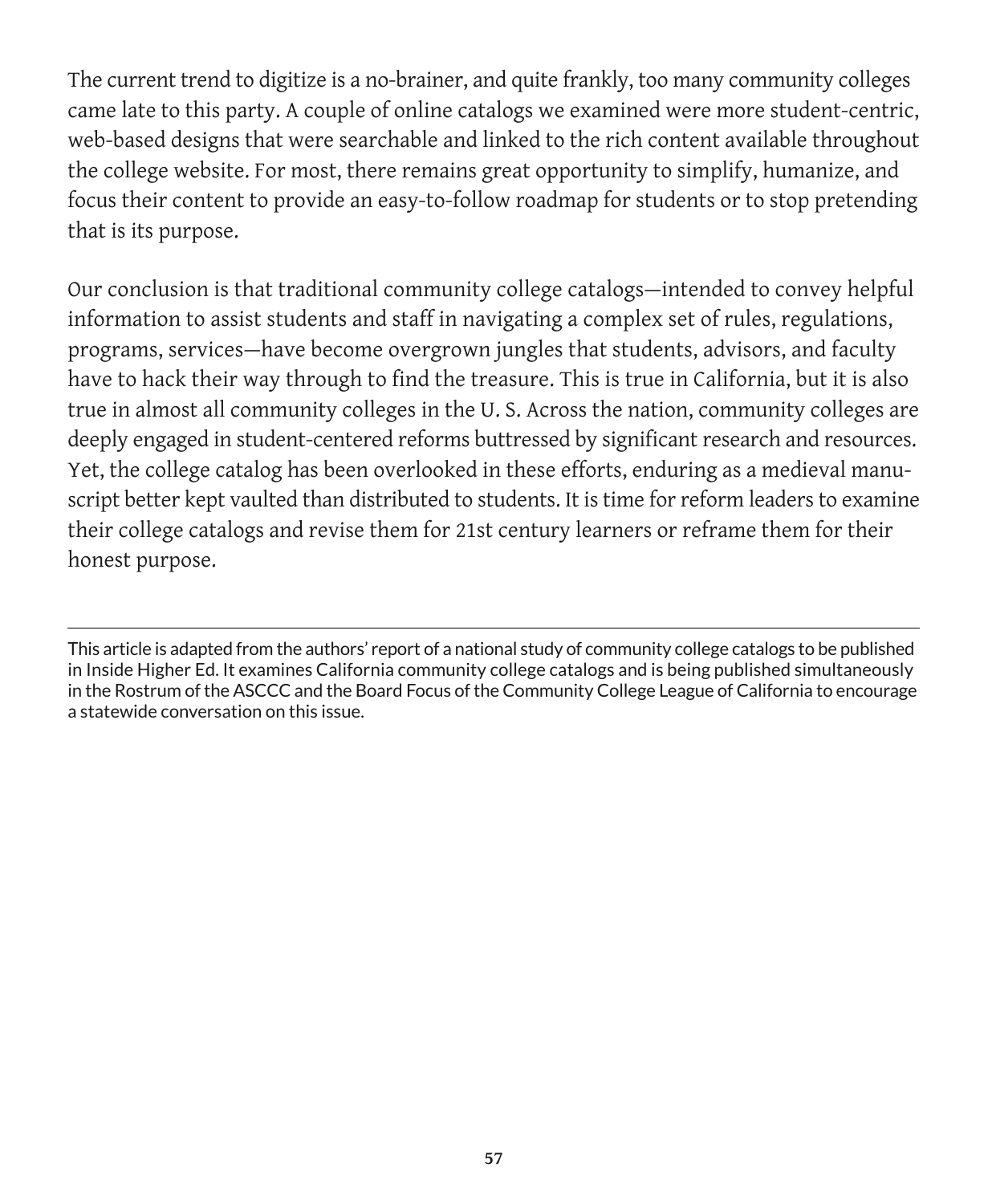# <span id="page-59-0"></span>Congratulations to the 2020-2021 ASCCC Award Winners

by Julie Oliver, ASCCC Standards and Practices Committee Chair

#### **THE EXEMPLARY PROGRAM AWARD**

**The Exemplary Program Award was established by the Board of Governors of the California Community Colleges in 1991 to recognize outstanding community colleges programs. Selected California community college programs recei** California Community Colleges in 1991 to recognize outstanding community college programs. Selected California community college programs receive cash awards of \$4,000, and up to four programs receive honorable mention plaques. The awards are sponsored by the California Community Colleges Chancellor's Office and the Foundation for California Community Colleges.

The Academic Senate for California Community Colleges (ASCCC) selects an annual theme related to the award's traditions and statewide trends. The California Community Colleges system is the largest public higher education system in the United States, enrolling over 2.1 million students. The global pandemic that emerged in early 2020 has disrupted much of people's everyday lives and caused higher education institutions to adapt much more rapidly to the changing landscape in order to best serve their students. In light of the work that colleges and faculty have done to transition most learning to an online environment, the ASCCC focused the theme for the 2020 -21 Exemplary Program Award on "Equitable Practices in a Virtual Educational Environment." These practices can be demonstrated by faculty who have excelled in equitably providing instruction, support, and services to students in virtual formats, whether through distance education, correspondence education, or temporary remote instruction.

For 2020 -21, the ASCCC has selected three Exemplary Program Award winners and two honorable mentions.

## **Award Winners**

Sierra College – Undocumented Student (Undocu) Center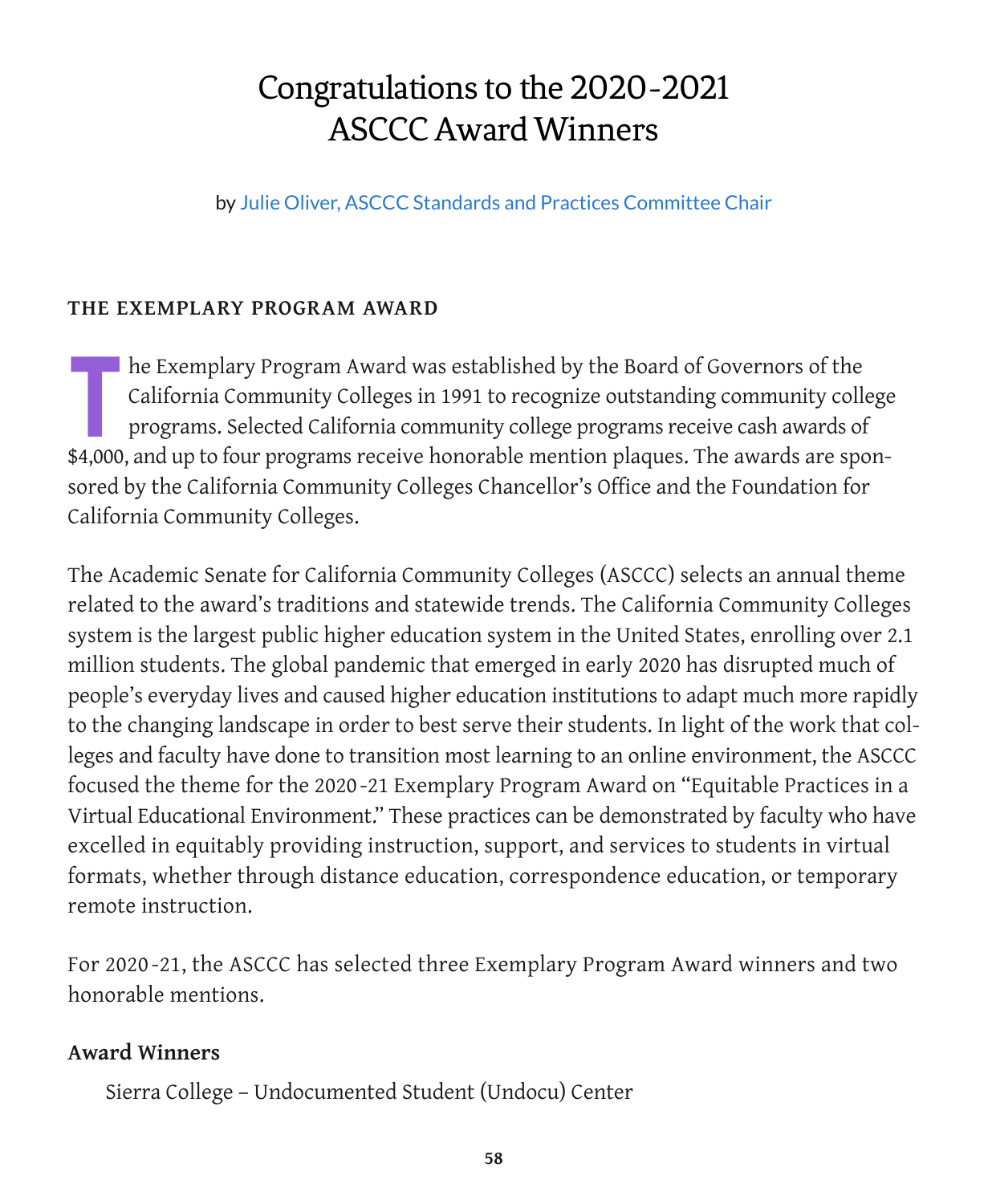Santa Barbara City College – The WELL

Ventura College – Faculty Academy Program

## **Honorable Mentions**

College of the Canyons – Noncredit Program Oxnard College – Public Safety Department

## **THE HAYWARD AWARD FOR EXCELLENCE IN EDUCATION**

The Hayward Award for Excellence in Education was established in 1989. Awards have been presented annually to honor community college faculty members who are selected by their peers for demonstrating the highest level of commitment to their students, colleges, and profession. Award recipients, nominated by their college academic senates and selected by representatives of the ASCCC, must have a record of outstanding performance in professional activities as well as active participation on campus. Up to two full-time and two parttime faculty members are selected each year to win the award. The Hayward Awards are supported through a grant from the Foundation for California Community Colleges. Each recipient receives a \$1,250 cash award and a commemorative plaque. The award is named in honor of Gerald C. Hayward, who served as chancellor of the California Community Colleges from 1980 to 1985.

For 2020-21, the ASCCC has selected three winners of the Hayward Award for Excellence in Education.

#### **Award Winners**

Brandy Thomas, full-time academic counseling faculty member at Butte College. Peter "Tony" Zitko, part-time political science faculty member at Solano College. A. James McKeever, full-time sociology faculty member at Los Angeles Pierce College.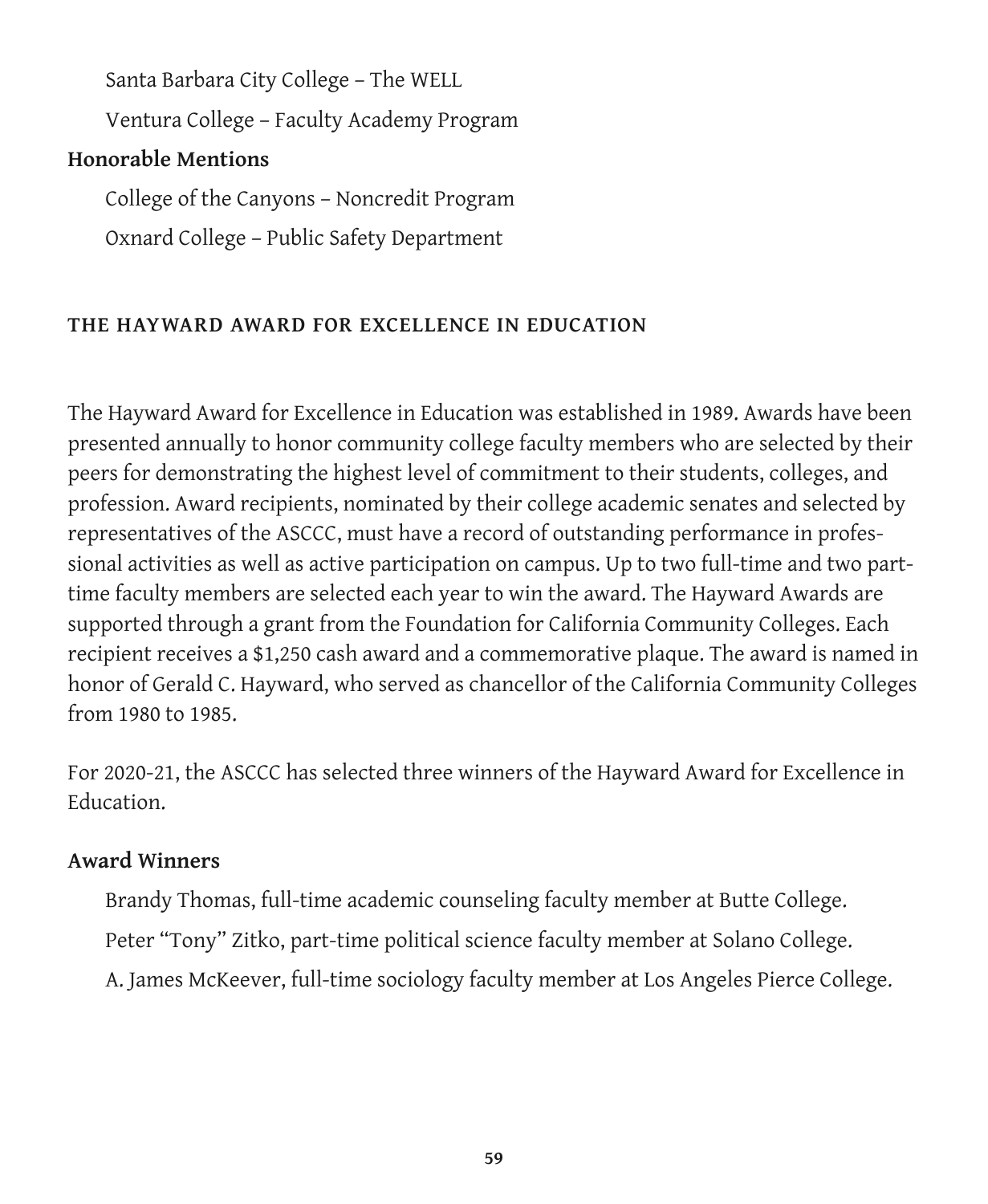#### **STANBACK-STROUD DIVERSITY AWARD**

Established in 1998 by the ASCCC, the Stanback-Stroud Diversity Award each year recognizes one California community college faculty member who has shown outstanding commitment to diversity. Serving the most diverse student population of any higher education system in the country, the California Community Colleges system is largely comprised of demographic groups that have traditionally faced barriers to education and are often underprepared when they reach the classroom. California community college faculty accept the challenge and responsibility of demonstrating the sustained attention and support necessary to fully engage and excite these students.

The ASCCC bestows the Stanback-Stroud Diversity Award upon faculty who work tirelessly to promote student success in one or more of the following: (a) creating an inclusive and supportive campus climate, (b) implementing effective teaching and learning strategies, (c) facilitating student access, retention, and success, and (d) fostering student engagement in campus life. Each local academic senate may nominate one faculty member to receive this prestigious honor, which this year includes a cash award of \$5,000. All faculty, both inside and outside of the classroom, are eligible for nomination. One faculty member is chosen for the award and is honored at the ASCCC Spring Plenary Session. The award is named in honor of former ASCCC President Regina Stanback-Stroud.

For 2020-21, the ASCCC has selected Dr. Hossna Sadat Ahadi, assistant professor of counseling from Palomar College, for the Stanback-Stroud Diversity Award.

Please join the ASCCC in congratulating all of the winners of these prestigious awards. For more information, please visit the **[ASCCC Awards webpage](https://www.asccc.org/awards)** at **<https://www.asccc.org/awards>**.